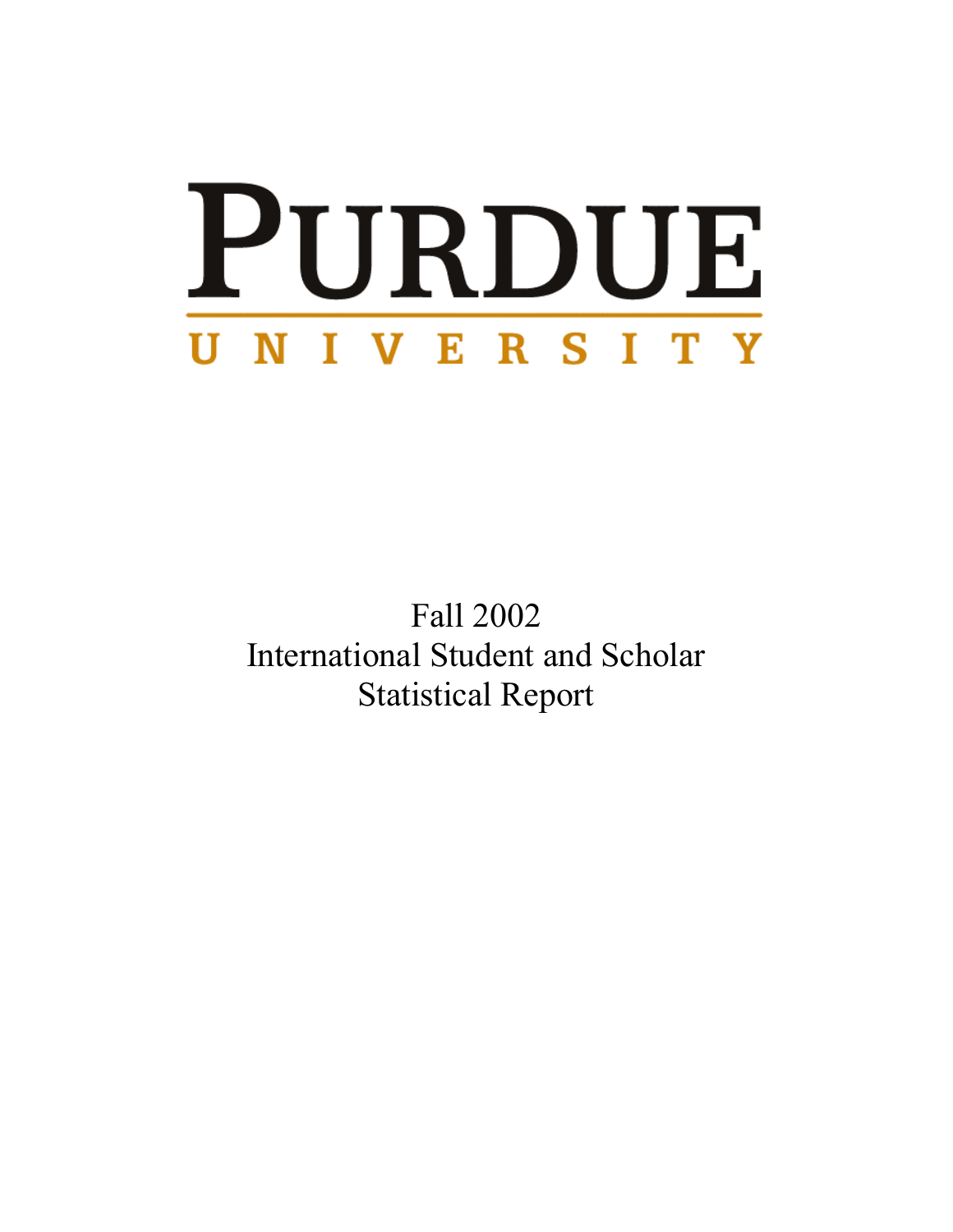A total of 5,015 students from abroad, representing 130 countries and 708 international faculty and staff representing 72 nations, claim Purdue University as their home this fall semester.

The University's total international student enrollment ranks:

- 1st among all public institutions
- 1st in the Big Ten
- 2nd in the nation

The international student body comprises 13% of the total number of enrolled students, an all time high.

International undergraduate students comprise 6.8% of the total undergraduate body, or 2,101 students. A total of 2,914 international graduate and professional students represents 38% of all students at this level of study.

Slightly more than 70% of all international students hail from Asia. Engineering (45.2%), Science (15.6%), Management (13.8%), Liberal Arts (6.3%), and Agriculture (4.9%) enroll the highest percentages of students from abroad. Thirty-five countries have 20 or more students represented and all but three of the top ten sending countries are Asian.

India ranks first (1,030) in total enrollment while the People's Republic of China (796) is second. South Korea (546), Indonesia (267), Malaysia (245), Taiwan (202), Turkey (151), Pakistan (106), Canada (100), and Japan and Colombia equal at (89) round out the top ten.

China (123), India (93), South Korea (83), Japan (29), Germany (31), Spain (28), Canada (27), France (25), Russia (18), Australia (16) and Italy (16) are the top ten sending countries for international faculty and staff. The majority of international scholars are in engineering, agriculture, life sciences, and physical sciences disciplines.

Questions and comments concerning this report should be directed to Dr. Michael A. Brzezinski, Director, Office of International Students & Scholars, 765-494-7084 or mbrzezinski@purdue.edu.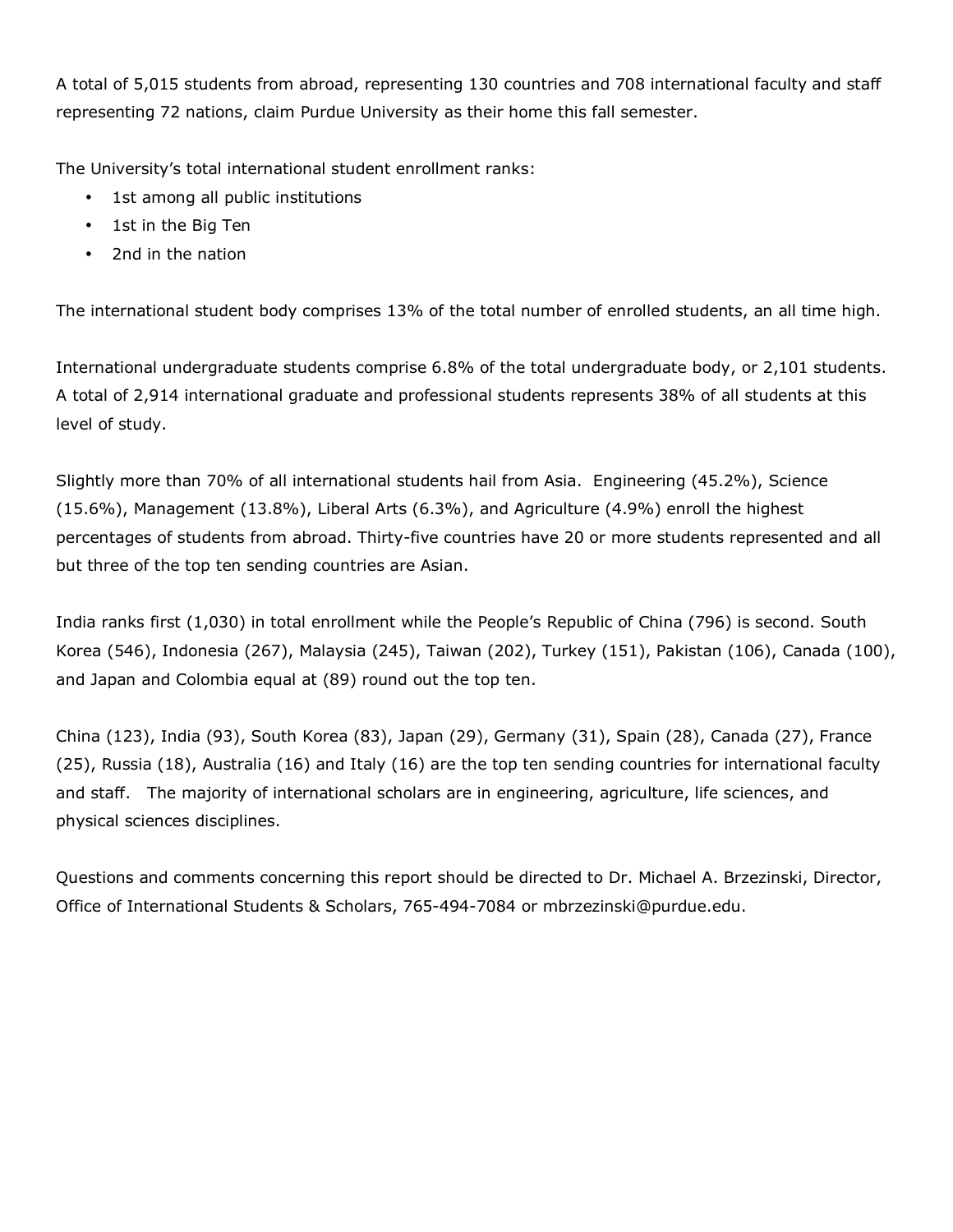

Total Enrollment

### Total Undergraduate Enrollment



### Total Graduate & Professional Enrollment

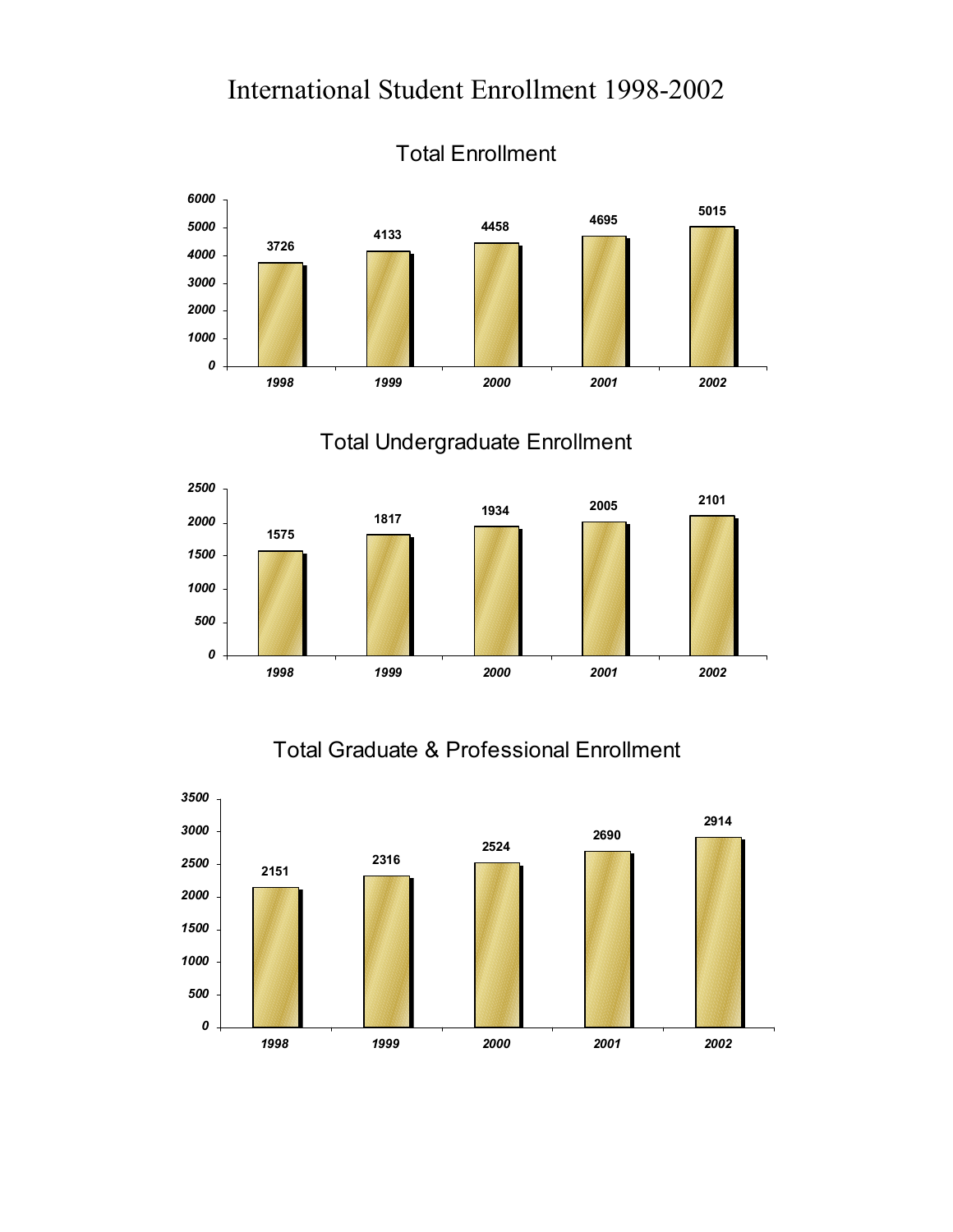## Top Ten Enrollment by Country

#### **Top Ten by Total Enrollment**



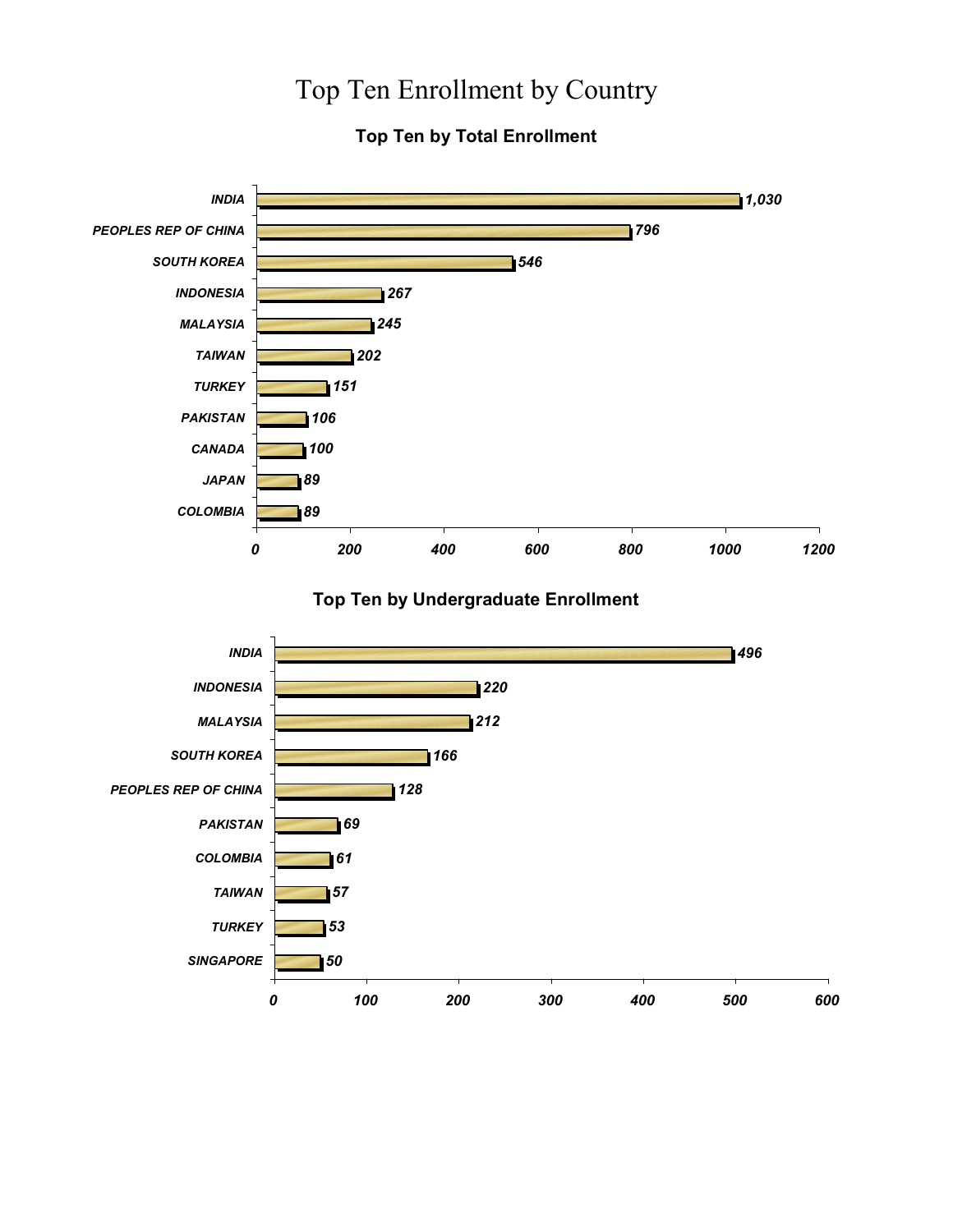

#### **Top Ten by Graduate Enrollment**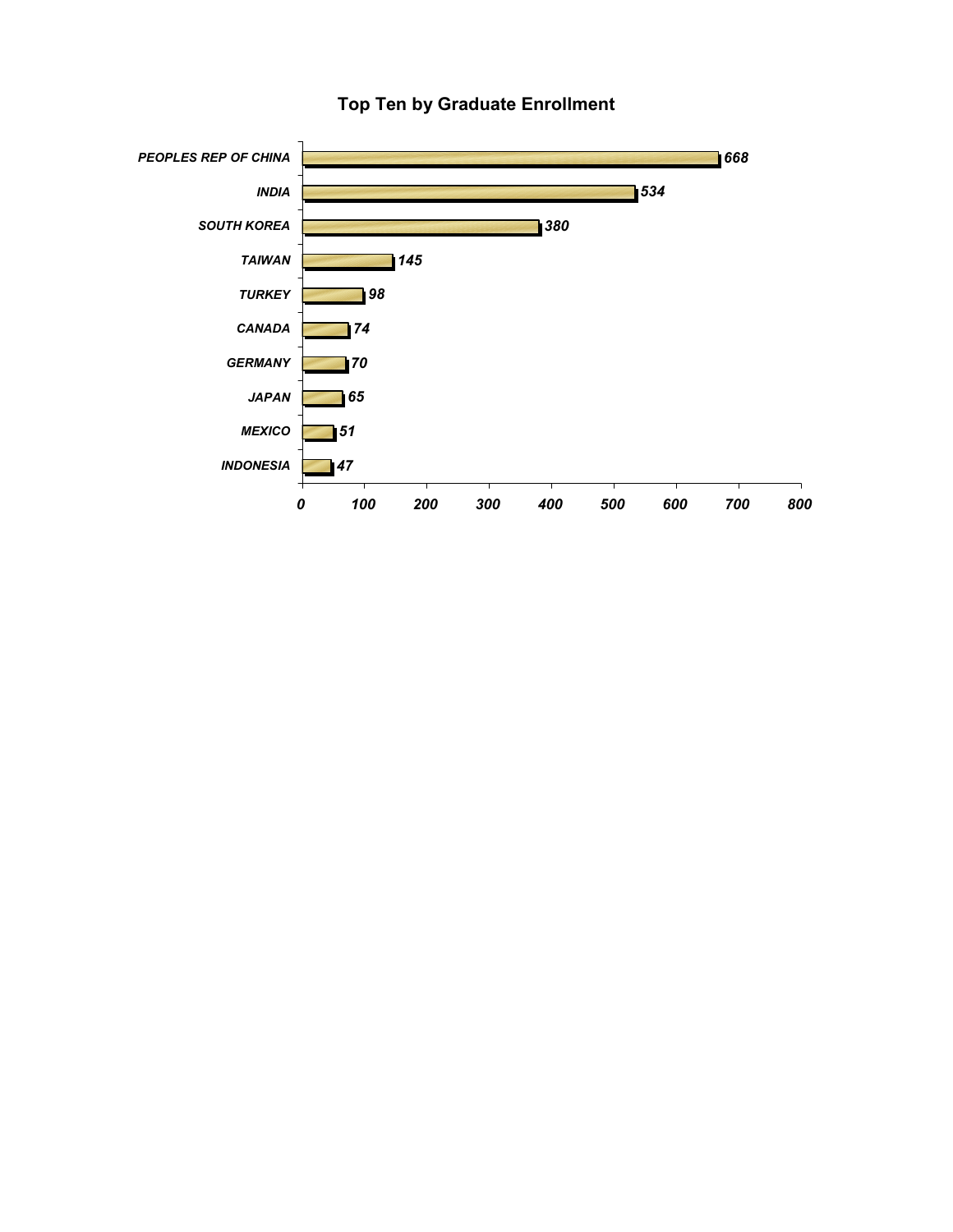## Enrollment by Country

| <b>Total Enrollment by Country - 130 Countries</b> |                     |                                 |                         |  |  |
|----------------------------------------------------|---------------------|---------------------------------|-------------------------|--|--|
| <b>ALBANIA</b>                                     | 4                   | MACAO (SAR-PRC)                 | 3                       |  |  |
| <b>ANGOLA</b>                                      | 3                   | <b>MACEDONIA</b>                | 2                       |  |  |
| <b>ARGENTINA</b>                                   | 22                  | <b>MALAWI</b>                   | 1                       |  |  |
| <b>AUSTRALIA</b>                                   | 20                  | <b>MALAYSIA</b>                 | 245                     |  |  |
| <b>AUSTRIA</b>                                     | 7                   | <b>MALDIVES</b>                 | $\overline{2}$          |  |  |
| <b>BAHRAIN</b>                                     | 4                   | <b>MALI</b>                     | 3                       |  |  |
| <b>BANGLADESH</b>                                  | 33                  | <b>MEXICO</b>                   | 80                      |  |  |
| <b>BARBADOS</b>                                    | 1                   | <b>MOLDOVA</b>                  | $\mathbf{1}$            |  |  |
| <b>BELARUS</b>                                     | 1                   | <b>MONGOLIA</b>                 | 5                       |  |  |
| <b>BELGIUM</b>                                     | 6                   | <b>MOROCCO</b>                  | 5                       |  |  |
| <b>BELIZE</b>                                      | 1                   | <b>MOZAMBIQUE</b>               | $\overline{2}$          |  |  |
| <b>BERMUDA</b>                                     | 1                   | <b>NEPAL</b>                    | 5                       |  |  |
| <b>BOLIVIA</b>                                     | 12                  | NETHERLANDS                     | 18                      |  |  |
| BOSNIA-HERCEGOVINA                                 | 2                   | <b>NEW ZEALAND</b>              | 6                       |  |  |
| <b>BOTSWANA</b>                                    | 6                   | <b>NICARAGUA</b>                | 12                      |  |  |
| <b>BRAZIL</b>                                      | 40                  | <b>NIGER</b>                    | 1                       |  |  |
| <b>BULGARIA</b>                                    | 12                  | <b>NIGERIA</b>                  | 23                      |  |  |
| <b>BURKINA FASO</b>                                | $\overline{2}$      | <b>NORWAY</b>                   | 4                       |  |  |
| <b>BURMA</b>                                       | 1                   | <b>OMAN</b>                     | 2                       |  |  |
| CAMEROON                                           | 3                   | <b>PAKISTAN</b>                 | 106                     |  |  |
| CANADA                                             | 100                 | <b>PANAMA</b>                   | 31                      |  |  |
| <b>CHILE</b>                                       | 10                  | PARAGUAY                        | $\mathbf{1}$            |  |  |
| <b>COLOMBIA</b>                                    | 89                  | PEOPLES REP OF CHINA            | 796                     |  |  |
| <b>COSTA RICA</b>                                  | 20                  | PERU                            | 39                      |  |  |
| <b>CROATIA</b>                                     | 10                  | <b>PHILIPPINES</b>              | 8                       |  |  |
| <b>CYPRUS</b>                                      | 16                  | <b>POLAND</b>                   | 6                       |  |  |
| <b>CZECH REPUBLIC</b>                              | 8                   | PORTUGAL                        | 3                       |  |  |
| <b>DENMARK</b>                                     | 4                   | QATAR                           | $\mathbf{1}$            |  |  |
| <b>DOMINICAN REPUBLIC</b>                          | 3                   | REPUBLIC OF SOUTH AFRICA        | 7                       |  |  |
| <b>ECUADOR</b>                                     | 39                  | REPUBLIC OF THE CONGO           | $\mathbf{1}$            |  |  |
| <b>EGYPT</b>                                       | 32                  | <b>ROMANIA</b>                  | 32                      |  |  |
| <b>EL SALVADOR</b>                                 | 12                  | <b>RUSSIA</b>                   | 45                      |  |  |
| <b>ETHIOPIA</b>                                    | 10                  | <b>SAUDI ARABIA</b>             | $\overline{7}$          |  |  |
| <b>FINLAND</b>                                     | 3                   | <b>SENEGAL</b>                  | 1                       |  |  |
| <b>FRANCE</b>                                      | 46                  | SIERRA LEONE                    | 1                       |  |  |
| <b>FRENCH GUIANA</b>                               | 1                   | <b>SINGAPORE</b>                | 62                      |  |  |
| <b>GABON</b>                                       | 1                   | <b>SLOVENIA</b>                 | 2                       |  |  |
| <b>GAMBIA</b>                                      | 1                   | <b>SOMALIA</b>                  | $\overline{2}$          |  |  |
| <b>GERMANY</b>                                     | 80                  | SOUTH KOREA                     | 546                     |  |  |
| <b>GHANA</b>                                       | 14                  | <b>SPAIN</b>                    | 16                      |  |  |
| <b>GREECE</b>                                      | 12                  | <b>SRI LANKA</b>                | 26                      |  |  |
| <b>GUATEMALA</b>                                   | 32                  | ST. KITTS - NEVIS               | 1                       |  |  |
| <b>GUYANA</b>                                      | 1                   | <b>ST. VINCENT - GRENADINES</b> | 1                       |  |  |
| <b>HAITI</b>                                       | 1                   | <b>SUDAN</b>                    | 3                       |  |  |
| <b>HONDURAS</b>                                    | 11                  | <b>SWEDEN</b>                   | 11                      |  |  |
| HONG KONG (SAR-PRC)                                | 47                  | SWITZERLAND                     | $\overline{\mathbf{c}}$ |  |  |
| <b>HUNGARY</b>                                     | 12                  | <b>SYRIA</b>                    | $\overline{2}$          |  |  |
| <b>ICELAND</b><br><b>INDIA</b>                     | 4                   | <b>TAIWAN</b>                   | 202                     |  |  |
| <b>INDONESIA</b>                                   | 1,030<br>267        | <b>TANZANIA</b><br>THAILAND     | 3<br>58                 |  |  |
| <b>IRAN</b>                                        | 16                  | <b>TOGO</b>                     | $\mathbf{1}$            |  |  |
| <b>IRELAND</b>                                     | 3                   | <b>TRINIDAD AND TOBAGO</b>      | 6                       |  |  |
| <b>ISRAEL</b>                                      | $\overline{3}$      | <b>TUNISIA</b>                  | $\mathbf{1}$            |  |  |
| <b>ITALY</b>                                       | 23                  | <b>TURKEY</b>                   | 151                     |  |  |
| <b>IVORY COAST</b>                                 |                     | <b>UGANDA</b>                   | 3                       |  |  |
| <b>JAMAICA</b>                                     | 1<br>$\overline{2}$ | <b>UKRAINE</b>                  | 21                      |  |  |
| <b>JAPAN</b>                                       | 89                  | UNITED ARAB EMIRATES            | 9                       |  |  |
| <b>JORDAN</b>                                      | 29                  | UNITED KINGDOM                  | 44                      |  |  |
| <b>KAZAKHSTAN</b>                                  | $\mathbf{1}$        | <b>URUGUAY</b>                  | $\overline{2}$          |  |  |
| <b>KENYA</b>                                       | 15                  | <b>UZBEKISTAN</b>               | $\overline{2}$          |  |  |
| <b>KUWAIT</b>                                      | 10                  | VENEZUELA                       | 16                      |  |  |
| <b>KYRGYZSTAN</b>                                  | 1                   | <b>VIETNAM</b>                  | $\mathbf{1}$            |  |  |
| <b>LEBANON</b>                                     | 11                  | YUGOSLAVIA                      | 6                       |  |  |
| LIBERIA                                            | 1                   | <b>ZAIRE REPUBLIC</b>           | $\mathbf{1}$            |  |  |
| LITHUANIA                                          | 1                   | <b>ZAMBIA</b>                   | 2                       |  |  |
| LUXEMBOURG                                         | 1                   | ZIMBABWE                        | 3                       |  |  |
|                                                    |                     |                                 |                         |  |  |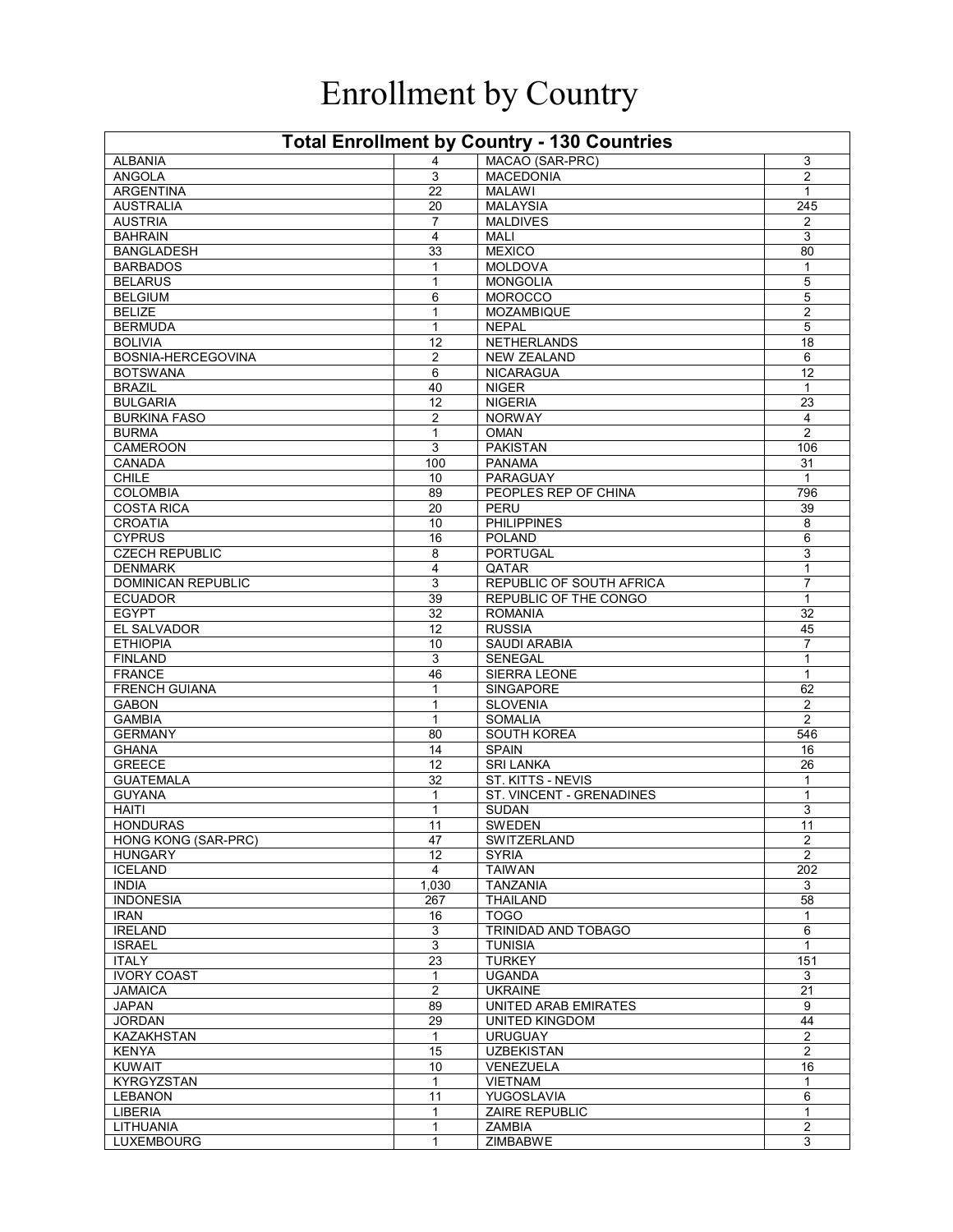| Total                                                                                                    | 5015 |
|----------------------------------------------------------------------------------------------------------|------|
| Hong Kong and Macao are listed separately for historical purposes only and are not counted as countries. |      |

| <b>Undergraduate Enrollment by Country</b> |                 |                                 |                 |  |
|--------------------------------------------|-----------------|---------------------------------|-----------------|--|
| <b>ALBANIA</b>                             | 2               | MACAO (SAR-PRC)                 |                 |  |
| <b>ANGOLA</b>                              | $\overline{2}$  | <b>MALAYSIA</b>                 | 212             |  |
| <b>ARGENTINA</b>                           | 3               | <b>MALI</b>                     | 1               |  |
| <b>AUSTRALIA</b>                           | 13              | <b>MEXICO</b>                   | 29              |  |
| <b>AUSTRIA</b>                             | 3               | <b>MOROCCO</b>                  | $\overline{2}$  |  |
| <b>BAHRAIN</b>                             | 3               | <b>NEPAL</b>                    | 1               |  |
| <b>BANGLADESH</b>                          | 15              | <b>NETHERLANDS</b>              | 7               |  |
| <b>BELARUS</b>                             | 1               | <b>NEW ZEALAND</b>              | 4               |  |
| <b>BELGIUM</b>                             | 1               | <b>NICARAGUA</b>                | 11              |  |
| <b>BOLIVIA</b>                             | 11              | <b>NIGER</b>                    | 1               |  |
| <b>BOTSWANA</b>                            |                 | <b>NIGERIA</b>                  |                 |  |
|                                            | 5               |                                 | 15              |  |
| <b>BRAZIL</b>                              | 14              | <b>NORWAY</b>                   | 2               |  |
| <b>BULGARIA</b>                            | $\mathbf{1}$    | <b>OMAN</b>                     | $\overline{2}$  |  |
| <b>BURMA</b>                               | 1               | <b>PAKISTAN</b>                 | 69              |  |
| CAMEROON                                   | $\mathbf{1}$    | <b>PANAMA</b>                   | 26              |  |
| <b>CANADA</b>                              | 26              | PARAGUAY                        | $\mathbf{1}$    |  |
| <b>CHILE</b>                               | 3               | PEOPLES REP OF CHINA            | 128             |  |
| <b>COLOMBIA</b>                            | 61              | PERU                            | 13              |  |
| <b>COSTA RICA</b>                          | 15              | <b>PHILIPPINES</b>              | 3               |  |
| <b>CROATIA</b>                             | 3               | <b>POLAND</b>                   | 1               |  |
| <b>CYPRUS</b>                              | 6               | <b>PORTUGAL</b>                 | $\mathbf{1}$    |  |
| <b>DENMARK</b>                             | 3               | QATAR                           | 1               |  |
| <b>DOMINICAN REPUBLIC</b>                  | $\overline{2}$  | <b>REPUBLIC OF SOUTH AFRICA</b> | 5               |  |
| <b>ECUADOR</b>                             | 21              | <b>REPUBLIC OF THE CONGO</b>    | $\mathbf{1}$    |  |
| <b>EGYPT</b>                               | 4               | <b>ROMANIA</b>                  | 3               |  |
| <b>EL SALVADOR</b>                         | 8               | <b>RUSSIA</b>                   | $\overline{7}$  |  |
| <b>ETHIOPIA</b>                            | 5               | <b>SAUDI ARABIA</b>             | 4               |  |
| <b>FINLAND</b>                             | $\mathbf{1}$    | <b>SENEGAL</b>                  | 1               |  |
| <b>FRANCE</b>                              | 11              | <b>SINGAPORE</b>                | 50              |  |
| <b>FRENCH GUIANA</b>                       | $\mathbf{1}$    | <b>SOMALIA</b>                  | $\overline{2}$  |  |
| <b>GABON</b>                               | $\mathbf{1}$    | SOUTH KOREA                     | 166             |  |
| <b>GERMANY</b>                             | 10              | <b>SPAIN</b>                    |                 |  |
|                                            |                 |                                 | 1               |  |
| <b>GHANA</b>                               | $\overline{c}$  | <b>SRI LANKA</b>                | 11              |  |
| <b>GREECE</b>                              | 3               | ST. KITTS - NEVIS               | 1               |  |
| <b>GUATEMALA</b>                           | $\overline{26}$ | ST. VINCENT - GRENADINES        | 1               |  |
| <b>GUYANA</b>                              | $\mathbf{1}$    | <b>SUDAN</b>                    | 1               |  |
| <b>HONDURAS</b>                            | 6               | <b>SWEDEN</b>                   | 9               |  |
| HONG KONG (SAR-PRC)                        | 32              | <b>SYRIA</b>                    | 2               |  |
| <b>HUNGARY</b>                             | $\mathbf{1}$    | <b>TAIWAN</b>                   | $\overline{57}$ |  |
| <b>INDIA</b>                               | 496             | <b>TANZANIA</b>                 | $\overline{2}$  |  |
| <b>INDONESIA</b>                           | 220             | <b>THAILAND</b>                 | 18              |  |
| <b>IRAN</b>                                | 4               | TRINIDAD AND TOBAGO             | $\overline{2}$  |  |
| <b>IRELAND</b>                             | $\overline{2}$  | <b>TURKEY</b>                   | 53              |  |
| <b>ISRAEL</b>                              | $\overline{2}$  | <b>UKRAINE</b>                  | $\mathbf{1}$    |  |
| <b>ITALY</b>                               | 5               | <b>UNITED ARAB EMIRATES</b>     | 9               |  |
| <b>IVORY COAST</b>                         | $\mathbf{1}$    | <b>UNITED KINGDOM</b>           | 29              |  |
| <b>JAPAN</b>                               | 24              | <b>URUGUAY</b>                  | $\mathbf{1}$    |  |
| <b>JORDAN</b>                              | 17              | <b>UZBEKISTAN</b>               | 1               |  |
| <b>KENYA</b>                               | 5               | VENEZUELA                       | 8               |  |
| <b>KUWAIT</b>                              | 8               | <b>VIETNAM</b>                  | $\mathbf{1}$    |  |
| <b>LEBANON</b>                             | 7               | YUGOSLAVIA                      | 1               |  |
| LIBERIA                                    | $\mathbf{1}$    | ZIMBABWE                        | $\overline{2}$  |  |
|                                            |                 | Total                           | 2101            |  |
|                                            |                 |                                 |                 |  |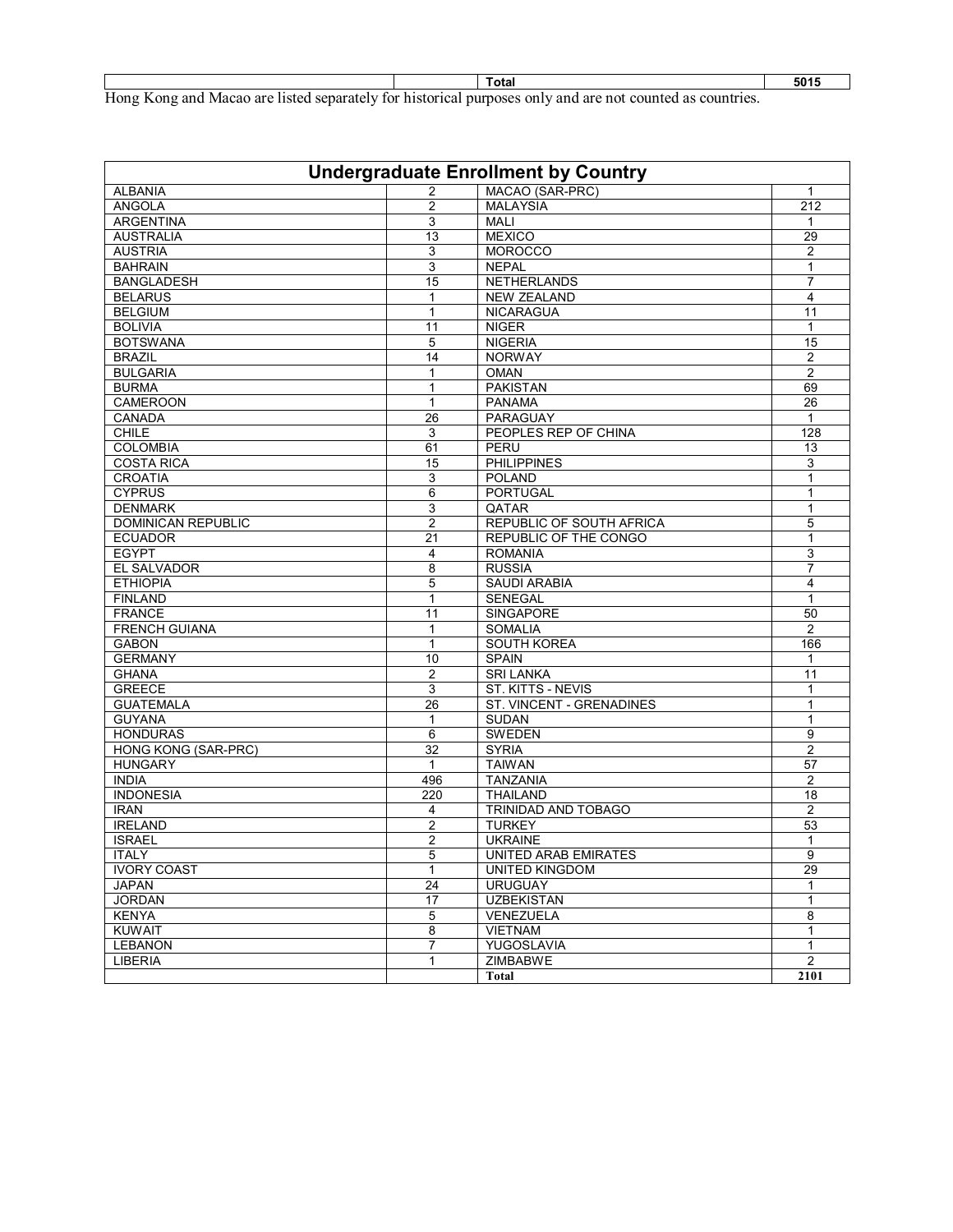| <b>Graduate &amp; Professional Enrollment by Country</b> |                 |                                 |                         |  |  |
|----------------------------------------------------------|-----------------|---------------------------------|-------------------------|--|--|
| <b>ALBANIA</b>                                           | $\overline{2}$  | <b>LUXEMBOURG</b>               | 1                       |  |  |
| ANGOLA                                                   | $\mathbf{1}$    | MACAO (SAR-PRC)                 | $\overline{c}$          |  |  |
| <b>ARGENTINA</b>                                         | 19              | <b>MACEDONIA</b>                | $\overline{a}$          |  |  |
| <b>AUSTRALIA</b>                                         | 7               | <b>MALAWI</b>                   | 1                       |  |  |
| <b>AUSTRIA</b>                                           | 4               | <b>MALAYSIA</b>                 | 33                      |  |  |
| <b>BAHRAIN</b>                                           | $\mathbf{1}$    | <b>MALDIVES</b>                 | $\overline{2}$          |  |  |
| <b>BANGLADESH</b>                                        | 18              | <b>MALI</b>                     | $\overline{c}$          |  |  |
| <b>BARBADOS</b>                                          | 1               | <b>MEXICO</b>                   | 51                      |  |  |
| <b>BELGIUM</b>                                           | 5               | <b>MOLDOVA</b>                  | 1                       |  |  |
| <b>BELIZE</b>                                            | $\mathbf{1}$    | <b>MONGOLIA</b>                 | 5                       |  |  |
| <b>BERMUDA</b>                                           | $\mathbf{1}$    | <b>MOROCCO</b>                  | 3                       |  |  |
| <b>BOLIVIA</b>                                           | 1               | <b>MOZAMBIQUE</b>               | $\overline{a}$          |  |  |
| BOSNIA-HERCEGOVINA                                       | $\overline{2}$  | <b>NEPAL</b>                    | $\overline{4}$          |  |  |
| <b>BOTSWANA</b>                                          | 1               | NETHERLANDS                     | 11                      |  |  |
| <b>BRAZIL</b>                                            | 26              | <b>NEW ZEALAND</b>              | $\overline{c}$          |  |  |
| <b>BULGARIA</b>                                          | 11              | <b>NICARAGUA</b>                | 1                       |  |  |
| <b>BURKINA FASO</b>                                      | $\overline{2}$  | <b>NIGERIA</b>                  | 8                       |  |  |
| <b>CAMEROON</b>                                          | $\overline{2}$  | <b>NORWAY</b>                   | $\overline{c}$          |  |  |
| CANADA                                                   | 74              | <b>PAKISTAN</b>                 | 37                      |  |  |
| <b>CHILE</b>                                             | 7               | <b>PANAMA</b>                   | 5                       |  |  |
| <b>COLOMBIA</b>                                          | 28              | PEOPLES REP OF CHINA            | 668                     |  |  |
| <b>COSTA RICA</b>                                        | 5               | PERU                            | 26                      |  |  |
| <b>CROATIA</b>                                           | $\overline{7}$  | <b>PHILIPPINES</b>              | 5                       |  |  |
| <b>CYPRUS</b>                                            | 10              | <b>POLAND</b>                   | 5                       |  |  |
| <b>CZECH REPUBLIC</b>                                    | 8               | <b>PORTUGAL</b>                 | $\overline{2}$          |  |  |
| <b>DENMARK</b>                                           | 1               | <b>REPUBLIC OF SOUTH AFRICA</b> | $\overline{2}$          |  |  |
| DOMINICAN REPUBLIC                                       | 1               | <b>ROMANIA</b>                  | 29                      |  |  |
| <b>ECUADOR</b>                                           | 18              | <b>RUSSIA</b>                   | $\overline{38}$         |  |  |
| <b>EGYPT</b>                                             | 28              | <b>SAUDI ARABIA</b>             | 3                       |  |  |
| EL SALVADOR                                              | 4               | SIERRA LEONE                    | $\mathbf{1}$            |  |  |
| <b>ETHIOPIA</b>                                          | 5               | <b>SINGAPORE</b>                | 12                      |  |  |
| <b>FINLAND</b>                                           | $\overline{2}$  | <b>SLOVENIA</b>                 | 2                       |  |  |
| <b>FRANCE</b>                                            | 35              | SOUTH KOREA                     | 380                     |  |  |
| <b>GAMBIA</b>                                            | $\mathbf{1}$    | <b>SPAIN</b>                    | 15                      |  |  |
| <b>GERMANY</b>                                           | 70              | <b>SRI LANKA</b>                | 15                      |  |  |
| <b>GHANA</b>                                             | 12              | <b>SUDAN</b>                    | $\overline{\mathbf{c}}$ |  |  |
| <b>GREECE</b>                                            | 9               | SWEDEN                          | $\overline{\mathbf{c}}$ |  |  |
| <b>GUATEMALA</b>                                         | 6               | SWITZERLAND                     | $\overline{c}$          |  |  |
| <b>HAITI</b>                                             | 1               | <b>TAIWAN</b>                   | 145                     |  |  |
| <b>HONDURAS</b>                                          | 5               | <b>TANZANIA</b>                 | 1                       |  |  |
| HONG KONG (SAR-PRC)                                      | 15              | <b>THAILAND</b>                 | 40                      |  |  |
| <b>HUNGARY</b>                                           | 11              | <b>TOGO</b>                     | $\mathbf{1}$            |  |  |
| <b>ICELAND</b>                                           | 4               | TRINIDAD AND TOBAGO             | 4                       |  |  |
| <b>INDIA</b>                                             | 534             | <b>TUNISIA</b>                  | $\mathbf{1}$            |  |  |
| <b>INDONESIA</b>                                         | 47              | <b>TURKEY</b>                   | 98                      |  |  |
| <b>IRAN</b>                                              | 12              | <b>UGANDA</b>                   | 3                       |  |  |
| <b>IRELAND</b>                                           | $\overline{2}$  | <b>UKRAINE</b>                  | 20                      |  |  |
| <b>ITALY</b>                                             | 18              | <b>UNITED KINGDOM</b>           | 15                      |  |  |
| <b>JAMAICA</b>                                           | $\overline{2}$  | <b>URUGUAY</b>                  | $\mathbf{1}$            |  |  |
| <b>JAPAN</b>                                             | 65              | <b>UZBEKISTAN</b>               | $\mathbf{1}$            |  |  |
| <b>JORDAN</b>                                            | 12 <sup>°</sup> | VENEZUELA                       | 8                       |  |  |
| <b>KAZAKHSTAN</b>                                        | 1               | YUGOSLAVIA                      | 5                       |  |  |
| <b>KENYA</b>                                             | 10              | <b>ZAIRE REPUBLIC</b>           | $\mathbf{1}$            |  |  |
| <b>KUWAIT</b>                                            | $\overline{2}$  | ZAMBIA                          | $\overline{2}$          |  |  |
| <b>KYRGYZSTAN</b>                                        | 1               | <b>ZIMBABWE</b>                 | $\mathbf{1}$            |  |  |
| <b>LEBANON</b>                                           | 4               | Total                           | 2,914                   |  |  |
| LITHUANIA                                                | $\mathbf{1}$    |                                 |                         |  |  |
|                                                          |                 |                                 |                         |  |  |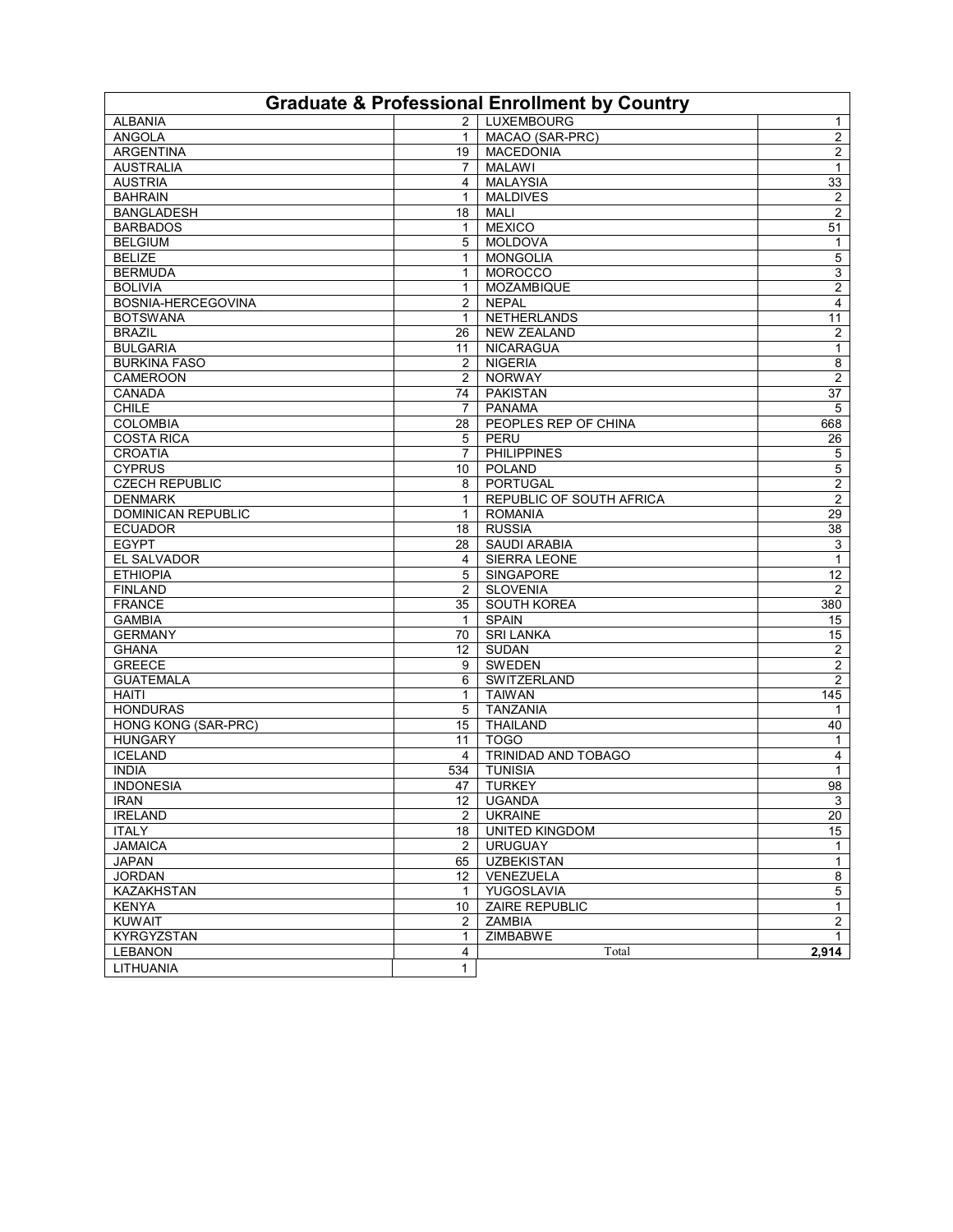## Enrollment by Curricula

|                            | <b>UNDERGRADUATE</b> | <b>GRADUATE</b> | <b>PROFESSIONAL</b> | Total |
|----------------------------|----------------------|-----------------|---------------------|-------|
|                            |                      |                 |                     |       |
| <b>AGRICULTURE</b>         | 62                   | 188             |                     | 250   |
| <b>CONSUMER AND FAMILY</b> |                      |                 |                     |       |
| <b>SCIENCES</b>            | 57                   | 96              |                     | 153   |
| <b>EDUCATION</b>           |                      | 68              |                     | 69    |
| <b>ENGINEERING</b>         | 1.012                | 1.257           |                     | 2,269 |
| <b>LIBERAL ARTS</b>        | 95                   | 219             |                     | 314   |
| <b>MANAGEMENT</b>          | 352                  | 338             |                     | 690   |
| PHARMACY, NURSING AND      | 23                   | 62              | 16                  | 101   |
| <b>HEALTH SCIENCES</b>     |                      |                 |                     |       |
| <b>SCIENCE</b>             | 255                  | 526             |                     | 781   |
| <b>TECHNOLOGY</b>          | 82                   | 41              |                     | 123   |
| <b>VETERINARY MEDICINE</b> | 4                    | 32              |                     | 37    |
| <b>NON-DEGREE</b>          | 158                  |                 |                     | 158   |
| <b>UNASSIGNED - (U90'S</b> |                      | 70              |                     | 70    |
| <b>BIOCHEM)</b>            |                      |                 |                     |       |
| Total                      | 2.101                | 2.897           | 17                  | 5,015 |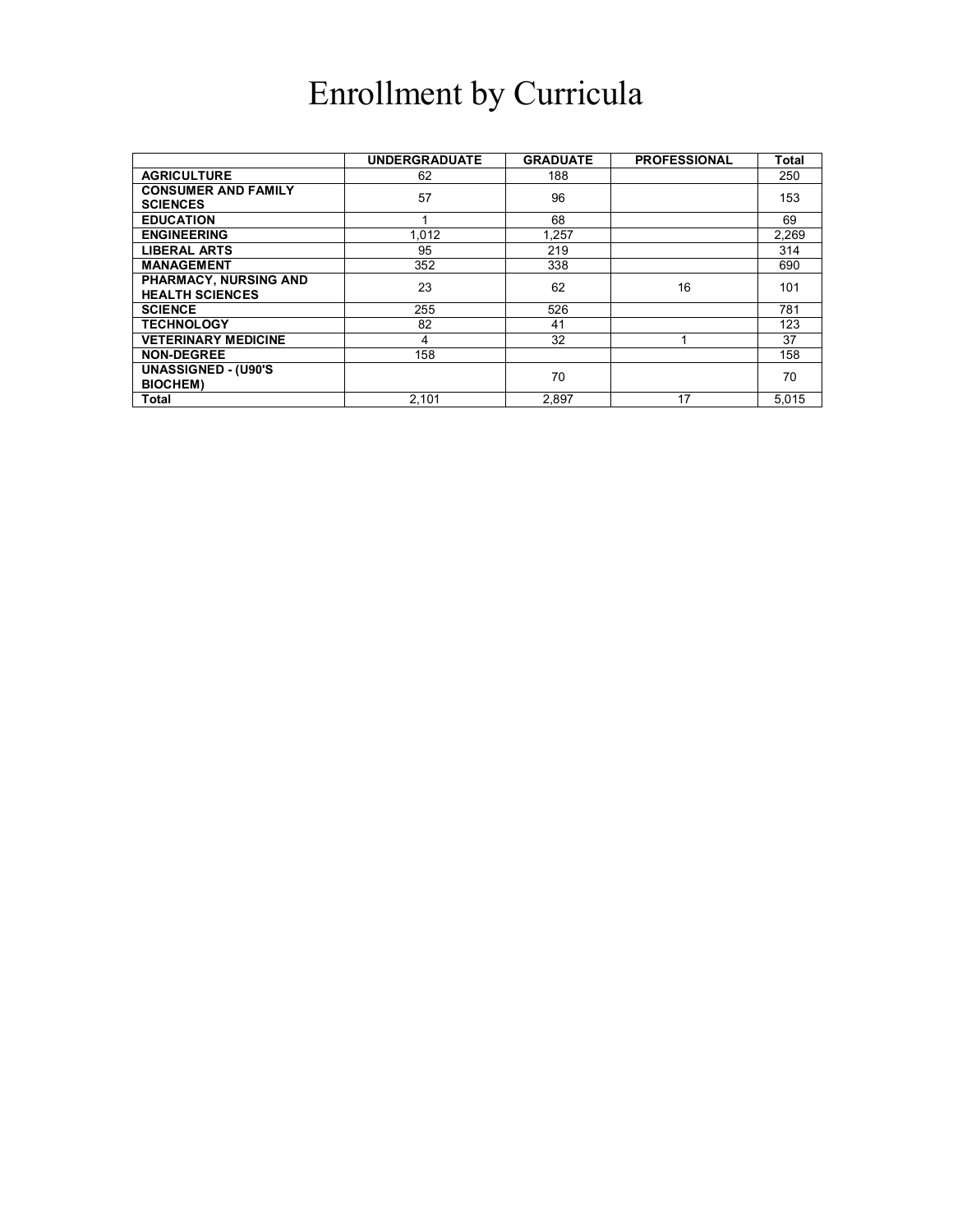## Enrollment by Curricula



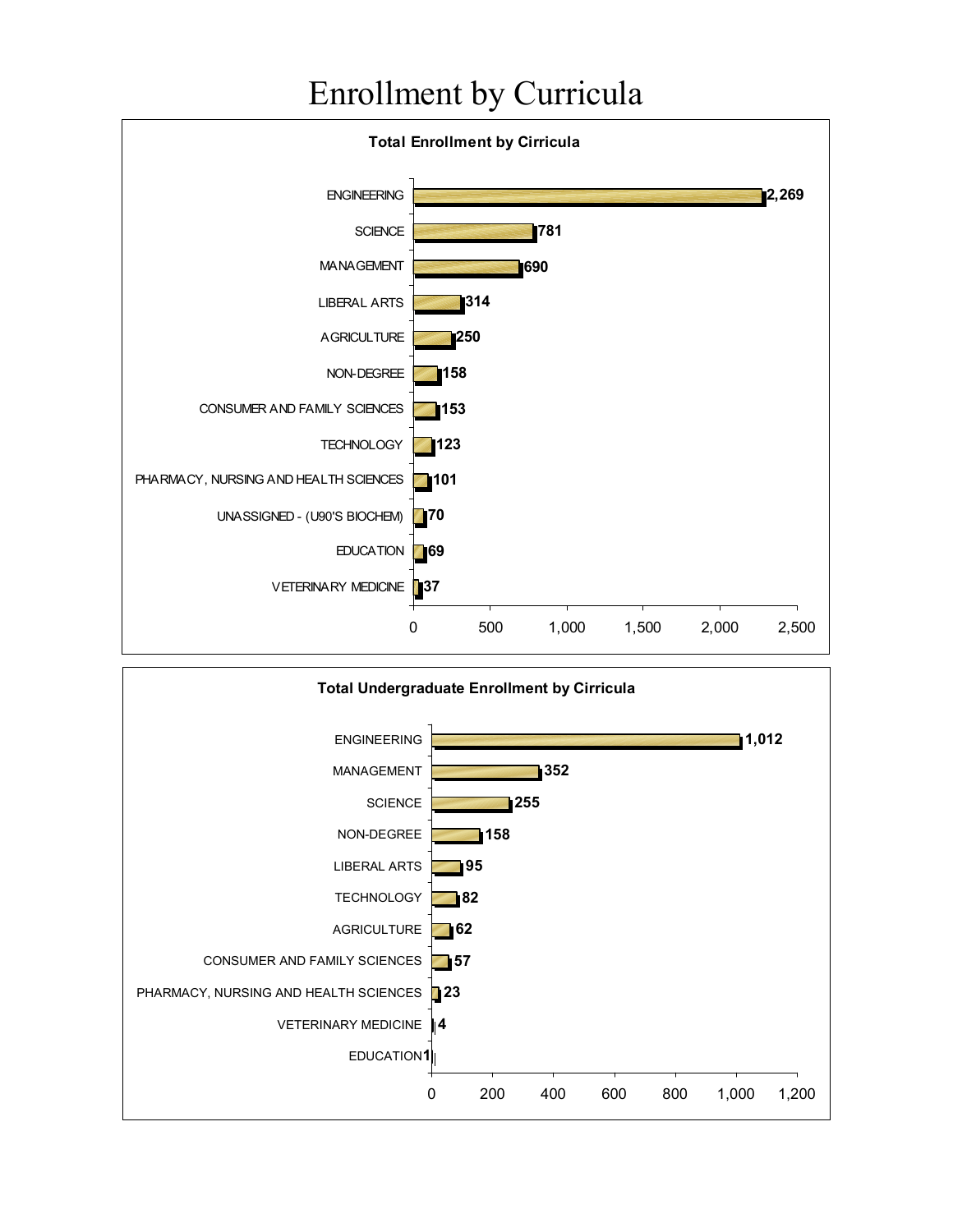

**Total Graduate & Professional Enrollment by Cirricula**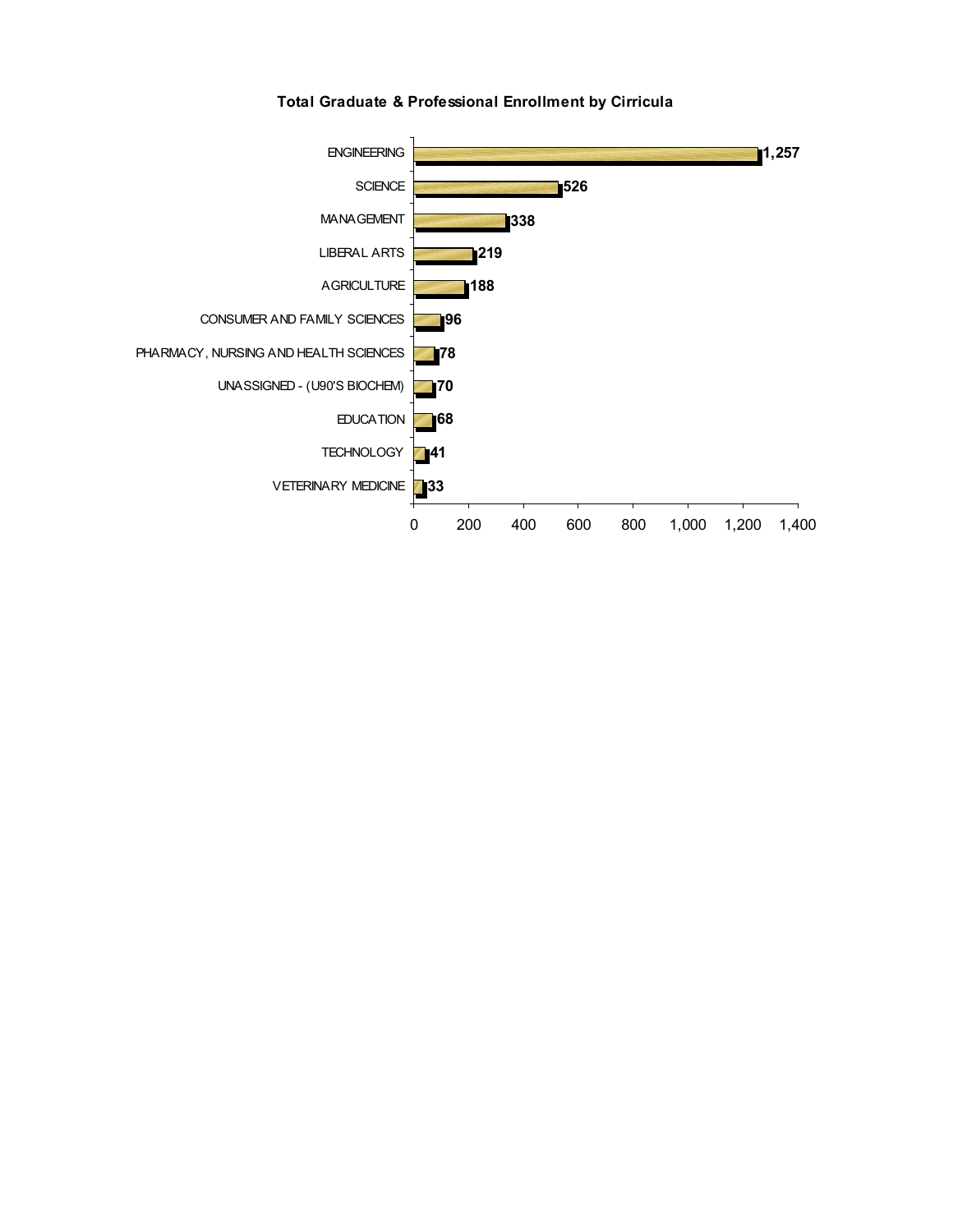## Enrollment by School

|                                                        | <b>UNDERGRADUATE</b> | <b>GRADUATE</b> | <b>PROFESSIONAL</b> | <b>Total</b> |
|--------------------------------------------------------|----------------------|-----------------|---------------------|--------------|
| <b>AGRICULTURE</b>                                     | 62                   | 188             |                     | 250          |
| <b>CONSUMER AND FAMILY</b><br><b>SCIENCES</b>          | 57                   | 96              |                     | 153          |
| <b>EDUCATION</b>                                       |                      | 68              |                     | 69           |
| <b>ENGINEERING</b>                                     | 1,012                | 1,257           |                     | 2,269        |
| <b>LIBERAL ARTS</b>                                    | 95                   | 219             |                     | 314          |
| <b>MANAGEMENT</b>                                      | 352                  | 338             |                     | 690          |
| <b>NON-DEGREE</b>                                      | 158                  |                 |                     | 158          |
| <b>PHARMACY, NURSING AND</b><br><b>HEALTH SCIENCES</b> | 23                   | 62              | 16                  | 101          |
| <b>SCIENCE</b>                                         | 255                  | 526             |                     | 781          |
| <b>TECHNOLOGY</b>                                      | 82                   | 41              |                     | 123          |
| <b>UNASSIGNED - (U90'S</b><br><b>BIOCHEM)</b>          |                      | 70              |                     | 70           |
| <b>VETERINARY MEDICINE</b>                             | 4                    | 32              |                     | 37           |
| Total                                                  | 2,101                | 2,897           | 17                  | 5.015        |

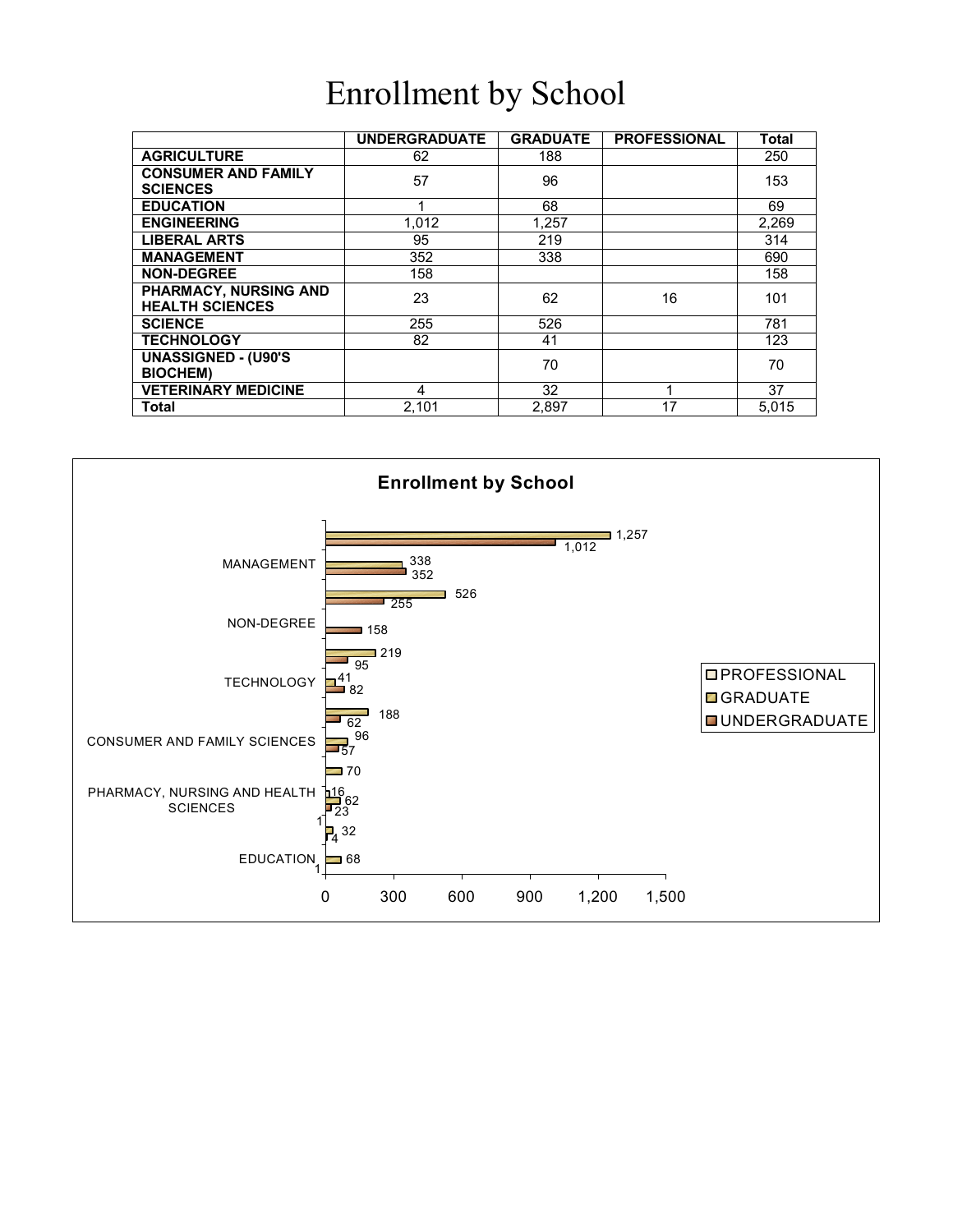

| <b>Undergraduate</b><br>Graduate<br>Professional<br>Total<br><b>ARGENTINA</b><br>$\overline{\mathbf{4}}$<br>4<br><b>AUSTRALIA</b><br>$\overline{c}$<br>3<br>1<br>$\overline{1}$<br><b>BANGLADESH</b><br>$\mathbf{1}$<br><b>BELGIUM</b><br>$\overline{3}$<br>3<br><b>BOLIVIA</b><br>$\mathbf{1}$<br>$\mathbf{1}$<br><b>BRAZIL</b><br>9<br>9<br><b>BURKINA FASO</b><br>$\mathbf{1}$<br>$\mathbf{1}$<br><b>CAMEROON</b><br>$\mathbf{1}$<br>$\mathbf{1}$<br><b>CANADA</b><br>10<br>10<br><b>CHILE</b><br>$\mathbf{1}$<br>1<br><b>COLOMBIA</b><br>3<br>5<br>$\overline{2}$<br><b>COSTA RICA</b><br>1<br>$\mathbf{1}$<br>$\overline{2}$<br><b>CROATIA</b><br>$\overline{c}$<br>$\overline{2}$<br><b>CZECH REPUBLIC</b><br>$\overline{2}$<br>$\overline{2}$<br><b>DENMARK</b><br>$\overline{2}$<br>$\overline{c}$<br><b>ECUADOR</b><br>$\overline{2}$<br>$\overline{7}$<br>5<br><b>EGYPT</b><br>$\overline{2}$<br>$\overline{2}$<br><b>EL SALVADOR</b><br>$\overline{2}$<br>$\overline{2}$<br><b>ETHIOPIA</b><br>$\overline{2}$<br>$\overline{2}$<br><b>FRANCE</b><br>$\overline{3}$<br>$\overline{3}$<br><b>FRENCH GUIANA</b><br>$\mathbf{1}$<br>$\mathbf{1}$<br><b>GERMANY</b><br>$\overline{2}$<br>$\overline{2}$<br>$\overline{\mathbf{4}}$<br><b>GHANA</b><br>4<br>$\overline{4}$<br><b>GREECE</b><br>1<br>$\mathbf{1}$<br><b>GUATEMALA</b><br>$\overline{2}$<br>$\overline{2}$<br>$\overline{\mathbf{4}}$<br><b>HUNGARY</b><br>1<br>$\mathbf{1}$<br>$\overline{c}$<br><b>INDIA</b><br>$\mathbf{1}$<br>21<br>22<br><b>INDONESIA</b><br>19<br>23<br>4<br><b>IRELAND</b><br>$\overline{2}$<br>$\overline{c}$<br><b>ISRAEL</b><br>$\mathbf{1}$<br>$\mathbf{1}$<br><b>ITALY</b><br>2<br>2<br><b>JAPAN</b><br>$\overline{2}$<br>3<br>5<br><b>JORDAN</b><br>$\overline{2}$<br>$\overline{c}$<br><b>KENYA</b><br>6<br>6<br>$\overline{5}$<br><b>MALAYSIA</b><br>$\mathbf{1}$<br>4<br><b>MALI</b><br>$\mathbf{1}$<br>$\mathbf{1}$<br><b>MEXICO</b><br>$\overline{c}$<br>3<br>1<br><b>MONGOLIA</b><br>$\mathbf{1}$<br>1<br><b>MOZAMBIQUE</b><br>$\overline{2}$<br>$\overline{c}$<br><b>NEPAL</b><br>$\overline{1}$<br>$\overline{1}$<br><b>NICARAGUA</b><br>$\mathbf{1}$<br>3<br>2<br><b>NIGERIA</b><br>$\overline{2}$<br>$\overline{c}$<br><b>PANAMA</b><br>3<br>3 | <b>AGRICULTURE</b> |  |  |  |  |  |
|----------------------------------------------------------------------------------------------------------------------------------------------------------------------------------------------------------------------------------------------------------------------------------------------------------------------------------------------------------------------------------------------------------------------------------------------------------------------------------------------------------------------------------------------------------------------------------------------------------------------------------------------------------------------------------------------------------------------------------------------------------------------------------------------------------------------------------------------------------------------------------------------------------------------------------------------------------------------------------------------------------------------------------------------------------------------------------------------------------------------------------------------------------------------------------------------------------------------------------------------------------------------------------------------------------------------------------------------------------------------------------------------------------------------------------------------------------------------------------------------------------------------------------------------------------------------------------------------------------------------------------------------------------------------------------------------------------------------------------------------------------------------------------------------------------------------------------------------------------------------------------------------------------------------------------------------------------------------------------------------------------------------------------------------------------------------------------------------------------------------------------------------------------------------------------------------------------------------------------------------------------|--------------------|--|--|--|--|--|
|                                                                                                                                                                                                                                                                                                                                                                                                                                                                                                                                                                                                                                                                                                                                                                                                                                                                                                                                                                                                                                                                                                                                                                                                                                                                                                                                                                                                                                                                                                                                                                                                                                                                                                                                                                                                                                                                                                                                                                                                                                                                                                                                                                                                                                                          |                    |  |  |  |  |  |
|                                                                                                                                                                                                                                                                                                                                                                                                                                                                                                                                                                                                                                                                                                                                                                                                                                                                                                                                                                                                                                                                                                                                                                                                                                                                                                                                                                                                                                                                                                                                                                                                                                                                                                                                                                                                                                                                                                                                                                                                                                                                                                                                                                                                                                                          |                    |  |  |  |  |  |
|                                                                                                                                                                                                                                                                                                                                                                                                                                                                                                                                                                                                                                                                                                                                                                                                                                                                                                                                                                                                                                                                                                                                                                                                                                                                                                                                                                                                                                                                                                                                                                                                                                                                                                                                                                                                                                                                                                                                                                                                                                                                                                                                                                                                                                                          |                    |  |  |  |  |  |
|                                                                                                                                                                                                                                                                                                                                                                                                                                                                                                                                                                                                                                                                                                                                                                                                                                                                                                                                                                                                                                                                                                                                                                                                                                                                                                                                                                                                                                                                                                                                                                                                                                                                                                                                                                                                                                                                                                                                                                                                                                                                                                                                                                                                                                                          |                    |  |  |  |  |  |
|                                                                                                                                                                                                                                                                                                                                                                                                                                                                                                                                                                                                                                                                                                                                                                                                                                                                                                                                                                                                                                                                                                                                                                                                                                                                                                                                                                                                                                                                                                                                                                                                                                                                                                                                                                                                                                                                                                                                                                                                                                                                                                                                                                                                                                                          |                    |  |  |  |  |  |
|                                                                                                                                                                                                                                                                                                                                                                                                                                                                                                                                                                                                                                                                                                                                                                                                                                                                                                                                                                                                                                                                                                                                                                                                                                                                                                                                                                                                                                                                                                                                                                                                                                                                                                                                                                                                                                                                                                                                                                                                                                                                                                                                                                                                                                                          |                    |  |  |  |  |  |
|                                                                                                                                                                                                                                                                                                                                                                                                                                                                                                                                                                                                                                                                                                                                                                                                                                                                                                                                                                                                                                                                                                                                                                                                                                                                                                                                                                                                                                                                                                                                                                                                                                                                                                                                                                                                                                                                                                                                                                                                                                                                                                                                                                                                                                                          |                    |  |  |  |  |  |
|                                                                                                                                                                                                                                                                                                                                                                                                                                                                                                                                                                                                                                                                                                                                                                                                                                                                                                                                                                                                                                                                                                                                                                                                                                                                                                                                                                                                                                                                                                                                                                                                                                                                                                                                                                                                                                                                                                                                                                                                                                                                                                                                                                                                                                                          |                    |  |  |  |  |  |
|                                                                                                                                                                                                                                                                                                                                                                                                                                                                                                                                                                                                                                                                                                                                                                                                                                                                                                                                                                                                                                                                                                                                                                                                                                                                                                                                                                                                                                                                                                                                                                                                                                                                                                                                                                                                                                                                                                                                                                                                                                                                                                                                                                                                                                                          |                    |  |  |  |  |  |
|                                                                                                                                                                                                                                                                                                                                                                                                                                                                                                                                                                                                                                                                                                                                                                                                                                                                                                                                                                                                                                                                                                                                                                                                                                                                                                                                                                                                                                                                                                                                                                                                                                                                                                                                                                                                                                                                                                                                                                                                                                                                                                                                                                                                                                                          |                    |  |  |  |  |  |
|                                                                                                                                                                                                                                                                                                                                                                                                                                                                                                                                                                                                                                                                                                                                                                                                                                                                                                                                                                                                                                                                                                                                                                                                                                                                                                                                                                                                                                                                                                                                                                                                                                                                                                                                                                                                                                                                                                                                                                                                                                                                                                                                                                                                                                                          |                    |  |  |  |  |  |
|                                                                                                                                                                                                                                                                                                                                                                                                                                                                                                                                                                                                                                                                                                                                                                                                                                                                                                                                                                                                                                                                                                                                                                                                                                                                                                                                                                                                                                                                                                                                                                                                                                                                                                                                                                                                                                                                                                                                                                                                                                                                                                                                                                                                                                                          |                    |  |  |  |  |  |
|                                                                                                                                                                                                                                                                                                                                                                                                                                                                                                                                                                                                                                                                                                                                                                                                                                                                                                                                                                                                                                                                                                                                                                                                                                                                                                                                                                                                                                                                                                                                                                                                                                                                                                                                                                                                                                                                                                                                                                                                                                                                                                                                                                                                                                                          |                    |  |  |  |  |  |
|                                                                                                                                                                                                                                                                                                                                                                                                                                                                                                                                                                                                                                                                                                                                                                                                                                                                                                                                                                                                                                                                                                                                                                                                                                                                                                                                                                                                                                                                                                                                                                                                                                                                                                                                                                                                                                                                                                                                                                                                                                                                                                                                                                                                                                                          |                    |  |  |  |  |  |
|                                                                                                                                                                                                                                                                                                                                                                                                                                                                                                                                                                                                                                                                                                                                                                                                                                                                                                                                                                                                                                                                                                                                                                                                                                                                                                                                                                                                                                                                                                                                                                                                                                                                                                                                                                                                                                                                                                                                                                                                                                                                                                                                                                                                                                                          |                    |  |  |  |  |  |
|                                                                                                                                                                                                                                                                                                                                                                                                                                                                                                                                                                                                                                                                                                                                                                                                                                                                                                                                                                                                                                                                                                                                                                                                                                                                                                                                                                                                                                                                                                                                                                                                                                                                                                                                                                                                                                                                                                                                                                                                                                                                                                                                                                                                                                                          |                    |  |  |  |  |  |
|                                                                                                                                                                                                                                                                                                                                                                                                                                                                                                                                                                                                                                                                                                                                                                                                                                                                                                                                                                                                                                                                                                                                                                                                                                                                                                                                                                                                                                                                                                                                                                                                                                                                                                                                                                                                                                                                                                                                                                                                                                                                                                                                                                                                                                                          |                    |  |  |  |  |  |
|                                                                                                                                                                                                                                                                                                                                                                                                                                                                                                                                                                                                                                                                                                                                                                                                                                                                                                                                                                                                                                                                                                                                                                                                                                                                                                                                                                                                                                                                                                                                                                                                                                                                                                                                                                                                                                                                                                                                                                                                                                                                                                                                                                                                                                                          |                    |  |  |  |  |  |
|                                                                                                                                                                                                                                                                                                                                                                                                                                                                                                                                                                                                                                                                                                                                                                                                                                                                                                                                                                                                                                                                                                                                                                                                                                                                                                                                                                                                                                                                                                                                                                                                                                                                                                                                                                                                                                                                                                                                                                                                                                                                                                                                                                                                                                                          |                    |  |  |  |  |  |
|                                                                                                                                                                                                                                                                                                                                                                                                                                                                                                                                                                                                                                                                                                                                                                                                                                                                                                                                                                                                                                                                                                                                                                                                                                                                                                                                                                                                                                                                                                                                                                                                                                                                                                                                                                                                                                                                                                                                                                                                                                                                                                                                                                                                                                                          |                    |  |  |  |  |  |
|                                                                                                                                                                                                                                                                                                                                                                                                                                                                                                                                                                                                                                                                                                                                                                                                                                                                                                                                                                                                                                                                                                                                                                                                                                                                                                                                                                                                                                                                                                                                                                                                                                                                                                                                                                                                                                                                                                                                                                                                                                                                                                                                                                                                                                                          |                    |  |  |  |  |  |
|                                                                                                                                                                                                                                                                                                                                                                                                                                                                                                                                                                                                                                                                                                                                                                                                                                                                                                                                                                                                                                                                                                                                                                                                                                                                                                                                                                                                                                                                                                                                                                                                                                                                                                                                                                                                                                                                                                                                                                                                                                                                                                                                                                                                                                                          |                    |  |  |  |  |  |
|                                                                                                                                                                                                                                                                                                                                                                                                                                                                                                                                                                                                                                                                                                                                                                                                                                                                                                                                                                                                                                                                                                                                                                                                                                                                                                                                                                                                                                                                                                                                                                                                                                                                                                                                                                                                                                                                                                                                                                                                                                                                                                                                                                                                                                                          |                    |  |  |  |  |  |
|                                                                                                                                                                                                                                                                                                                                                                                                                                                                                                                                                                                                                                                                                                                                                                                                                                                                                                                                                                                                                                                                                                                                                                                                                                                                                                                                                                                                                                                                                                                                                                                                                                                                                                                                                                                                                                                                                                                                                                                                                                                                                                                                                                                                                                                          |                    |  |  |  |  |  |
|                                                                                                                                                                                                                                                                                                                                                                                                                                                                                                                                                                                                                                                                                                                                                                                                                                                                                                                                                                                                                                                                                                                                                                                                                                                                                                                                                                                                                                                                                                                                                                                                                                                                                                                                                                                                                                                                                                                                                                                                                                                                                                                                                                                                                                                          |                    |  |  |  |  |  |
|                                                                                                                                                                                                                                                                                                                                                                                                                                                                                                                                                                                                                                                                                                                                                                                                                                                                                                                                                                                                                                                                                                                                                                                                                                                                                                                                                                                                                                                                                                                                                                                                                                                                                                                                                                                                                                                                                                                                                                                                                                                                                                                                                                                                                                                          |                    |  |  |  |  |  |
|                                                                                                                                                                                                                                                                                                                                                                                                                                                                                                                                                                                                                                                                                                                                                                                                                                                                                                                                                                                                                                                                                                                                                                                                                                                                                                                                                                                                                                                                                                                                                                                                                                                                                                                                                                                                                                                                                                                                                                                                                                                                                                                                                                                                                                                          |                    |  |  |  |  |  |
|                                                                                                                                                                                                                                                                                                                                                                                                                                                                                                                                                                                                                                                                                                                                                                                                                                                                                                                                                                                                                                                                                                                                                                                                                                                                                                                                                                                                                                                                                                                                                                                                                                                                                                                                                                                                                                                                                                                                                                                                                                                                                                                                                                                                                                                          |                    |  |  |  |  |  |
|                                                                                                                                                                                                                                                                                                                                                                                                                                                                                                                                                                                                                                                                                                                                                                                                                                                                                                                                                                                                                                                                                                                                                                                                                                                                                                                                                                                                                                                                                                                                                                                                                                                                                                                                                                                                                                                                                                                                                                                                                                                                                                                                                                                                                                                          |                    |  |  |  |  |  |
|                                                                                                                                                                                                                                                                                                                                                                                                                                                                                                                                                                                                                                                                                                                                                                                                                                                                                                                                                                                                                                                                                                                                                                                                                                                                                                                                                                                                                                                                                                                                                                                                                                                                                                                                                                                                                                                                                                                                                                                                                                                                                                                                                                                                                                                          |                    |  |  |  |  |  |
|                                                                                                                                                                                                                                                                                                                                                                                                                                                                                                                                                                                                                                                                                                                                                                                                                                                                                                                                                                                                                                                                                                                                                                                                                                                                                                                                                                                                                                                                                                                                                                                                                                                                                                                                                                                                                                                                                                                                                                                                                                                                                                                                                                                                                                                          |                    |  |  |  |  |  |
|                                                                                                                                                                                                                                                                                                                                                                                                                                                                                                                                                                                                                                                                                                                                                                                                                                                                                                                                                                                                                                                                                                                                                                                                                                                                                                                                                                                                                                                                                                                                                                                                                                                                                                                                                                                                                                                                                                                                                                                                                                                                                                                                                                                                                                                          |                    |  |  |  |  |  |
|                                                                                                                                                                                                                                                                                                                                                                                                                                                                                                                                                                                                                                                                                                                                                                                                                                                                                                                                                                                                                                                                                                                                                                                                                                                                                                                                                                                                                                                                                                                                                                                                                                                                                                                                                                                                                                                                                                                                                                                                                                                                                                                                                                                                                                                          |                    |  |  |  |  |  |
|                                                                                                                                                                                                                                                                                                                                                                                                                                                                                                                                                                                                                                                                                                                                                                                                                                                                                                                                                                                                                                                                                                                                                                                                                                                                                                                                                                                                                                                                                                                                                                                                                                                                                                                                                                                                                                                                                                                                                                                                                                                                                                                                                                                                                                                          |                    |  |  |  |  |  |
|                                                                                                                                                                                                                                                                                                                                                                                                                                                                                                                                                                                                                                                                                                                                                                                                                                                                                                                                                                                                                                                                                                                                                                                                                                                                                                                                                                                                                                                                                                                                                                                                                                                                                                                                                                                                                                                                                                                                                                                                                                                                                                                                                                                                                                                          |                    |  |  |  |  |  |
|                                                                                                                                                                                                                                                                                                                                                                                                                                                                                                                                                                                                                                                                                                                                                                                                                                                                                                                                                                                                                                                                                                                                                                                                                                                                                                                                                                                                                                                                                                                                                                                                                                                                                                                                                                                                                                                                                                                                                                                                                                                                                                                                                                                                                                                          |                    |  |  |  |  |  |
|                                                                                                                                                                                                                                                                                                                                                                                                                                                                                                                                                                                                                                                                                                                                                                                                                                                                                                                                                                                                                                                                                                                                                                                                                                                                                                                                                                                                                                                                                                                                                                                                                                                                                                                                                                                                                                                                                                                                                                                                                                                                                                                                                                                                                                                          |                    |  |  |  |  |  |
|                                                                                                                                                                                                                                                                                                                                                                                                                                                                                                                                                                                                                                                                                                                                                                                                                                                                                                                                                                                                                                                                                                                                                                                                                                                                                                                                                                                                                                                                                                                                                                                                                                                                                                                                                                                                                                                                                                                                                                                                                                                                                                                                                                                                                                                          |                    |  |  |  |  |  |
|                                                                                                                                                                                                                                                                                                                                                                                                                                                                                                                                                                                                                                                                                                                                                                                                                                                                                                                                                                                                                                                                                                                                                                                                                                                                                                                                                                                                                                                                                                                                                                                                                                                                                                                                                                                                                                                                                                                                                                                                                                                                                                                                                                                                                                                          |                    |  |  |  |  |  |
|                                                                                                                                                                                                                                                                                                                                                                                                                                                                                                                                                                                                                                                                                                                                                                                                                                                                                                                                                                                                                                                                                                                                                                                                                                                                                                                                                                                                                                                                                                                                                                                                                                                                                                                                                                                                                                                                                                                                                                                                                                                                                                                                                                                                                                                          |                    |  |  |  |  |  |
|                                                                                                                                                                                                                                                                                                                                                                                                                                                                                                                                                                                                                                                                                                                                                                                                                                                                                                                                                                                                                                                                                                                                                                                                                                                                                                                                                                                                                                                                                                                                                                                                                                                                                                                                                                                                                                                                                                                                                                                                                                                                                                                                                                                                                                                          |                    |  |  |  |  |  |
|                                                                                                                                                                                                                                                                                                                                                                                                                                                                                                                                                                                                                                                                                                                                                                                                                                                                                                                                                                                                                                                                                                                                                                                                                                                                                                                                                                                                                                                                                                                                                                                                                                                                                                                                                                                                                                                                                                                                                                                                                                                                                                                                                                                                                                                          |                    |  |  |  |  |  |
|                                                                                                                                                                                                                                                                                                                                                                                                                                                                                                                                                                                                                                                                                                                                                                                                                                                                                                                                                                                                                                                                                                                                                                                                                                                                                                                                                                                                                                                                                                                                                                                                                                                                                                                                                                                                                                                                                                                                                                                                                                                                                                                                                                                                                                                          |                    |  |  |  |  |  |
|                                                                                                                                                                                                                                                                                                                                                                                                                                                                                                                                                                                                                                                                                                                                                                                                                                                                                                                                                                                                                                                                                                                                                                                                                                                                                                                                                                                                                                                                                                                                                                                                                                                                                                                                                                                                                                                                                                                                                                                                                                                                                                                                                                                                                                                          |                    |  |  |  |  |  |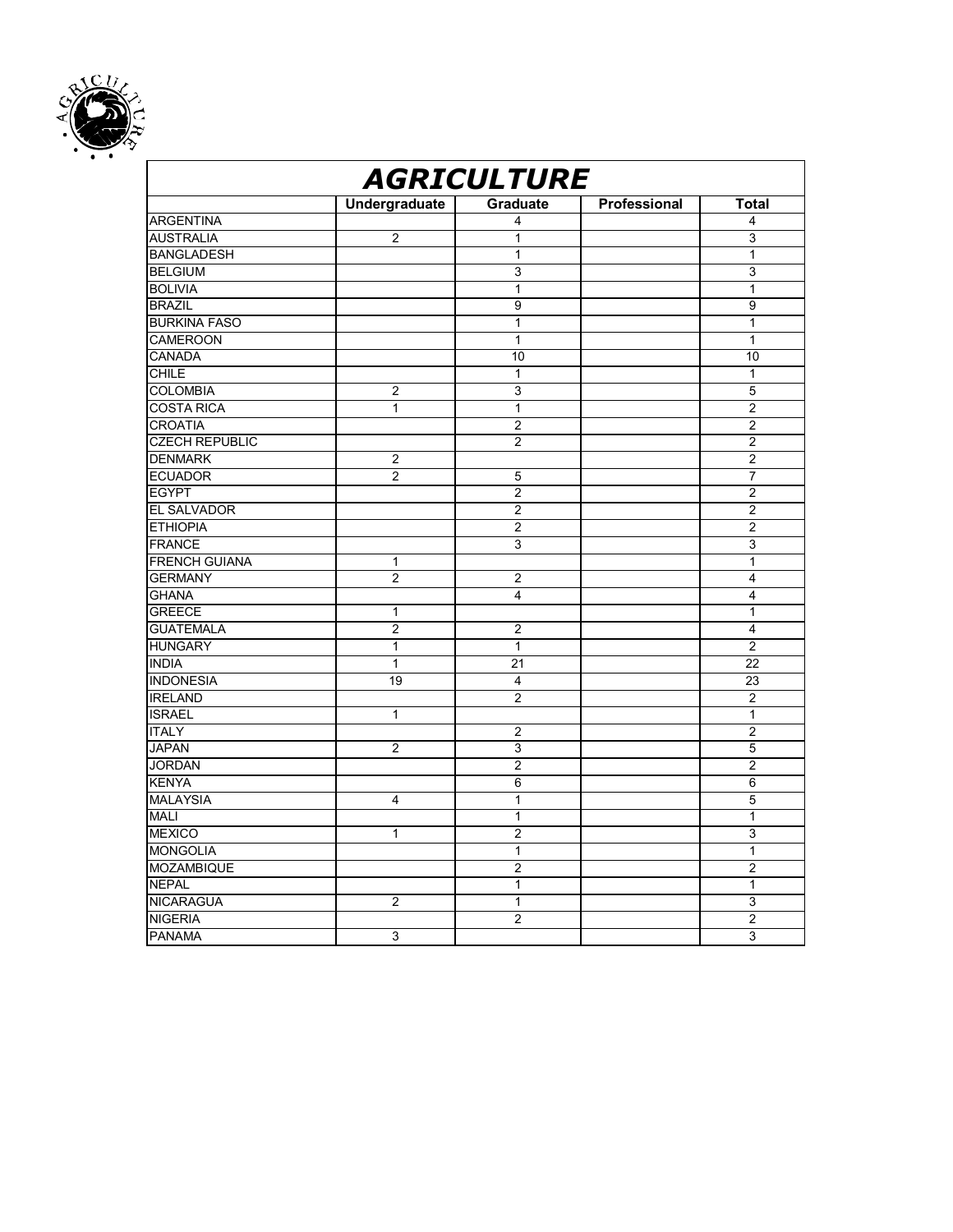

#### *AGRICULTURE, CONTINUED* **Undergraduate Graduate Professional Total**  PEOPLES REP OF CHINA 36 36 ROMANIA 1 1 RUSSIA | | 3 | | 3 SIERRA LEONE | 1 1 | 1 | 1 SOUTH KOREA 1 11 12 SWEDEN | 8 | 1 | 9 TAIWAN 3 3 THAILAND 1 1 TRINIDAD AND TOBAGO 1 1 TURKEY 1 5 6 UKRAINE 5 5 UNITED KINGDOM 3 3 URUGUAY 1 1 VENEZUELA 1 1 1 1 YUGOSLAVIA 1 1 1 1 1 ZAIRE REPUBLIC **1** 1 1 1 1 1 1 ZIMBABWE 2 2 2 *Total - AG 62 188 250*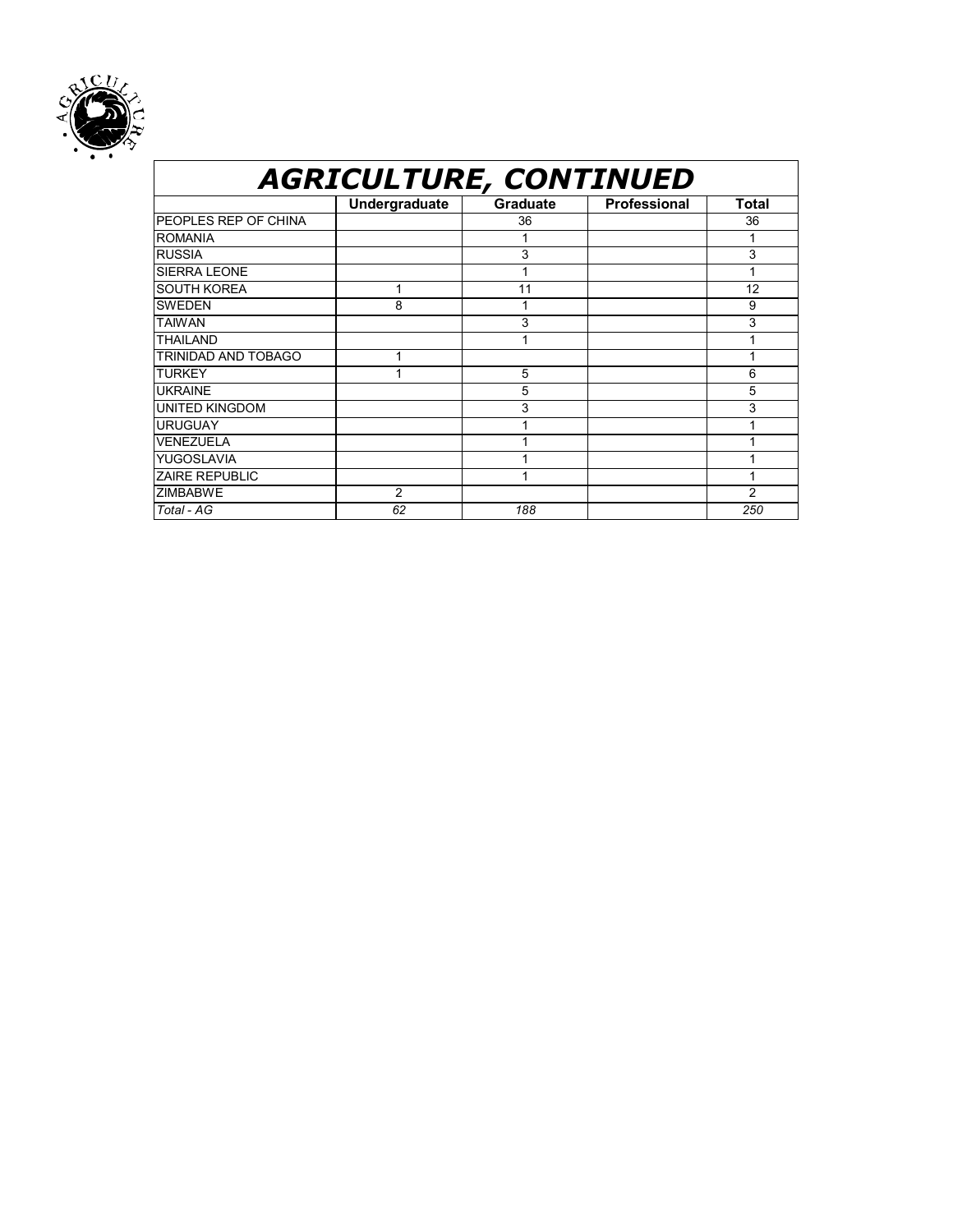

| <b>CONSUMER and FAMILY SCIENCES</b> |                |                 |              |                |
|-------------------------------------|----------------|-----------------|--------------|----------------|
|                                     | Undergraduate  | <b>Graduate</b> | Professional | <b>Total</b>   |
| <b>BRAZIL</b>                       |                | $\overline{2}$  |              | $\overline{2}$ |
| <b>CANADA</b>                       | 1              | 1               |              | $\overline{2}$ |
| <b>COLOMBIA</b>                     | $\mathbf{1}$   | 1               |              | $\overline{2}$ |
| <b>COSTA RICA</b>                   | $\mathbf{1}$   |                 |              | $\mathbf{1}$   |
| <b>CYPRUS</b>                       |                | 1               |              | 1              |
| <b>ECUADOR</b>                      | $\overline{2}$ | 1               |              | 3              |
| <b>EL SALVADOR</b>                  | $\mathbf{1}$   |                 |              | $\mathbf{1}$   |
| <b>FRANCE</b>                       | 5              | 1               |              | 6              |
| <b>GUATEMALA</b>                    | $\mathbf{1}$   |                 |              | $\mathbf{1}$   |
| <b>HONDURAS</b>                     |                | $\mathbf{1}$    |              | $\mathbf{1}$   |
| HONG KONG (SAR-PRC)                 | $\overline{c}$ |                 |              | $\overline{2}$ |
| <b>INDIA</b>                        | 9              | 5               |              | 14             |
| <b>INDONESIA</b>                    | $\mathbf{1}$   |                 |              | $\mathbf{1}$   |
| <b>IRELAND</b>                      | $\mathbf{1}$   |                 |              | $\mathbf{1}$   |
| <b>JAMAICA</b>                      |                | 1               |              | $\mathbf{1}$   |
| <b>JAPAN</b>                        | 1              |                 |              | $\mathbf{1}$   |
| <b>KUWAIT</b>                       | 1              |                 |              | 1              |
| <b>LIBERIA</b>                      | $\mathbf{1}$   |                 |              | 1              |
| <b>MALAYSIA</b>                     |                | 1               |              | 1              |
| <b>MEXICO</b>                       | 1              | 1               |              | $\overline{2}$ |
| <b>NETHERLANDS</b>                  | $\mathbf{1}$   |                 |              | $\mathbf{1}$   |
| <b>NIGERIA</b>                      | $\mathbf{1}$   |                 |              | 1              |
| <b>PAKISTAN</b>                     | 2              | 1               |              | 3              |
| <b>PANAMA</b>                       |                | $\mathbf{1}$    |              | $\mathbf{1}$   |
| PEOPLES REP OF CHINA                |                | 32              |              | 32             |
| <b>PERU</b>                         | 1              | 1               |              | $\overline{2}$ |
| <b>POLAND</b>                       |                | $\mathbf{1}$    |              | $\mathbf{1}$   |
| <b>PORTUGAL</b>                     |                | $\mathbf{1}$    |              | $\mathbf{1}$   |
| <b>REPUBLIC OF SOUTH AFRICA</b>     | $\mathbf{1}$   |                 |              | $\mathbf{1}$   |
| <b>RUSSIA</b>                       |                | 1               |              | 1              |
| <b>SINGAPORE</b>                    |                | $\mathbf{1}$    |              | $\mathbf{1}$   |
| <b>SOUTH KOREA</b>                  | 12             | 20              |              | 32             |
| <b>SRI LANKA</b>                    | $\overline{2}$ |                 |              | $\overline{2}$ |
| <b>TAIWAN</b>                       | $\overline{2}$ | 16              |              | 18             |
| <b>THAILAND</b>                     | 1              |                 |              | 1              |
| <b>TURKEY</b>                       | 4              | 4               |              | 8              |
| <b>UNITED KINGDOM</b>               | 1              |                 |              | 1              |
| <b>ZIMBABWE</b>                     |                | 1               |              | $\mathbf{1}$   |
| Total - CFS                         | 57             | 96              |              | 153            |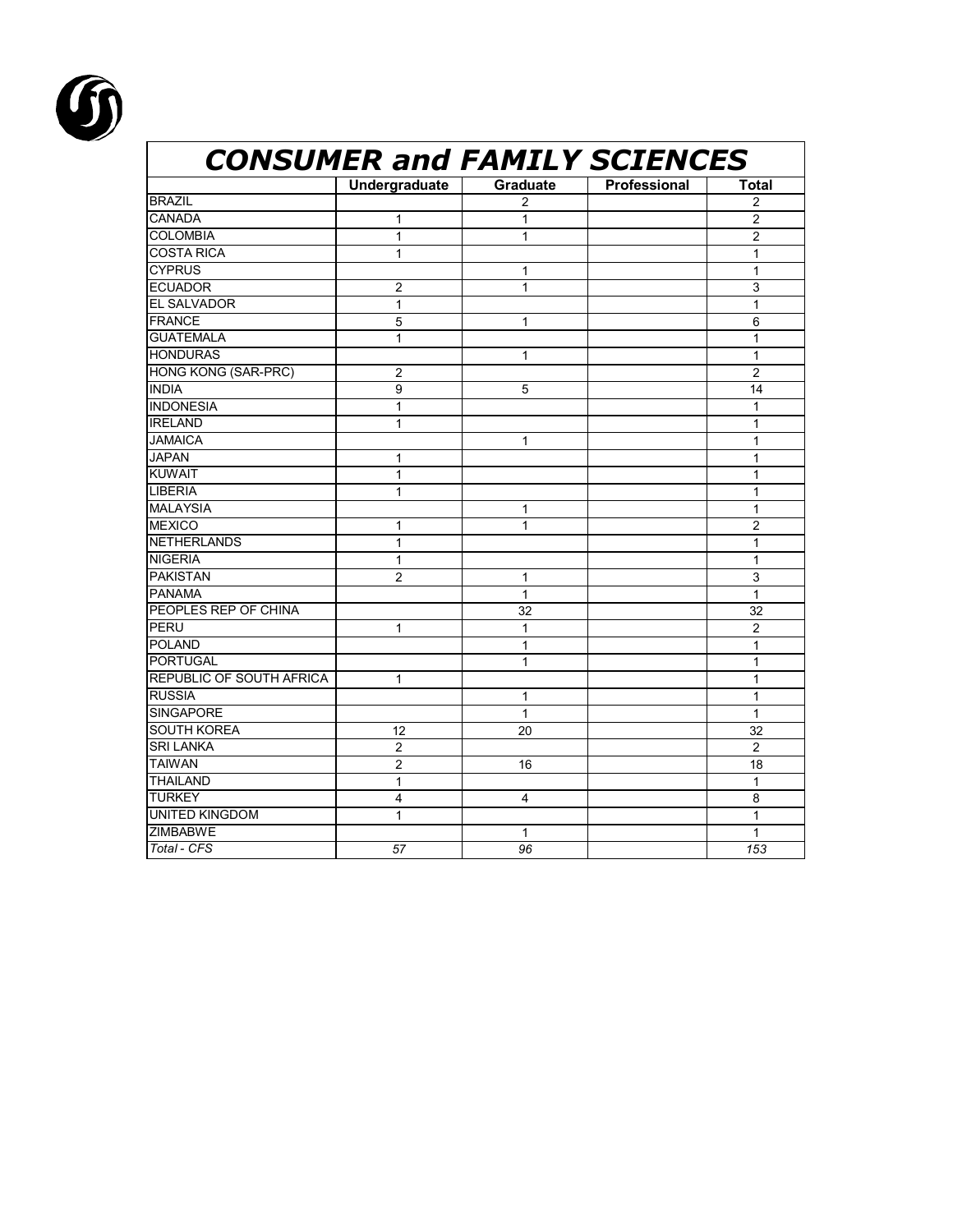

| <b>EDUCATION</b>           |               |                 |              |                |
|----------------------------|---------------|-----------------|--------------|----------------|
|                            | Undergraduate | <b>Graduate</b> | Professional | <b>Total</b>   |
| <b>ARGENTINA</b>           |               |                 |              | 1              |
| <b>AUSTRALIA</b>           |               | 1               |              | 1              |
| <b>BRAZIL</b>              |               | $\overline{c}$  |              | $\overline{c}$ |
| <b>BURKINA FASO</b>        |               | 1               |              | 1              |
| <b>CANADA</b>              |               | 1               |              | 1              |
| <b>ECUADOR</b>             |               | 1               |              | 1              |
| <b>GERMANY</b>             |               | 1               |              | 1              |
| <b>GHANA</b>               |               | 1               |              | 1              |
| <b>HAITI</b>               |               | 1               |              | 1              |
| <b>HONDURAS</b>            |               | 1               |              | 1              |
| <b>HONG KONG (SAR-PRC)</b> |               | 1               |              | 1              |
| <b>INDIA</b>               | 1             | 1               |              | $\overline{2}$ |
| <b>INDONESIA</b>           |               | 1               |              | 1              |
| <b>ITALY</b>               |               | 1               |              | 1              |
| <b>JAPAN</b>               |               | 12              |              | 12             |
| <b>MALDIVES</b>            |               | 1               |              | 1              |
| <b>MEXICO</b>              |               | $\overline{2}$  |              | $\overline{2}$ |
| <b>MONGOLIA</b>            |               | $\overline{2}$  |              | $\overline{c}$ |
| <b>MOROCCO</b>             |               | 1               |              | 1              |
| <b>NEW ZEALAND</b>         |               | 1               |              | 1              |
| PEOPLES REP OF CHINA       |               | 9               |              | 9              |
| <b>RUSSIA</b>              |               | 1               |              | 1              |
| <b>SINGAPORE</b>           |               | 1               |              | 1              |
| <b>SOUTH KOREA</b>         |               | 9               |              | 9              |
| <b>TAIWAN</b>              |               | 4               |              | 4              |
| <b>THAILAND</b>            |               | 1               |              | 1              |
| <b>TURKEY</b>              |               | 4               |              | 4              |
| <b>UGANDA</b>              |               | 1               |              | 1              |
| <b>UKRAINE</b>             |               | 3               |              | 3              |
| <b>UNITED KINGDOM</b>      |               | 1               |              | 1              |
| Total - EDU                | $\mathbf{1}$  | 68              |              | 69             |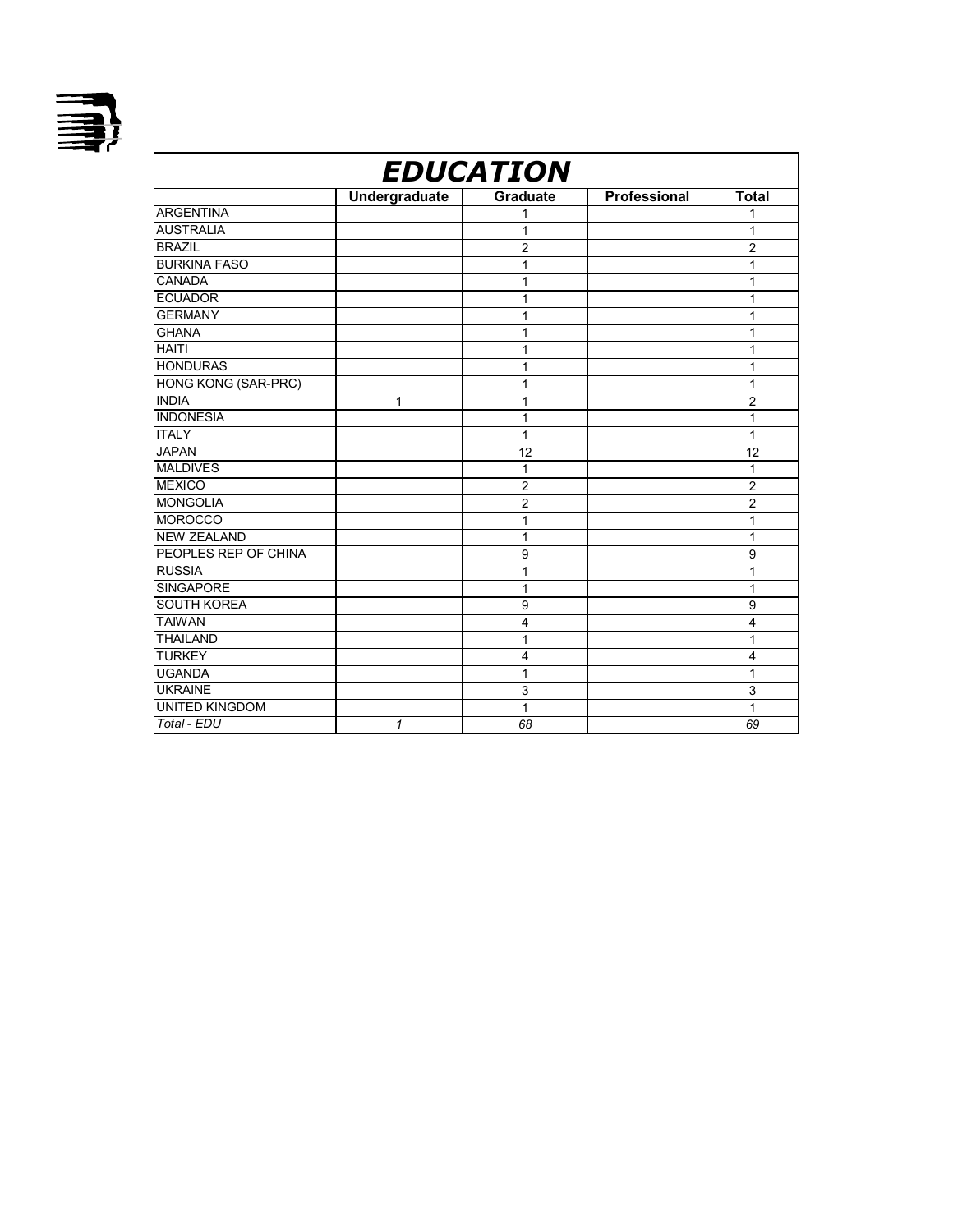

| <b>ENGINEERING</b>         |                         |                           |              |                         |  |
|----------------------------|-------------------------|---------------------------|--------------|-------------------------|--|
|                            | <b>Undergraduate</b>    | Graduate                  | Professional | <b>Total</b>            |  |
| <b>ALBANIA</b>             | 1                       |                           |              | 1                       |  |
| <b>ANGOLA</b>              | $\overline{c}$          |                           |              | $\overline{2}$          |  |
| <b>ARGENTINA</b>           | $\mathbf{1}$            | 5                         |              | 6                       |  |
| <b>AUSTRALIA</b>           | $\,6$                   | $\overline{3}$            |              | 9                       |  |
| <b>AUSTRIA</b>             | $\mathsf 3$             |                           |              | $\mathsf 3$             |  |
| <b>BAHRAIN</b>             |                         | 1                         |              | $\mathbf{1}$            |  |
| <b>BANGLADESH</b>          | 10                      | 10                        |              | 20                      |  |
| <b>BELGIUM</b>             | $\mathbf{1}$            |                           |              | 1                       |  |
| <b>BOLIVIA</b>             | $\overline{2}$          |                           |              | $\overline{2}$          |  |
| BOSNIA-HERCEGOVINA         |                         | $\overline{2}$            |              | $\overline{2}$          |  |
| <b>BOTSWANA</b>            | 2                       | 1                         |              | 3                       |  |
| <b>BRAZIL</b>              | 9                       | $\overline{4}$            |              | 13                      |  |
| <b>BULGARIA</b>            |                         | 1                         |              | $\mathbf{1}$            |  |
| <b>CAMEROON</b>            | $\mathbf{1}$            |                           |              | $\mathbf{1}$            |  |
| <b>CANADA</b>              | 11                      | 32                        |              | 43                      |  |
| CHILE                      | $\overline{c}$          | 3                         |              | 5                       |  |
| <b>COLOMBIA</b>            | 28                      | 14                        |              | 42                      |  |
| <b>COSTA RICA</b>          | 9                       | 1                         |              | 10                      |  |
| <b>COTE d'IVOIRE</b>       | $\mathbf{1}$            |                           |              | $\mathbf{1}$            |  |
| <b>CYPRUS</b>              | 4                       | 8                         |              | 12                      |  |
| <b>DENMARK</b>             | 1                       |                           |              | $\mathbf{1}$            |  |
| DOMINICAN REPUBLIC         |                         |                           |              |                         |  |
|                            | $\mathbf{1}$            | 1                         |              | $\overline{c}$          |  |
| <b>ECUADOR</b>             | 10                      | $\overline{c}$            |              | 12                      |  |
| <b>EGYPT</b>               | $\overline{2}$          | 9                         |              | 11                      |  |
| EL SALVADOR                | 4                       | $\overline{2}$            |              | 6                       |  |
| <b>ETHIOPIA</b>            | $\mathbf{1}$            | $\mathbf{1}$              |              | $\overline{c}$          |  |
| <b>FRANCE</b>              | $\overline{4}$          | 12                        |              | 16                      |  |
| GABON                      | 1                       |                           |              | $\mathbf{1}$            |  |
| <b>GERMANY</b>             | 3                       | 6                         |              | 9                       |  |
| <b>GHANA</b>               | $\mathbf{1}$            | $\ensuremath{\mathsf{3}}$ |              | $\overline{4}$          |  |
| <b>GREECE</b>              | 2                       | 5                         |              | 7                       |  |
| <b>GUATEMALA</b>           | 11                      | 1                         |              | 12                      |  |
| <b>GUYANA</b>              | 1                       |                           |              | 1                       |  |
| <b>HONDURAS</b>            | $\overline{2}$          | $\overline{2}$            |              | 4                       |  |
| <b>HONG KONG (SAR-PRC)</b> | 10                      | 9                         |              | 19                      |  |
| <b>ICELAND</b>             |                         | 3                         |              | $\mathsf 3$             |  |
| <b>INDIA</b>               | 269                     | 310                       |              | 579                     |  |
| <b>INDONESIA</b>           | 121                     | 38                        |              | 159                     |  |
| <b>IRAN</b>                | $\boldsymbol{2}$        | 8                         |              | 10                      |  |
| <b>ITALY</b>               | $\overline{4}$          |                           |              | $\overline{4}$          |  |
| <b>JAMAICA</b>             |                         | $\mathbf{1}$              |              | $\mathbf{1}$            |  |
| <b>JAPAN</b>               | 11                      | 16                        |              | 27                      |  |
| <b>JORDAN</b>              | 10                      | $\boldsymbol{2}$          |              | 12                      |  |
| <b>KENYA</b>               | $\overline{4}$          | $\overline{1}$            |              | 5                       |  |
| <b>KUWAIT</b>              | $\overline{\mathbf{4}}$ | $\overline{2}$            |              | 6                       |  |
| <b>LEBANON</b>             | $\mathsf 3$             | $\mathbf{1}$              |              | $\overline{\mathbf{4}}$ |  |
| <b>LUXEMBOURG</b>          |                         | 1                         |              | $\mathbf{1}$            |  |
| MACAO (SAR-PRC)            | $\mathbf{1}$            |                           |              | $\mathbf{1}$            |  |
| <b>MALAYSIA</b>            | 172                     | 24                        |              | 196                     |  |
| <b>MEXICO</b>              | 17                      | 37                        |              | 54                      |  |
| <b>MOROCCO</b>             |                         | $\mathbf{1}$              |              | $\mathbf{1}$            |  |
| <b>NEPAL</b>               |                         | $\mathbf{1}$              |              | $\mathbf{1}$            |  |
|                            |                         |                           |              |                         |  |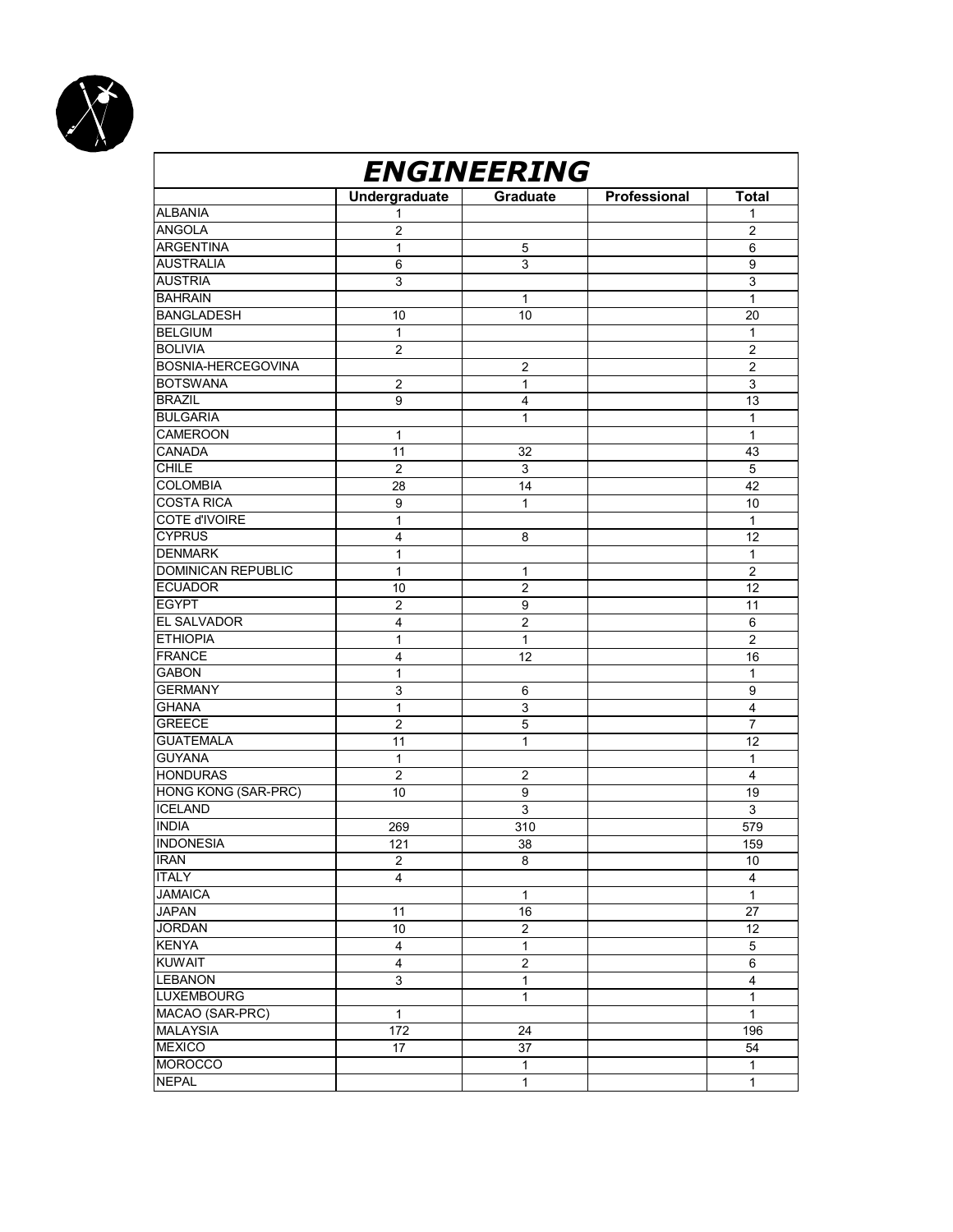

#### **ENGINEERING, CONTINUED Undergraduate Graduate Professional Total** NEW ZEALAND 2 NICARAGUA 2 2 2 NIGERIA 8 3 11 NORWAY 1 1 OMAN 2 2 PAKISTAN 18 29 47 PANAMA 16 3 19 PARAGUAY 1 1 1 1 1 1 1 PEOPLES REP OF CHINA 12 242 254 PERU | 3 | 5 | | 8 PHILIPPINES 2 1 3 POLAND  $\begin{vmatrix} 1 & 1 & 1 \\ 2 & 1 & 1 \end{vmatrix}$  1 2 PORTUGAL 1 1 QATAR 1 1 | 1 | 1 | 1 REPUBLIC OF SOUTH AFRICA 2 1 3<br>AFRICA ROMANIA 2 3 5 RUSSIA 2 2 SAUDI ARABIA  $\begin{array}{ccc} 3 & 2 & 5 \ 3 \end{array}$ SENEGAL  $\begin{array}{ccc} 1 & 1 & 1 \end{array}$ SENEGAL 1 1 SINGAPORE 30 2 32<br>SOMALIA 1 1 1 1 SOMALIA 1 1 SOUTH KOREA 38 211 211 249 SPAIN 4 4 SRI LANKA 4 6 10 ST. VINCENT - GRENADINES 1<br>SUDAN 1 1 2 SUDAN 1 1 2 SWITZERLAND 1 1  $SYRIA$  and  $\begin{vmatrix} 1 & 1 & 1 \end{vmatrix}$  and  $\begin{vmatrix} 1 & 1 \end{vmatrix}$  and  $\begin{vmatrix} 1 & 1 \end{vmatrix}$  and  $\begin{vmatrix} 1 & 1 \end{vmatrix}$  and  $\begin{vmatrix} 1 & 1 \end{vmatrix}$  and  $\begin{vmatrix} 1 & 1 \end{vmatrix}$  and  $\begin{vmatrix} 1 & 1 \end{vmatrix}$  and  $\begin{vmatrix} 1 & 1 \end{vmatrix}$  and  $\begin{vmatrix} 1 & 1 \end{$ TAIWAN | 20 | 72 | 92 TANZANIA 1 1 THAILAND | 10 | 27 | | 37 TRINIDAD AND TOBAGO 1 1 1 1 1 2 TUNISIA | | | 1 | 1 | TURKEY | 38 | 47 | | 85 UKRAINE 1 1 UNITED ARAB EMIRATES 5 5 UNITED KINGDOM 11 11 2 13 VENEZUELA 6 6 2 8 **YUGOSLAVIA** 1 1 1 ZAMBIA 1 1 *Total - Engr 1,012 1,257 2,269*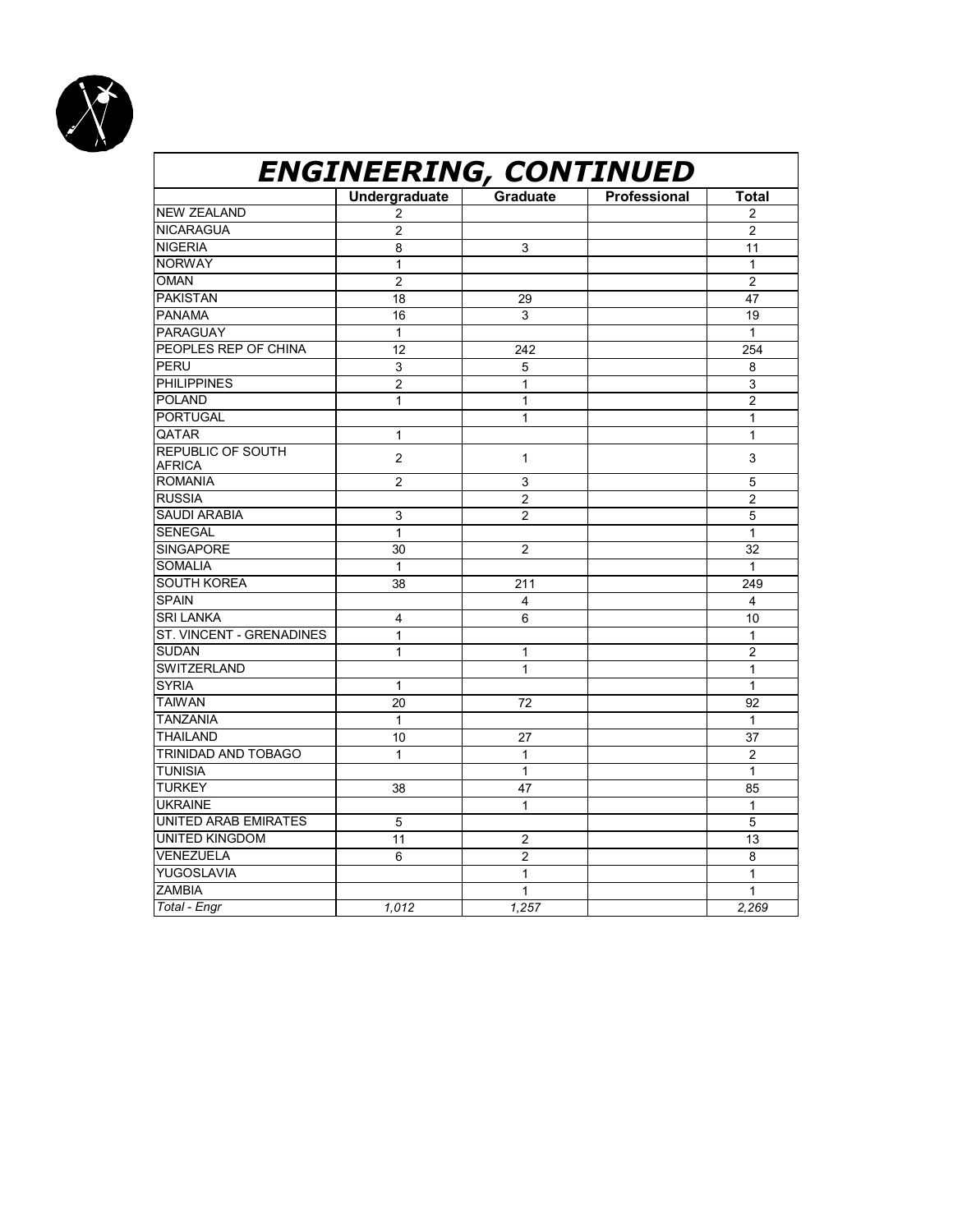

#### *INTERDISCIPLINARY BIOCHEMISTRY*  **Undergraduate Graduate Professional Total**  BRAZIL 1 1 CANADA 1 1 EGYPT 1 1 FRANCE 1 1 INDIA 7 7 INDONESIA 1 1 1 1 JAPAN 1 1 MALAYSIA 1<br>
PEOPLES REP OF CHINA 19 19 PEOPLES REP OF CHINA ROMANIA | 1 1 1 1 1 1 SINGAPORE 1 1 SOUTH KOREA 13 13 13 SWEDEN 1 1 TAIWAN 9 9 THAILAND 4 4 TRINIDAD AND TOBAGO 1 1 TURKEY | | 3 | 3 UKRAINE 2 2 UNITED KINGDOM 1 1 YUGOSLAVIA | 1 1 | 1 *Total - Gr (U90's) Biochem 70 70*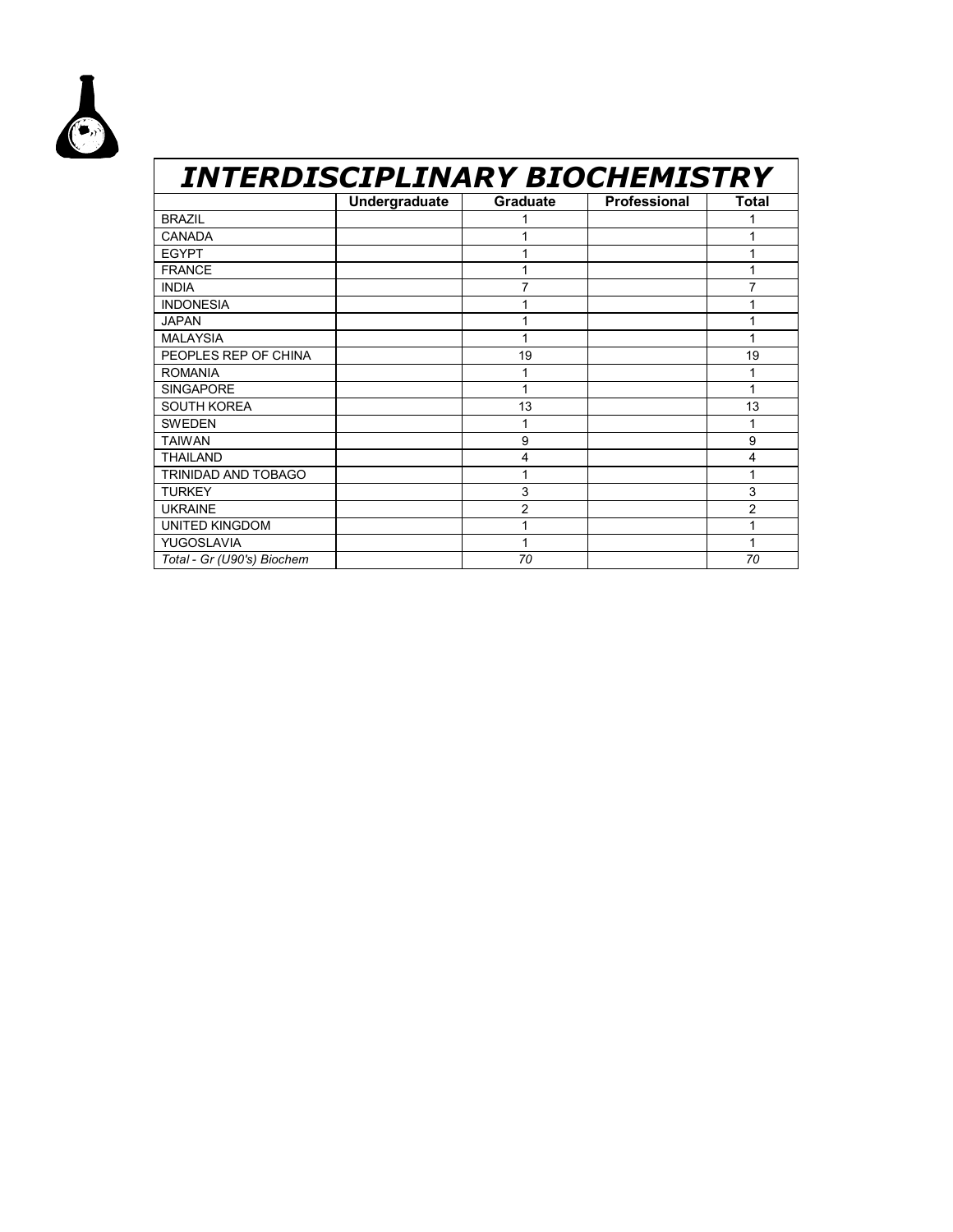

| <b>LIBERAL ARTS</b>                       |                |                |              |                |
|-------------------------------------------|----------------|----------------|--------------|----------------|
|                                           | Undergraduate  | Graduate       | Professional | <b>Total</b>   |
| <b>ANGOLA</b>                             |                | 1              |              | 1              |
| <b>ARGENTINA</b>                          |                | 3              |              | 3              |
| <b>AUSTRIA</b>                            |                | $\overline{3}$ |              | $\overline{3}$ |
| <b>BANGLADESH</b>                         | 1              | 1              |              | $\overline{c}$ |
| <b>BERMUDA</b>                            |                | $\mathbf{1}$   |              | 1              |
| <b>BOLIVIA</b>                            | 1              |                |              | $\mathbf{1}$   |
| <b>BRAZIL</b>                             |                | 3              |              | $\mathsf 3$    |
| <b>BULGARIA</b>                           |                | $\overline{3}$ |              | $\overline{3}$ |
| CANADA                                    | 9              | 7              |              | 16             |
| <b>CHILE</b>                              |                | 3              |              | 3              |
| <b>COLOMBIA</b>                           | $\overline{7}$ | $\overline{4}$ |              | 11             |
| <b>COSTA RICA</b>                         | $\mathbf{1}$   | $\mathbf{1}$   |              | $\overline{c}$ |
| <b>CROATIA</b>                            | $\overline{2}$ | 4              |              | 6              |
| <b>CZECH REPUBLIC</b>                     |                | 1              |              | 1              |
| <b>ECUADOR</b>                            |                | $\mathbf{1}$   |              | $\mathbf{1}$   |
| <b>EGYPT</b>                              |                | 1              |              | 1              |
| EL SALVADOR                               | 1              |                |              | 1              |
| <b>ETHIOPIA</b>                           | $\overline{2}$ |                |              | $\overline{2}$ |
| <b>FINLAND</b>                            | 1              | $\mathbf{1}$   |              | $\overline{2}$ |
| <b>FRANCE</b>                             | $\overline{c}$ | 5              |              | $\overline{7}$ |
| <b>GERMANY</b>                            | $\overline{2}$ | 7              |              | 9              |
| <b>GHANA</b>                              |                | 2              |              | 2              |
| <b>GREECE</b>                             |                | $\mathbf{1}$   |              | $\mathbf{1}$   |
| <b>GUATEMALA</b>                          | 1              |                |              | $\mathbf{1}$   |
| <b>HONG KONG (SAR-PRC)</b>                | 3              |                |              | 3              |
| <b>INDIA</b>                              | $\overline{7}$ | 29             |              | 36             |
| <b>INDONESIA</b>                          | 5              |                |              | 5              |
| <b>ISRAEL</b>                             | $\mathbf{1}$   |                |              | 1              |
| <b>ITALY</b>                              |                | 1              |              | $\mathbf{1}$   |
| <b>JAPAN</b>                              | 5              | 6              |              | 11             |
| <b>JORDAN</b>                             |                | $\overline{c}$ |              | $\overline{2}$ |
| <b>KENYA</b>                              | 1              | $\overline{c}$ |              | 3              |
| <b>LEBANON</b>                            | 1              | 1              |              | $\overline{2}$ |
| <b>LITHUANIA</b>                          |                | $\mathbf{1}$   |              | $\mathbf{1}$   |
| <b>MACEDONIA</b>                          |                | 1              |              | 1              |
| <b>MALAYSIA</b>                           | 2              | $\mathbf{1}$   |              | 3              |
| <b>MEXICO</b>                             | 1              | 3              |              | 4              |
| <b>MOROCCO</b>                            |                | 1              |              | $\mathbf{1}$   |
| <b>NETHERLANDS</b>                        | $\mathbf{1}$   | $\overline{c}$ |              | 3              |
| <b>NIGERIA</b>                            |                | $\mathbf{1}$   |              | $\mathbf{1}$   |
| <b>PAKISTAN</b>                           | 3              | $\overline{3}$ |              | 6              |
| PEOPLES REP OF CHINA                      | $\mathbf{1}$   | 44             |              | 45             |
| PERU                                      | $\overline{2}$ | $\overline{2}$ |              | $\overline{4}$ |
| <b>PHILIPPINES</b>                        |                | $\mathbf{1}$   |              | $\mathbf{1}$   |
| <b>REPUBLIC OF SOUTH</b><br><b>AFRICA</b> | $\mathbf{1}$   |                |              | $\mathbf{1}$   |
| <b>ROMANIA</b>                            |                | 4              |              | $\overline{4}$ |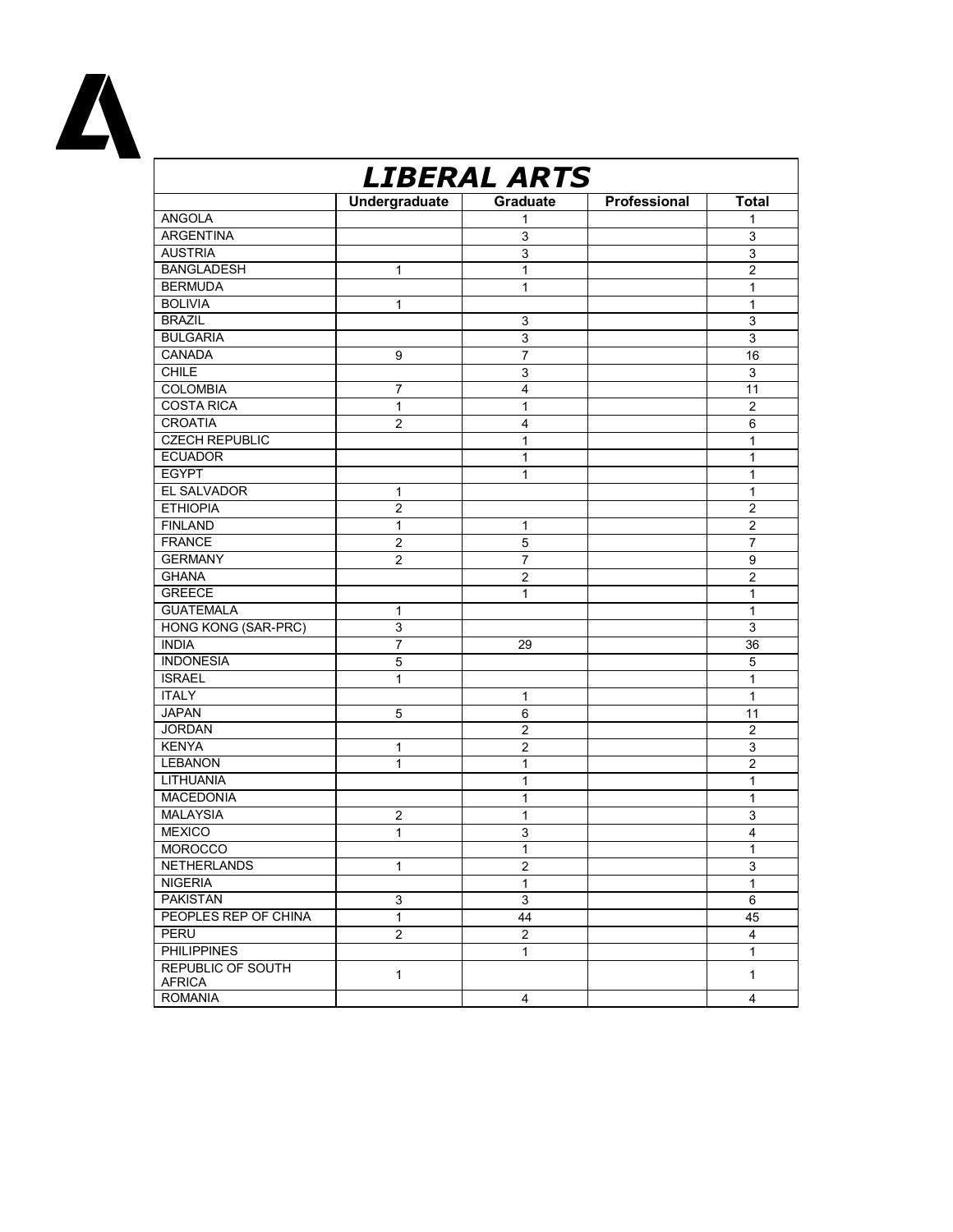

## *LIBERAL ARTS, CONTINUED*

|                       | Undergraduate | <b>Graduate</b> | <b>Professional</b> | <b>Total</b>   |
|-----------------------|---------------|-----------------|---------------------|----------------|
| <b>RUSSIA</b>         |               | 11              |                     | 11             |
| <b>SINGAPORE</b>      | 3             | 2               |                     | 5              |
| <b>SOMALIA</b>        |               |                 |                     |                |
| <b>SOUTH KOREA</b>    | 10            | 19              |                     | 29             |
| <b>SPAIN</b>          |               | 6               |                     | 6              |
| <b>SRI LANKA</b>      |               | $\overline{2}$  |                     | $\overline{2}$ |
| <b>TAIWAN</b>         | 4             | 9               |                     | 13             |
| <b>THAILAND</b>       |               |                 |                     |                |
| <b>TURKEY</b>         |               | 5               |                     | 6              |
| <b>UGANDA</b>         |               | 2               |                     | 2              |
| UNITED ARAB EMIRATES  |               |                 |                     |                |
| <b>UNITED KINGDOM</b> | 10            | $\overline{2}$  |                     | 12             |
| <b>UZBEKISTAN</b>     |               |                 |                     |                |
| YUGOSLAVIA            |               |                 |                     |                |
| <b>ZAMBIA</b>         |               |                 |                     |                |
| Total - Lib Arts      | 95            | 219             |                     | 314            |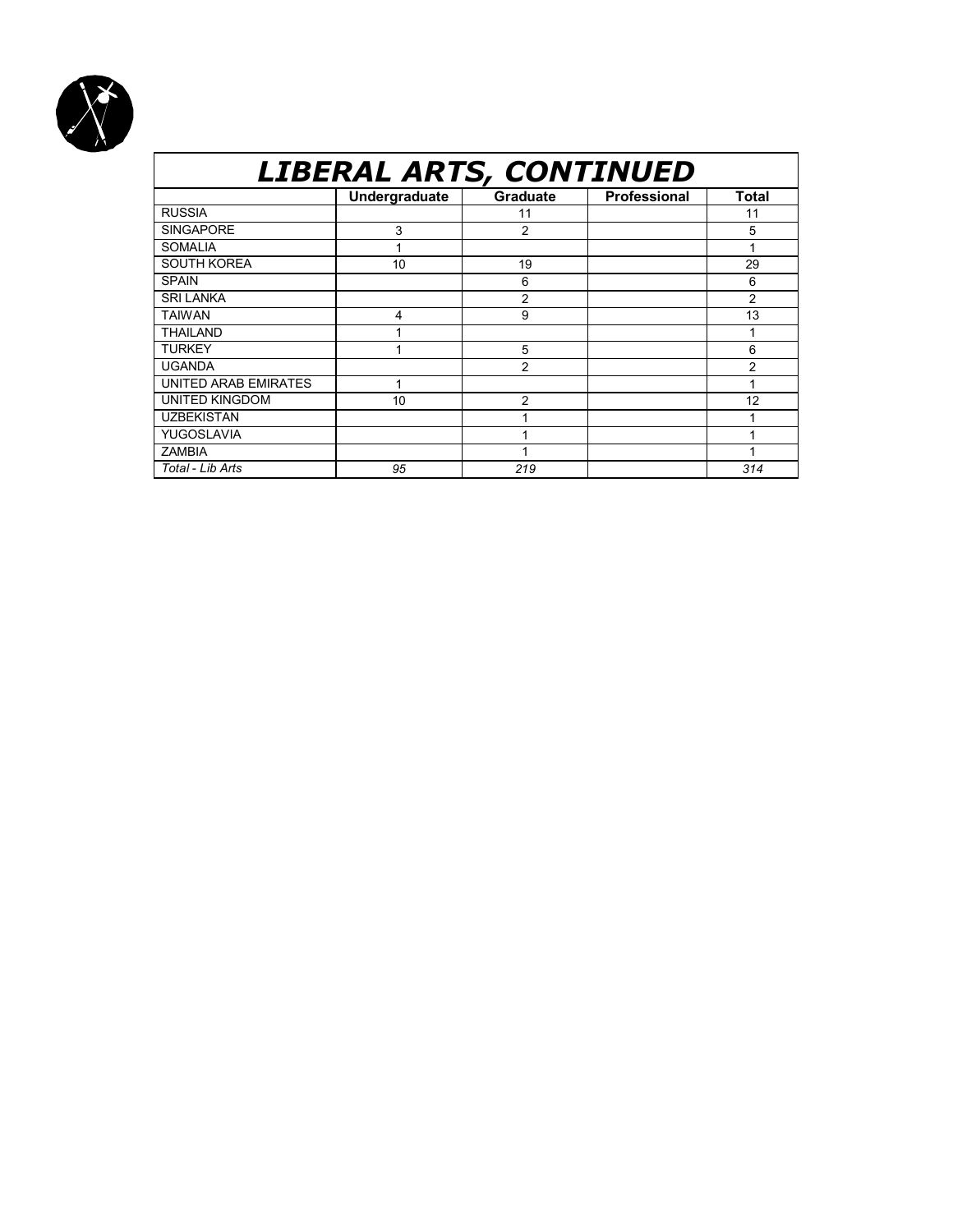

| <b>MANAGEMENT</b>          |                |                     |              |                   |  |  |  |
|----------------------------|----------------|---------------------|--------------|-------------------|--|--|--|
|                            | Undergraduate  | <b>Graduate</b>     | Professional | <b>Total</b>      |  |  |  |
| <b>ALBANIA</b>             | 1              |                     |              | 1                 |  |  |  |
| <b>ARGENTINA</b>           |                | 5                   |              | 5                 |  |  |  |
| <b>AUSTRALIA</b>           | $\overline{2}$ |                     |              | $\overline{2}$    |  |  |  |
| <b>AUSTRIA</b>             |                | 1                   |              | 1                 |  |  |  |
| <b>BANGLADESH</b>          | 1              | 1                   |              | $\overline{2}$    |  |  |  |
| <b>BELGIUM</b>             |                | 1                   |              | 1                 |  |  |  |
| <b>BOLIVIA</b>             | 6              |                     |              | 6                 |  |  |  |
| <b>BOTSWANA</b>            | $\overline{2}$ |                     |              | $\overline{2}$    |  |  |  |
| <b>BRAZIL</b>              | 3              | 3                   |              | 6                 |  |  |  |
| <b>BULGARIA</b>            |                | 6                   |              | 6                 |  |  |  |
| CAMEROON                   |                | 1                   |              | 1                 |  |  |  |
| CANADA                     | $\overline{2}$ | 6                   |              | 8                 |  |  |  |
| <b>COLOMBIA</b>            | 18             | 4                   |              | 22                |  |  |  |
| <b>COSTA RICA</b>          | $\mathsf 3$    |                     |              | 3                 |  |  |  |
| <b>CROATIA</b>             |                | 1                   |              | 1                 |  |  |  |
| <b>CYPRUS</b>              | $\overline{c}$ |                     |              | $\overline{2}$    |  |  |  |
| <b>CZECH REPUBLIC</b>      |                | 4                   |              | 4                 |  |  |  |
| <b>DENMARK</b>             |                | 1                   |              | 1                 |  |  |  |
| <b>ECUADOR</b>             | 4              | $\overline{2}$      |              | 6                 |  |  |  |
| <b>EGYPT</b>               | 1              |                     |              | 1                 |  |  |  |
| <b>EL SALVADOR</b>         | $\overline{2}$ |                     |              | $\overline{2}$    |  |  |  |
| <b>FINLAND</b>             |                |                     |              |                   |  |  |  |
| <b>FRANCE</b>              |                | 1<br>6              |              | $\mathbf{1}$<br>6 |  |  |  |
| <b>GERMANY</b>             |                |                     |              |                   |  |  |  |
| <b>GREECE</b>              | $\overline{2}$ | 45                  |              | 47                |  |  |  |
| <b>GUATEMALA</b>           |                | 1<br>$\overline{c}$ |              | 1<br>11           |  |  |  |
|                            | 9              |                     |              |                   |  |  |  |
| <b>HONDURAS</b>            | 4              | 1                   |              | 5                 |  |  |  |
| <b>HONG KONG (SAR-PRC)</b> | $\overline{7}$ | 1                   |              | 8                 |  |  |  |
| <b>HUNGARY</b>             |                | 7                   |              | $\overline{7}$    |  |  |  |
| <b>ICELAND</b>             |                | 1                   |              | $\mathbf{1}$      |  |  |  |
| <b>INDIA</b>               | 90             | 42                  |              | 132               |  |  |  |
| <b>INDONESIA</b>           | 32             |                     |              | 32                |  |  |  |
| <b>ISRAEL</b>              | $\mathbf{1}$   |                     |              | $\mathbf{1}$      |  |  |  |
| <b>ITALY</b>               | 1              | $\overline{7}$      |              | 8                 |  |  |  |
| <b>JAPAN</b>               |                | 22                  |              | 22                |  |  |  |
| <b>JORDAN</b>              | $\overline{2}$ | 1                   |              | 3                 |  |  |  |
| <b>KAZAKHSTAN</b>          |                | 1                   |              | 1                 |  |  |  |
| <b>KUWAIT</b>              | 3              |                     |              | 3                 |  |  |  |
| <b>LEBANON</b>             | $\overline{2}$ | $\mathbf{1}$        |              | 3                 |  |  |  |
| <b>MACEDONIA</b>           |                | $\mathbf{1}$        |              | $\mathbf{1}$      |  |  |  |
| <b>MALAYSIA</b>            | 11             | $\overline{2}$      |              | 13                |  |  |  |
| <b>MEXICO</b>              | $\sqrt{5}$     | $\overline{c}$      |              | $\overline{7}$    |  |  |  |
| NETHERLANDS                | $\overline{2}$ | 8                   |              | 10                |  |  |  |
| <b>NEW ZEALAND</b>         | $\mathbf{1}$   | $\mathbf{1}$        |              | $\overline{2}$    |  |  |  |
| NICARAGUA                  | 6              |                     |              | 6                 |  |  |  |
| <b>NIGER</b>               | $\mathbf{1}$   |                     |              | $\mathbf{1}$      |  |  |  |
| <b>NIGERIA</b>             | 4              |                     |              | 4                 |  |  |  |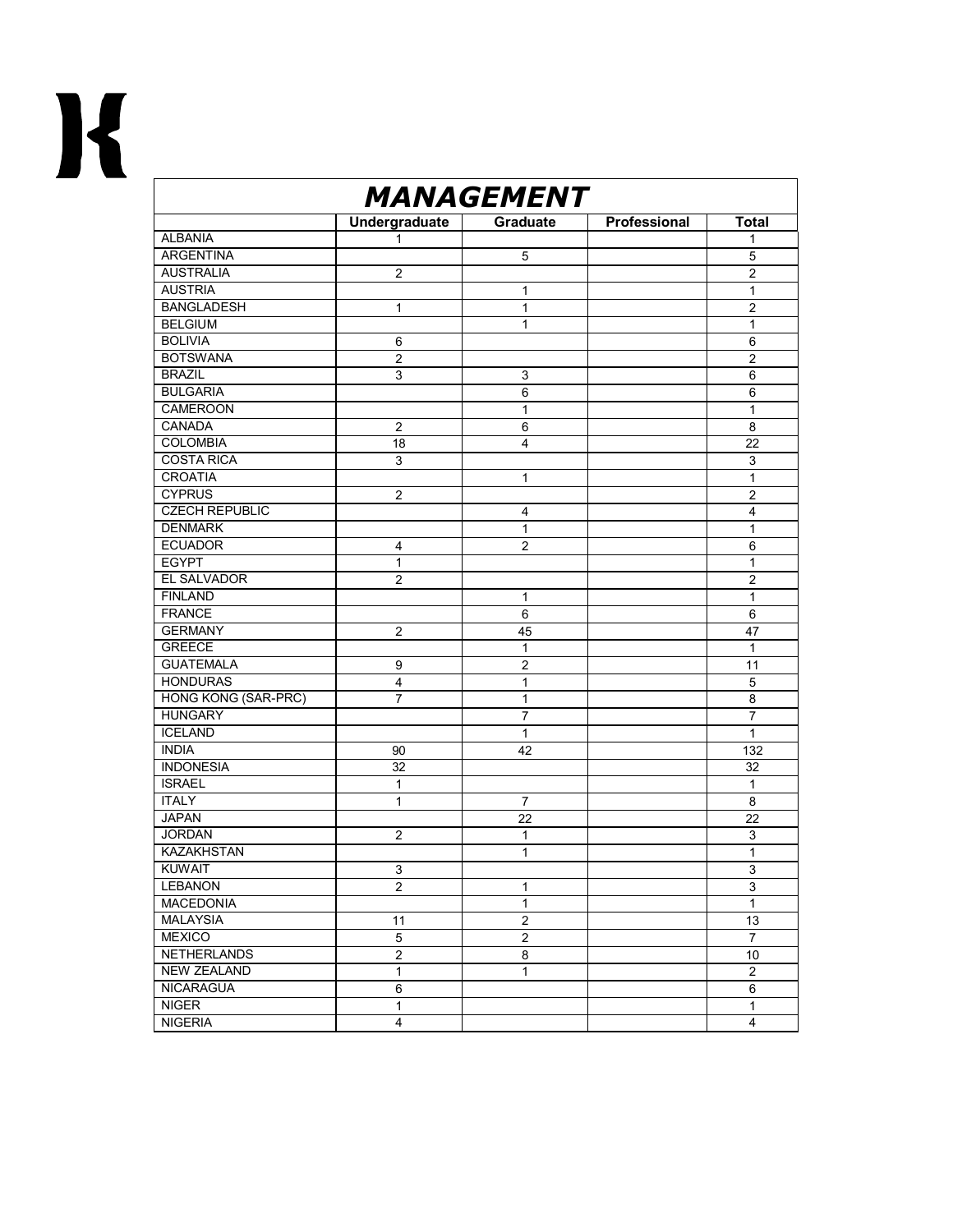

## *MANAGEMENT, CONTINUED*

|                       | Undergraduate  | Graduate       | <b>Professional</b> | <b>Total</b>   |
|-----------------------|----------------|----------------|---------------------|----------------|
| <b>NORWAY</b>         |                |                |                     | $\overline{2}$ |
| <b>PAKISTAN</b>       | 26             |                |                     | 26             |
| <b>PANAMA</b>         | $\overline{4}$ | 1              |                     | 5              |
| PEOPLES REP OF CHINA  | 29             | 47             |                     | 76             |
| PERU                  | $\overline{2}$ | 16             |                     | 18             |
| <b>PHILIPPINES</b>    |                |                |                     |                |
| <b>ROMANIA</b>        |                | $\overline{2}$ |                     | $\overline{2}$ |
| <b>RUSSIA</b>         | $\overline{2}$ | 6              |                     | 8              |
| <b>SINGAPORE</b>      | 6              | $\overline{2}$ |                     | 8              |
| <b>SLOVENIA</b>       |                |                |                     | 1              |
| <b>SOUTH KOREA</b>    | 25             | 29             |                     | 54             |
| <b>SPAIN</b>          |                | 3              |                     | 3              |
| <b>SRI LANKA</b>      | $\overline{2}$ |                |                     | $\overline{2}$ |
| <b>SWITZERLAND</b>    |                | 1              |                     |                |
| <b>SYRIA</b>          | 1              |                |                     | 1              |
| <b>TAIWAN</b>         | 14             | 14             |                     | 28             |
| <b>THAILAND</b>       | 4              | 3              |                     | 7              |
| <b>TURKEY</b>         | $\overline{2}$ | 12             |                     | 14             |
| <b>UKRAINE</b>        |                | 5              |                     | 5              |
| UNITED ARAB EMIRATES  | 1              |                |                     | 1              |
| <b>UNITED KINGDOM</b> | $\overline{c}$ | 1              |                     | 3              |
| <b>VENEZUELA</b>      | 1              | $\overline{4}$ |                     | 5              |
| Total - Management    | 352            | 338            |                     | 690            |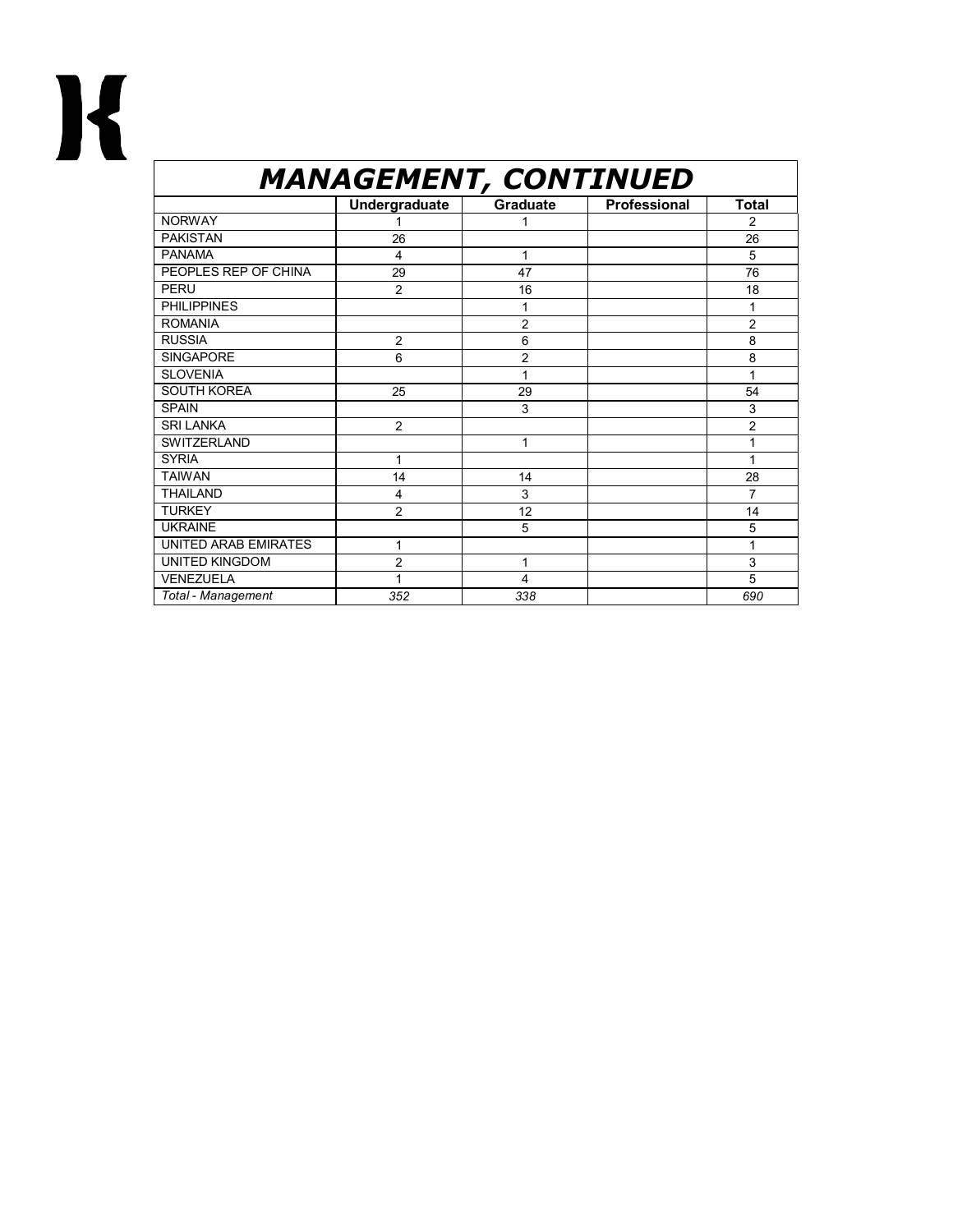

| <b>NON-DEGREE</b>         |                         |                 |              |                |  |  |
|---------------------------|-------------------------|-----------------|--------------|----------------|--|--|
|                           | Undergraduate           | <b>Graduate</b> | Professional | <b>Total</b>   |  |  |
| <b>ARGENTINA</b>          | 2                       |                 |              | $\overline{2}$ |  |  |
| <b>BAHRAIN</b>            | 1                       |                 |              | 1              |  |  |
| <b>BELARUS</b>            | 1                       |                 |              | 1              |  |  |
| <b>BRAZIL</b>             | 1                       |                 |              | 1              |  |  |
| <b>CANADA</b>             | 1                       |                 |              | 1              |  |  |
| <b>CHILE</b>              | 1                       |                 |              | 1              |  |  |
| <b>COLOMBIA</b>           | $\overline{2}$          |                 |              | $\overline{2}$ |  |  |
| <b>DOMINICAN REPUBLIC</b> | 1                       |                 |              | 1              |  |  |
| <b>GHANA</b>              | 1                       |                 |              | 1              |  |  |
| <b>GUATEMALA</b>          | $\overline{c}$          |                 |              | $\overline{c}$ |  |  |
| HONG KONG (SAR-PRC)       | 1                       |                 |              | 1              |  |  |
| <b>INDIA</b>              | 10                      |                 |              | 10             |  |  |
| <b>INDONESIA</b>          | $\overline{\mathbf{4}}$ |                 |              | 4              |  |  |
| <b>IRAN</b>               | 1                       |                 |              | 1              |  |  |
| <b>JAPAN</b>              | 1                       |                 |              | 1              |  |  |
| <b>LEBANON</b>            | 1                       |                 |              | 1              |  |  |
| <b>MEXICO</b>             | 3                       |                 |              | 3              |  |  |
| <b>MOROCCO</b>            | 1                       |                 |              | 1              |  |  |
| <b>NEPAL</b>              | 1                       |                 |              | 1              |  |  |
| <b>PAKISTAN</b>           | 5                       |                 |              | 5              |  |  |
| <b>PANAMA</b>             | 1                       |                 |              | 1              |  |  |
| PEOPLES REP OF CHINA      | 52                      |                 |              | 52             |  |  |
| PERU                      | 5                       |                 |              | 5              |  |  |
| <b>RUSSIA</b>             | $\overline{c}$          |                 |              | $\overline{c}$ |  |  |
| <b>SINGAPORE</b>          | 1                       |                 |              | 1              |  |  |
| <b>SOUTH KOREA</b>        | 47                      |                 |              | 47             |  |  |
| <b>SPAIN</b>              | 1                       |                 |              | 1              |  |  |
| <b>SRI LANKA</b>          | $\overline{2}$          |                 |              | $\overline{2}$ |  |  |
| <b>TAIWAN</b>             | $\overline{c}$          |                 |              | $\overline{2}$ |  |  |
| <b>TURKEY</b>             | $\overline{2}$          |                 |              | $\overline{2}$ |  |  |
| <b>UNITED KINGDOM</b>     | 1                       |                 |              | 1              |  |  |
| <b>VIETNAM</b>            | 1                       |                 |              | 1              |  |  |
| Total - NON DEG           | 158                     |                 |              | 158            |  |  |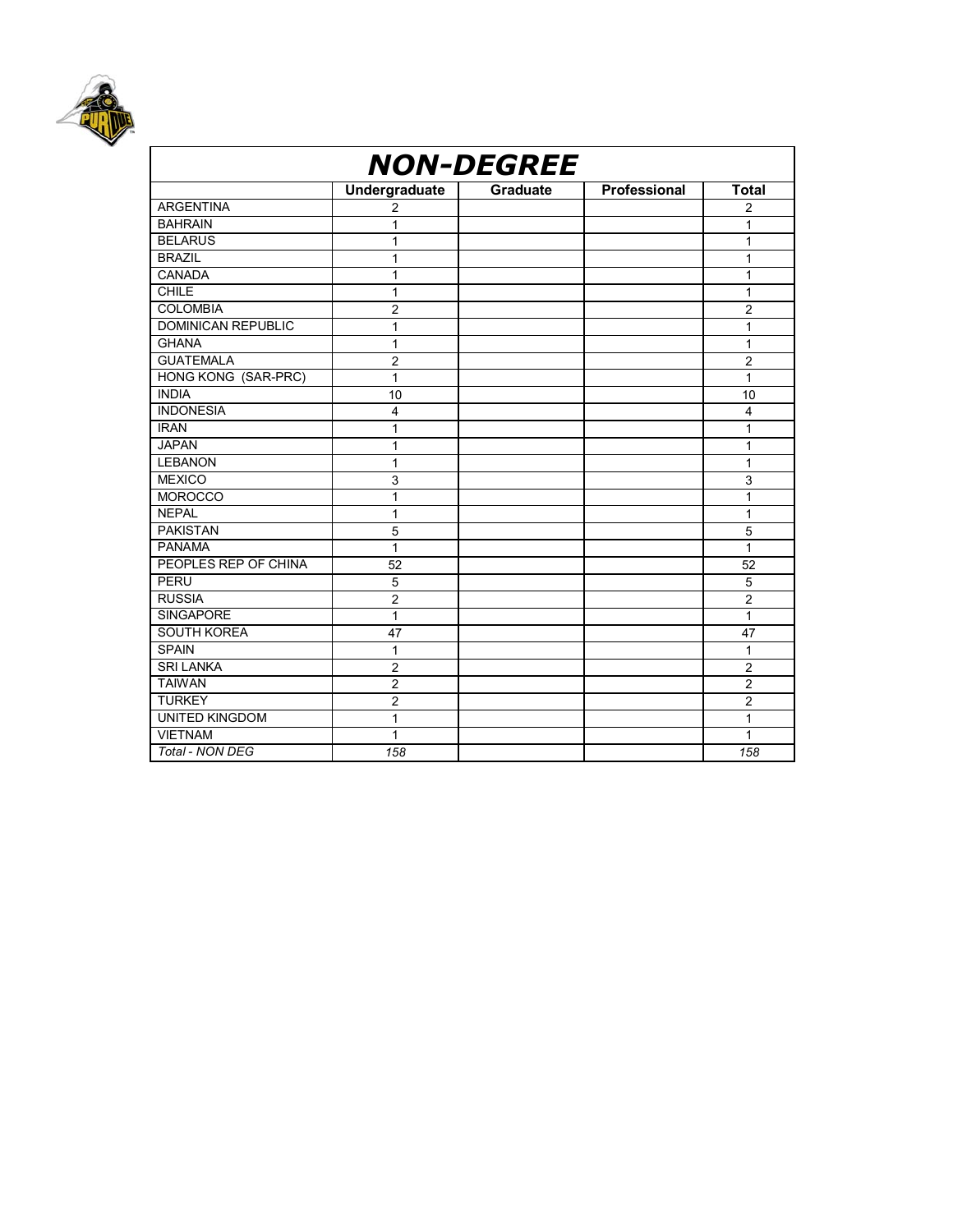

## *PHARMACY, NURSING, AND HEALTH SCIENCES*

|                                           | Undergraduate    | <b>Graduate</b> | <b>Professional</b> | <b>Total</b>   |
|-------------------------------------------|------------------|-----------------|---------------------|----------------|
| <b>BANGLADESH</b>                         |                  | 1               |                     | 1              |
| <b>BOLIVIA</b>                            | $\mathbf{1}$     |                 |                     | 1              |
| <b>CANADA</b>                             |                  | $\overline{4}$  | $\mathbf{1}$        | 5              |
| <b>ECUADOR</b>                            |                  | 1               |                     | 1              |
| <b>EGYPT</b>                              |                  | 1               |                     | 1              |
| <b>ETHIOPIA</b>                           | $\mathbf{1}$     |                 |                     | 1              |
| <b>GAMBIA</b>                             |                  |                 | 1                   | 1              |
| <b>HONG KONG (SAR-PRC)</b>                | $\boldsymbol{2}$ | $\mathbf{1}$    | $\mathbf{1}$        | $\overline{4}$ |
| <b>INDIA</b>                              | 5                | 13              | $\overline{c}$      | 20             |
| <b>INDONESIA</b>                          | $\overline{2}$   |                 |                     | $\overline{c}$ |
| <b>IRAN</b>                               | 1                |                 |                     | 1              |
| <b>JAPAN</b>                              |                  | $\mathbf{1}$    | $\mathbf{1}$        | $\overline{2}$ |
| <b>JORDAN</b>                             |                  | 1               |                     | 1              |
| <b>KENYA</b>                              |                  |                 | 1                   | 1              |
| <b>MALAWI</b>                             |                  |                 | 1                   | 1              |
| <b>MALAYSIA</b>                           |                  | 1               | 1                   | $\overline{c}$ |
| <b>MEXICO</b>                             |                  | 1               |                     | 1              |
| <b>NIGERIA</b>                            | 1                | 1               | 1                   | 3              |
| PEOPLES REP OF CHINA                      | 5                | 24              | 1                   | 30             |
| <b>REPUBLIC OF SOUTH</b><br><b>AFRICA</b> | 1                |                 |                     | 1              |
| <b>ROMANIA</b>                            | $\mathbf{1}$     | $\mathbf{1}$    |                     | $\overline{2}$ |
| <b>RUSSIA</b>                             |                  | 1               |                     | 1              |
| <b>SAUDI ARABIA</b>                       |                  |                 | 1                   | 1              |
| <b>SINGAPORE</b>                          |                  | 1               |                     | 1              |
| <b>SLOVENIA</b>                           |                  | $\mathbf{1}$    |                     | 1              |
| <b>SOUTH KOREA</b>                        | $\overline{2}$   | 5               | 1                   | 8              |
| <b>SUDAN</b>                              |                  |                 | 1                   | 1              |
| <b>TAIWAN</b>                             |                  | 1               | 1                   | $\overline{2}$ |
| <b>THAILAND</b>                           |                  | 1               |                     | 1              |
| <b>TOGO</b>                               |                  | 1               |                     | $\mathbf{1}$   |
| <b>UNITED KINGDOM</b>                     | $\mathbf{1}$     |                 | 1                   | $\overline{2}$ |
| Total - P, NRS, HLS                       | 23               | 62              | 16                  | 101            |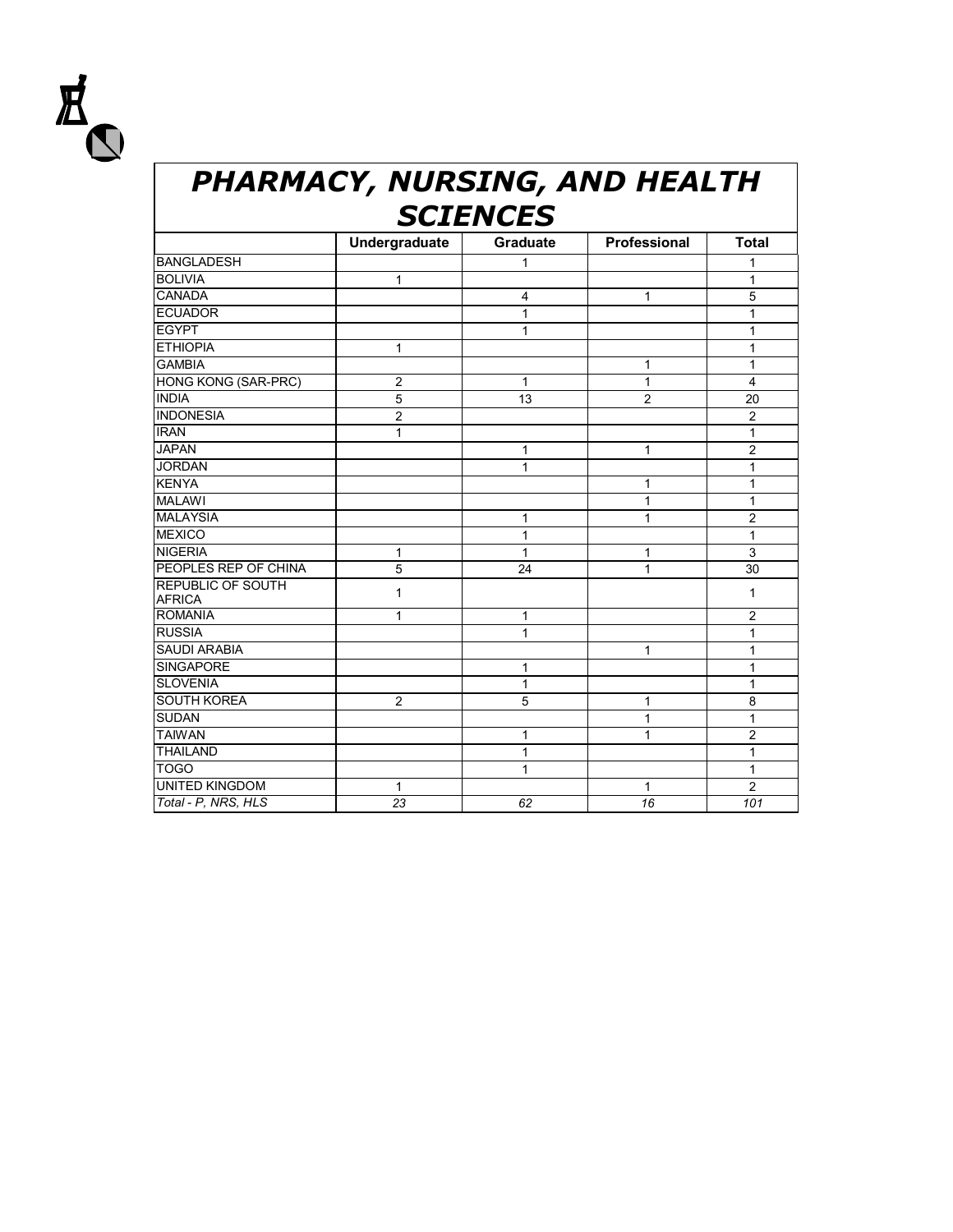

| <b>SCIENCE</b>             |                      |                  |              |                |  |  |
|----------------------------|----------------------|------------------|--------------|----------------|--|--|
|                            | <b>Undergraduate</b> | Graduate         | Professional | <b>Total</b>   |  |  |
| <b>ALBANIA</b>             |                      | $\overline{2}$   |              | $\overline{c}$ |  |  |
| <b>ARGENTINA</b>           |                      | 1                |              | 1              |  |  |
| <b>AUSTRALIA</b>           | $\mathbf{1}$         | $\overline{2}$   |              | 3              |  |  |
| <b>BANGLADESH</b>          | $\mathsf 3$          | 4                |              | 7              |  |  |
| <b>BELGIUM</b>             |                      | 1                |              | 1              |  |  |
| <b>BELIZE</b>              |                      | $\mathbf{1}$     |              | $\mathbf{1}$   |  |  |
| <b>BOTSWANA</b>            | 1                    |                  |              | 1              |  |  |
| <b>BRAZIL</b>              | 1                    | 1                |              | $\overline{c}$ |  |  |
| <b>BULGARIA</b>            | 1                    | 1                |              | $\overline{c}$ |  |  |
| <b>BURMA</b>               | 1                    |                  |              | 1              |  |  |
| CANADA                     | $\mathbf{1}$         | 6                |              | 7              |  |  |
| <b>COLOMBIA</b>            | $\overline{c}$       | 1                |              | 3              |  |  |
| <b>COSTA RICA</b>          |                      | 1                |              | $\mathbf{1}$   |  |  |
| <b>CYPRUS</b>              |                      | 1                |              | 1              |  |  |
| <b>CZECH REPUBLIC</b>      |                      | 1                |              | 1              |  |  |
| <b>ECUADOR</b>             | $\overline{c}$       | $\overline{4}$   |              | 6              |  |  |
| <b>EGYPT</b>               | 1                    | 13               |              | 14             |  |  |
| <b>ETHIOPIA</b>            |                      | 1                |              | 1              |  |  |
| <b>FRANCE</b>              |                      | 7                |              | $\overline{7}$ |  |  |
| <b>GERMANY</b>             | 1                    | 7                |              | 8              |  |  |
| <b>GHANA</b>               |                      | 1                |              | 1              |  |  |
| <b>GREECE</b>              |                      | $\overline{c}$   |              | 2              |  |  |
| <b>GUATEMALA</b>           |                      | $\mathbf{1}$     |              | $\mathbf{1}$   |  |  |
| <b>HONG KONG (SAR-PRC)</b> | 6                    | $\overline{2}$   |              | 8              |  |  |
| <b>HUNGARY</b>             |                      | 3                |              | 3              |  |  |
| <b>INDIA</b>               | 87                   | 81               |              | 168            |  |  |
| <b>INDONESIA</b>           | 31                   | $\overline{2}$   |              | 33             |  |  |
| <b>IRAN</b>                |                      | $\overline{4}$   |              | $\overline{4}$ |  |  |
| <b>ITALY</b>               |                      | 7                |              | 7              |  |  |
| <b>JAPAN</b>               | 3                    | 2                |              | 5              |  |  |
| <b>JORDAN</b>              | $\mathbf{1}$         | 1                |              | $\overline{2}$ |  |  |
| <b>KYRGYZSTAN</b>          |                      | 1                |              | 1              |  |  |
| <b>LEBANON</b>             |                      | 1                |              | 1              |  |  |
| MACAO (SAR-PRC)            |                      | 1                |              | 1              |  |  |
| <b>MALAYSIA</b>            | 12                   | 1                |              | 13             |  |  |
| <b>MALDIVES</b>            |                      | 1                |              | 1              |  |  |
| <b>MEXICO</b>              | 1                    | 3                |              | 4              |  |  |
| <b>MOLDOVA</b>             |                      | 1                |              | 1              |  |  |
| <b>MONGOLIA</b>            |                      | $\boldsymbol{2}$ |              | $\overline{c}$ |  |  |
| <b>MOROCCO</b>             | 1                    |                  |              | $\mathbf{1}$   |  |  |
| <b>NEPAL</b>               |                      | $\overline{2}$   |              | $\overline{2}$ |  |  |
| <b>NEW ZEALAND</b>         | $\mathbf{1}$         |                  |              | $\mathbf{1}$   |  |  |
| <b>NICARAGUA</b>           | $\mathbf{1}$         |                  |              | $\mathbf{1}$   |  |  |
| <b>NORWAY</b>              |                      | 1                |              | $\mathbf{1}$   |  |  |
| <b>PAKISTAN</b>            | 12                   | 4                |              | 16             |  |  |
| <b>PANAMA</b>              | $\mathbf{1}$         |                  |              | $\mathbf{1}$   |  |  |
| PEOPLES REP OF CHINA       | 23                   | 195              |              | 218            |  |  |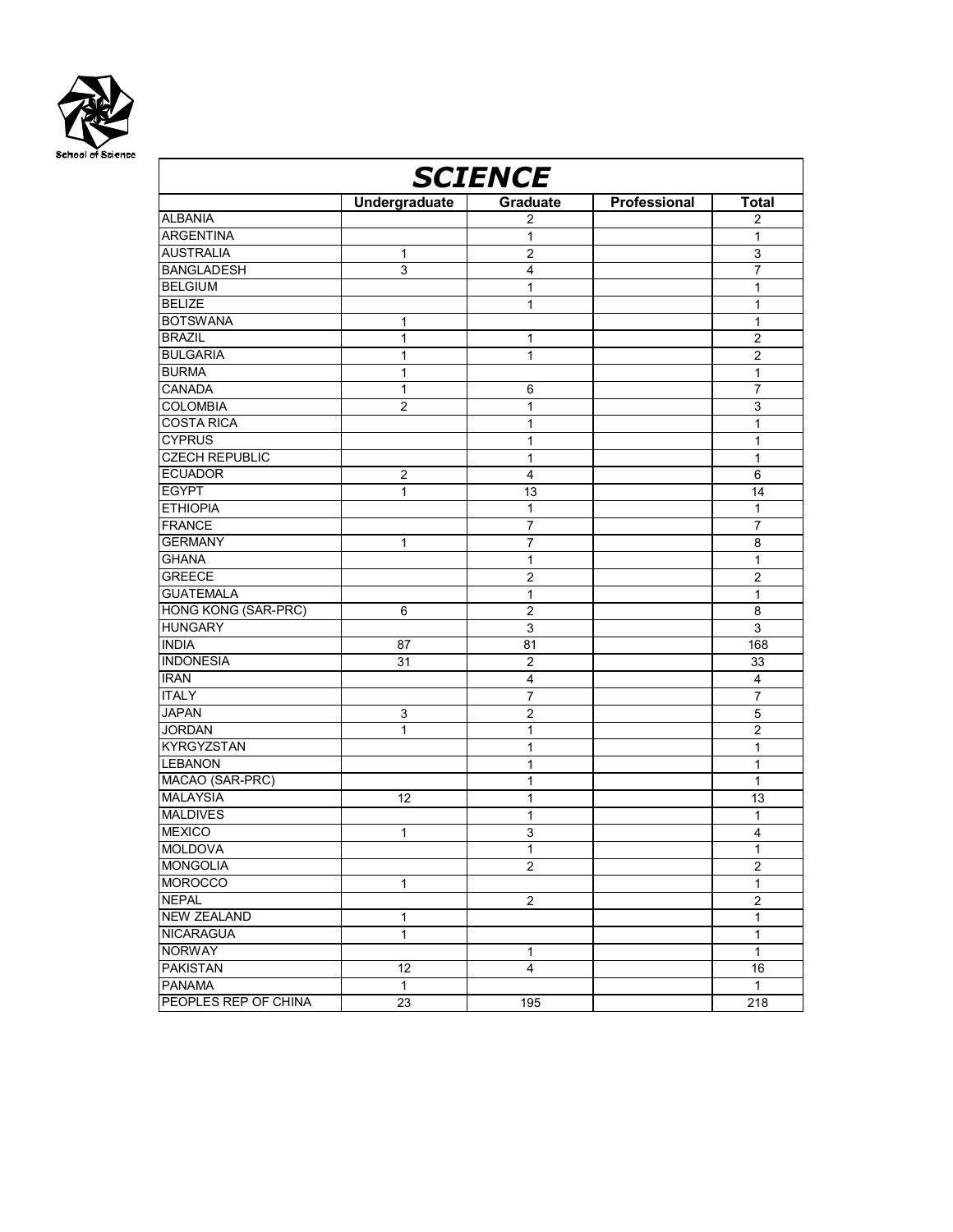

#### *SCIENCE, CONTINUED*  **Undergraduate Graduate Professional Total** PERU | | 2 | 2 PHILIPPINES 1 2<br>POLAND 3 3 POLAND 3 3 REPUBLIC OF SOUTH AFRICA 1 1 ROMANIA 16 16 RUSSIA | 3 | 13 | | 16 SAUDI ARABIA 1<br>SINGAPORE 6 1 7 SINGAPORE 6 1 SOUTH KOREA 22 61 61 83 SPAIN 2 2 2 SRI LANKA and the state of the state of the state of the state of the state of the state of the state of the state of the state of the state of the state of the state of the state of the state of the state of the state of ST. KITTS - NEVIS 1 1 SWEDEN  $\begin{vmatrix} 1 & 1 \\ 1 & 1 \end{vmatrix}$  1 1 1 1 TAIWAN 10 15 25 TANZANIA 1 1 2 THAILAND 2 1 3 TRINIDAD AND TOBAGO 1 1 TURKEY | 4 | 18 | | 22 UKRAINE  $\begin{vmatrix} 1 & 1 & 3 & 1 \end{vmatrix}$  4 UNITED ARAB EMIRATES 2 2 UNITED KINGDOM 2 4 6<br>UZBEKISTAN 1 1 1 1 **UZBEKISTAN** VENEZUELA 1 1 YUGOSLAVIA | 1 1 | 1 *Total - SCI 255 526 781*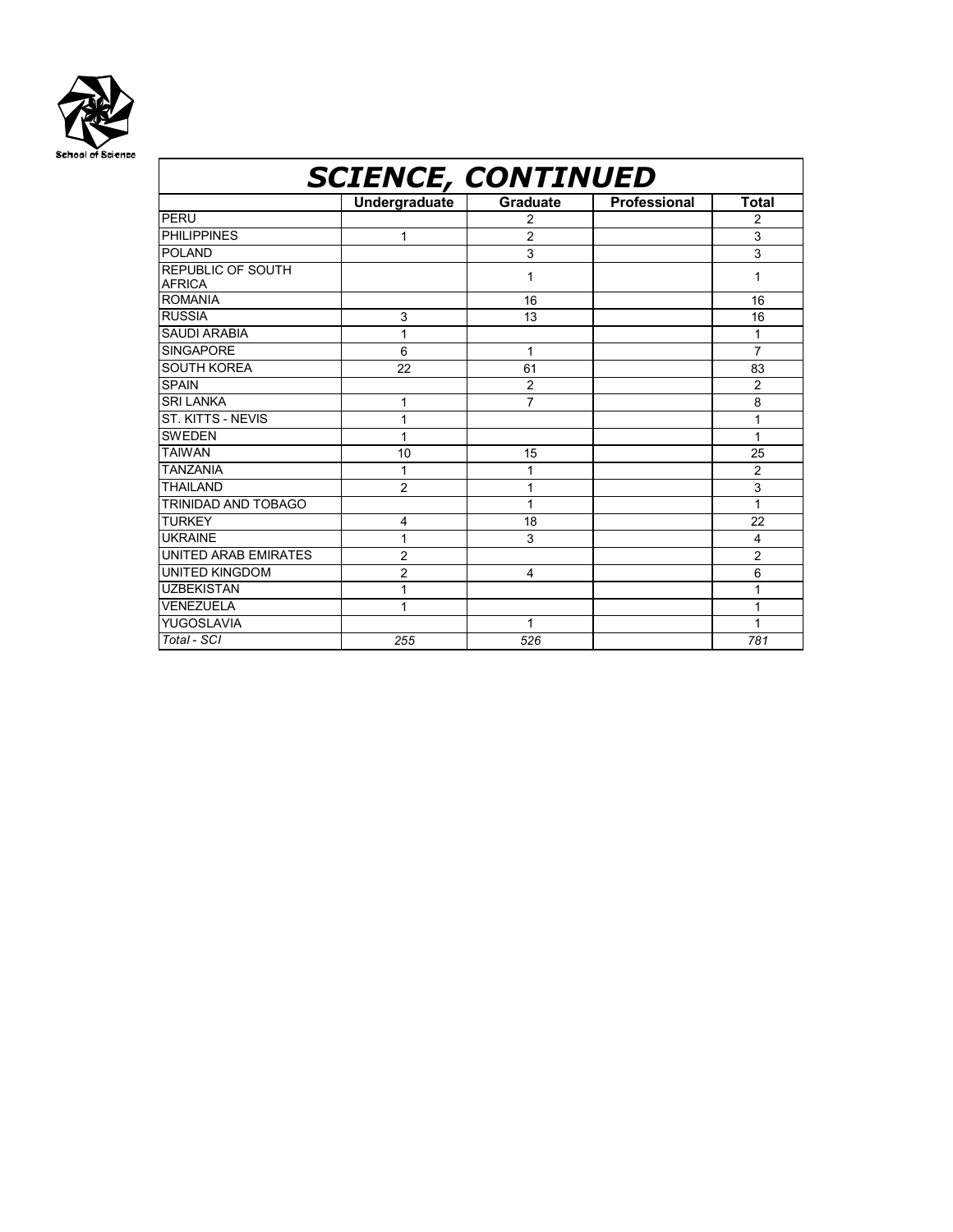

| <b>TECHNOLOGY</b>          |                         |                |              |                |  |  |
|----------------------------|-------------------------|----------------|--------------|----------------|--|--|
|                            | <b>Undergraduate</b>    | Graduate       | Professional | <b>Total</b>   |  |  |
| <b>AUSTRALIA</b>           | 2                       |                |              | $\overline{2}$ |  |  |
| <b>BAHRAIN</b>             | $\overline{c}$          |                |              | $\overline{c}$ |  |  |
| <b>BARBADOS</b>            |                         | $\mathbf{1}$   |              | 1              |  |  |
| <b>BOLIVIA</b>             | $\mathbf{1}$            |                |              | 1              |  |  |
| <b>CANADA</b>              |                         | $\overline{2}$ |              | $\overline{2}$ |  |  |
| <b>COSTA RICA</b>          |                         | $\mathbf{1}$   |              | 1              |  |  |
| <b>CROATIA</b>             | 1                       |                |              | 1              |  |  |
| <b>ECUADOR</b>             | $\mathbf{1}$            | 1              |              | $\overline{2}$ |  |  |
| <b>ETHIOPIA</b>            | 1                       |                |              | 1              |  |  |
| <b>GERMANY</b>             |                         | 1              |              | 1              |  |  |
| <b>GHANA</b>               |                         | 1              |              | 1              |  |  |
| <b>HONG KONG (SAR-PRC)</b> | $\mathbf{1}$            |                |              | $\mathbf{1}$   |  |  |
| <b>INDIA</b>               | 17                      | 19             |              | 36             |  |  |
| <b>INDONESIA</b>           | 5                       | 1              |              | 6              |  |  |
| <b>JORDAN</b>              | 4                       |                |              | $\overline{4}$ |  |  |
| MACAO (SAR-PRC)            |                         | 1              |              | $\mathbf{1}$   |  |  |
| <b>MALAYSIA</b>            | 11                      |                |              | 11             |  |  |
| <b>MALI</b>                | $\mathbf{1}$            | 1              |              | $\overline{2}$ |  |  |
| <b>NETHERLANDS</b>         | 1                       |                |              | 1              |  |  |
| <b>NIGERIA</b>             | 1                       |                |              | 1              |  |  |
| <b>PAKISTAN</b>            | 3                       |                |              | 3              |  |  |
| <b>PANAMA</b>              | 1                       |                |              | 1              |  |  |
| PEOPLES REP OF CHINA       | 6                       | 8              |              | 14             |  |  |
| REPUBLIC OF THE CONGO      | 1                       |                |              | 1              |  |  |
| <b>SINGAPORE</b>           | $\overline{\mathbf{4}}$ | 1              |              | 5              |  |  |
| SOUTH KOREA                | 9                       |                |              | 9              |  |  |
| <b>TAIWAN</b>              | 5                       |                |              | 5              |  |  |
| <b>THAILAND</b>            |                         | 1              |              | 1              |  |  |
| TRINIDAD AND TOBAGO        |                         | 1              |              | 1              |  |  |
| <b>TURKEY</b>              | $\overline{1}$          |                |              | 1              |  |  |
| UNITED KINGDOM             | 1                       |                |              | 1              |  |  |
| <b>URUGUAY</b>             | $\mathbf{1}$            |                |              | 1              |  |  |
| VENEZUELA                  |                         | 1              |              | 1              |  |  |
| YUGOSLAVIA                 | $\mathbf{1}$            |                |              | 1              |  |  |
| Total - TECH               | 82                      | 41             |              | 123            |  |  |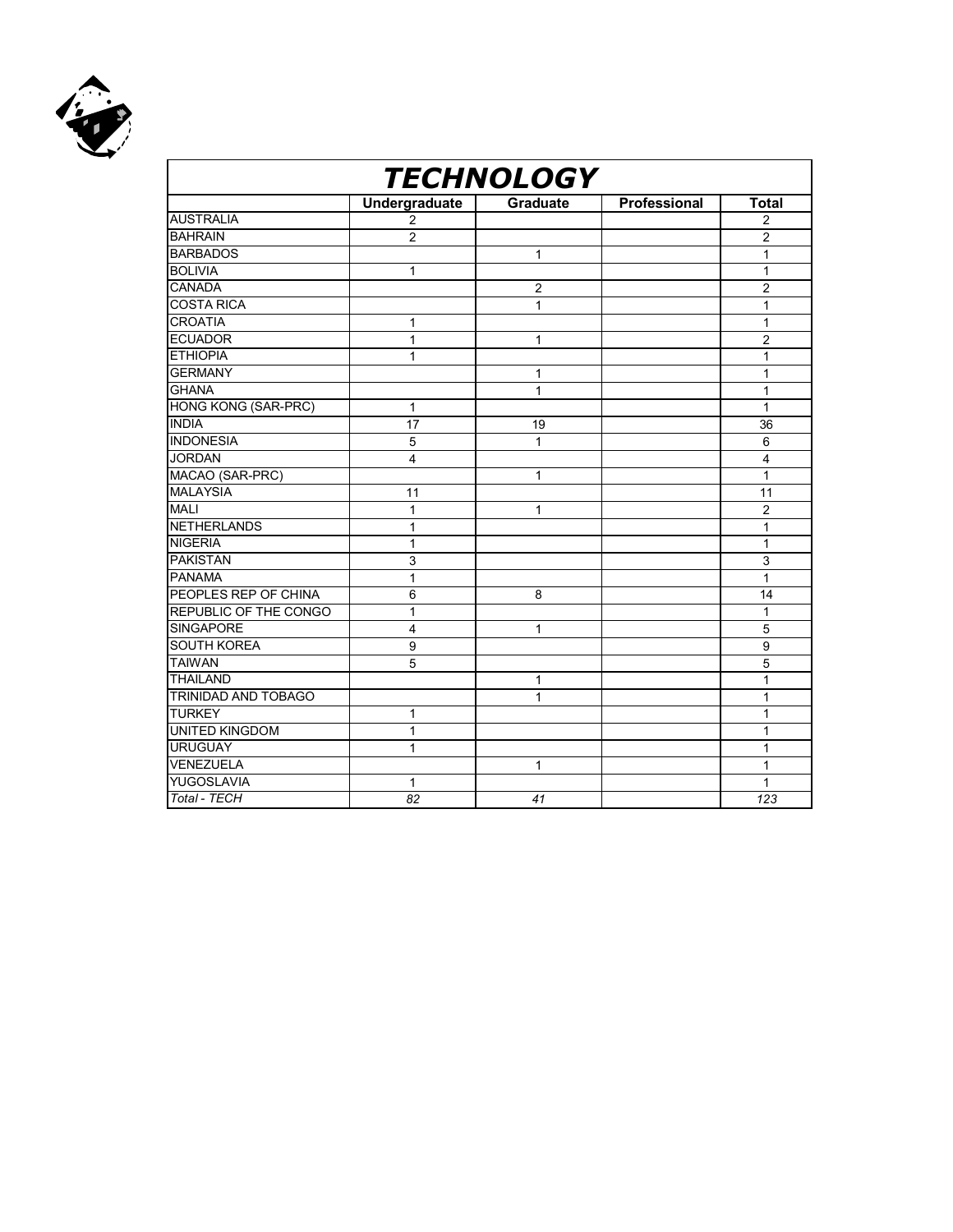

## *VETERINARY MEDICINE*

|                      | Undergraduate | Graduate | Professional | <b>Total</b> |
|----------------------|---------------|----------|--------------|--------------|
| <b>BRAZIL</b>        |               |          |              |              |
| <b>CANADA</b>        |               | 2        | 1            | 4            |
| <b>COLOMBIA</b>      |               |          |              | 2            |
| <b>EGYPT</b>         |               |          |              |              |
| <b>ETHIOPIA</b>      |               |          |              |              |
| <b>GERMANY</b>       |               |          |              |              |
| <b>INDIA</b>         |               | 4        |              | 4            |
| <b>JAPAN</b>         |               |          |              | 2            |
| <b>JORDAN</b>        |               | 3        |              | 3            |
| <b>NETHERLANDS</b>   |               |          |              |              |
| PEOPLES REP OF CHINA |               | 11       |              | 11           |
| PORTUGAL             |               |          |              |              |
| <b>ROMANIA</b>       |               | 1        |              |              |
| <b>SOUTH KOREA</b>   |               |          |              |              |
| <b>TAIWAN</b>        |               |          |              |              |
| <b>THAILAND</b>      |               |          |              |              |
| <b>UKRAINE</b>       |               |          |              |              |
| Total - VET MED      | 4             | 32       | 1            | 37           |
|                      |               |          |              |              |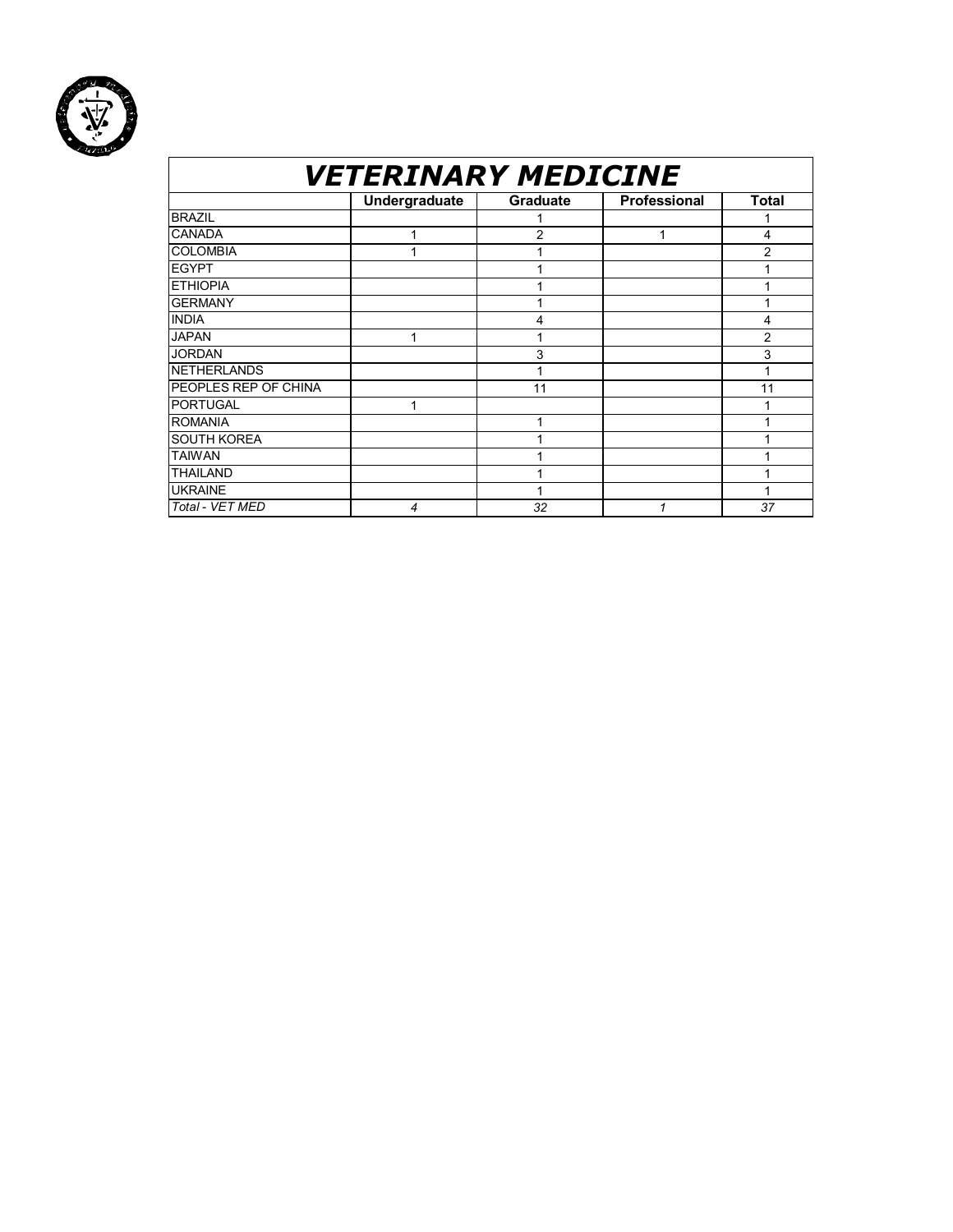## Enrollment by Region

|                                                | <b>Undergraduate</b> | <b>Graduate</b> | <b>Professional</b> | <b>Total</b> |
|------------------------------------------------|----------------------|-----------------|---------------------|--------------|
| <b>AFRICA</b>                                  | 60                   | 88              | 5                   | 153          |
| <b>ASIA</b>                                    | 1503                 | 2017            | 8                   | 3528         |
| <b>EUROPE</b>                                  | 167                  | 451             |                     | 619          |
| <b>LATIN AMERICA &amp;</b><br><b>CARIBBEAN</b> | 265                  | 222             |                     | 487          |
| <b>MIDDLE EAST</b>                             | 60                   | 33              |                     | 94           |
| <b>NORTH AMERICA</b>                           | 26                   | 72              | 2                   | 100          |
| <b>OCEANIA</b>                                 | 20                   | 14              |                     | 34           |
| <b>TOTALS</b>                                  | 2101                 | 2897            | 17                  | 5015         |





| <b>Undergraduate</b> | 60  |
|----------------------|-----|
| Graduate             | 88  |
| <b>Professional</b>  | 5   |
| Total                | 153 |

|                     | <b>Under-</b><br>graduate | <b>Graduate</b> | <b>Profess</b><br>ional | <b>Total</b>   |                                                     | <b>Under-</b><br>graduate | <b>Graduate</b> | <b>Professi</b><br>onal | <b>Total</b>   |
|---------------------|---------------------------|-----------------|-------------------------|----------------|-----------------------------------------------------|---------------------------|-----------------|-------------------------|----------------|
| <b>ANGOLA</b>       | 2                         | $\mathbf{1}$    |                         | 3              | <b>NIGER</b>                                        | $\mathbf{1}$              |                 |                         | $\mathbf{1}$   |
| <b>BOTSWANA</b>     | 5                         | $\mathbf{1}$    |                         | 6              | <b>NIGERIA</b>                                      | 15                        | $\overline{7}$  | $\mathbf{1}$            | 23             |
| <b>BURKINA FASO</b> |                           | 2               |                         | $\overline{2}$ | <b>REPUBLIC OF</b><br><b>SOUTH</b><br><b>AFRICA</b> | 5                         | 2               |                         | $\overline{7}$ |
| <b>CAMEROON</b>     | $\mathbf{1}$              | $\overline{2}$  |                         | 3              | <b>REPUBLIC OF</b><br>THE CONGO                     | $\mathbf{1}$              |                 |                         | $\mathbf{1}$   |
| <b>EGYPT</b>        | 4                         | 28              |                         | 32             | <b>SENEGAL</b>                                      | $\mathbf{1}$              |                 |                         | 1              |
| <b>ETHIOPIA</b>     | 5                         | 5               |                         | 10             | <b>SIERRA</b><br><b>LEONE</b>                       |                           | $\mathbf{1}$    |                         | 1              |
| <b>GABON</b>        | 1                         |                 |                         | $\mathbf{1}$   | <b>SOMALIA</b>                                      | 2                         |                 |                         | 2              |
| <b>GAMBIA</b>       |                           |                 | $\mathbf{1}$            | $\mathbf{1}$   | <b>SUDAN</b>                                        | $\mathbf{1}$              | $\mathbf{1}$    | $\mathbf{1}$            | 3              |
| <b>GHANA</b>        | $\overline{c}$            | 12              |                         | 14             | <b>TANZANIA</b>                                     | $\overline{2}$            | $\mathbf{1}$    |                         | 3              |
| <b>IVORY COAST</b>  | $\mathbf{1}$              |                 |                         | $\mathbf 1$    | <b>TOGO</b>                                         |                           | $\mathbf{1}$    |                         | $\mathbf{1}$   |
| <b>KENYA</b>        | 5                         | 9               | $\mathbf{1}$            | 15             | <b>TUNISIA</b>                                      |                           | $\mathbf{1}$    |                         | $\mathbf{1}$   |
| <b>LIBERIA</b>      | $\mathbf{1}$              |                 |                         | $\mathbf{1}$   | <b>UGANDA</b>                                       |                           | 3               |                         | 3              |
| <b>MALAWI</b>       |                           |                 | $\mathbf{1}$            | $\mathbf{1}$   | <b>ZAIRE</b><br>DE <u>DUDLIO</u>                    |                           | $\mathbf{1}$    |                         | $\mathbf{1}$   |
| <b>MALI</b>         | $\mathbf{1}$              | $\overline{2}$  |                         | 3              | <b>ZAMBIA</b>                                       |                           | $\overline{2}$  |                         | $\overline{2}$ |
| <b>MOROCCO</b>      | $\overline{2}$            | 3               |                         | 5              | <b>ZIMBABWE</b>                                     | $\overline{2}$            | $\mathbf{1}$    |                         | 3              |
| MOZAMBIQUE          |                           | 2               |                         | $\overline{2}$ |                                                     |                           |                 |                         |                |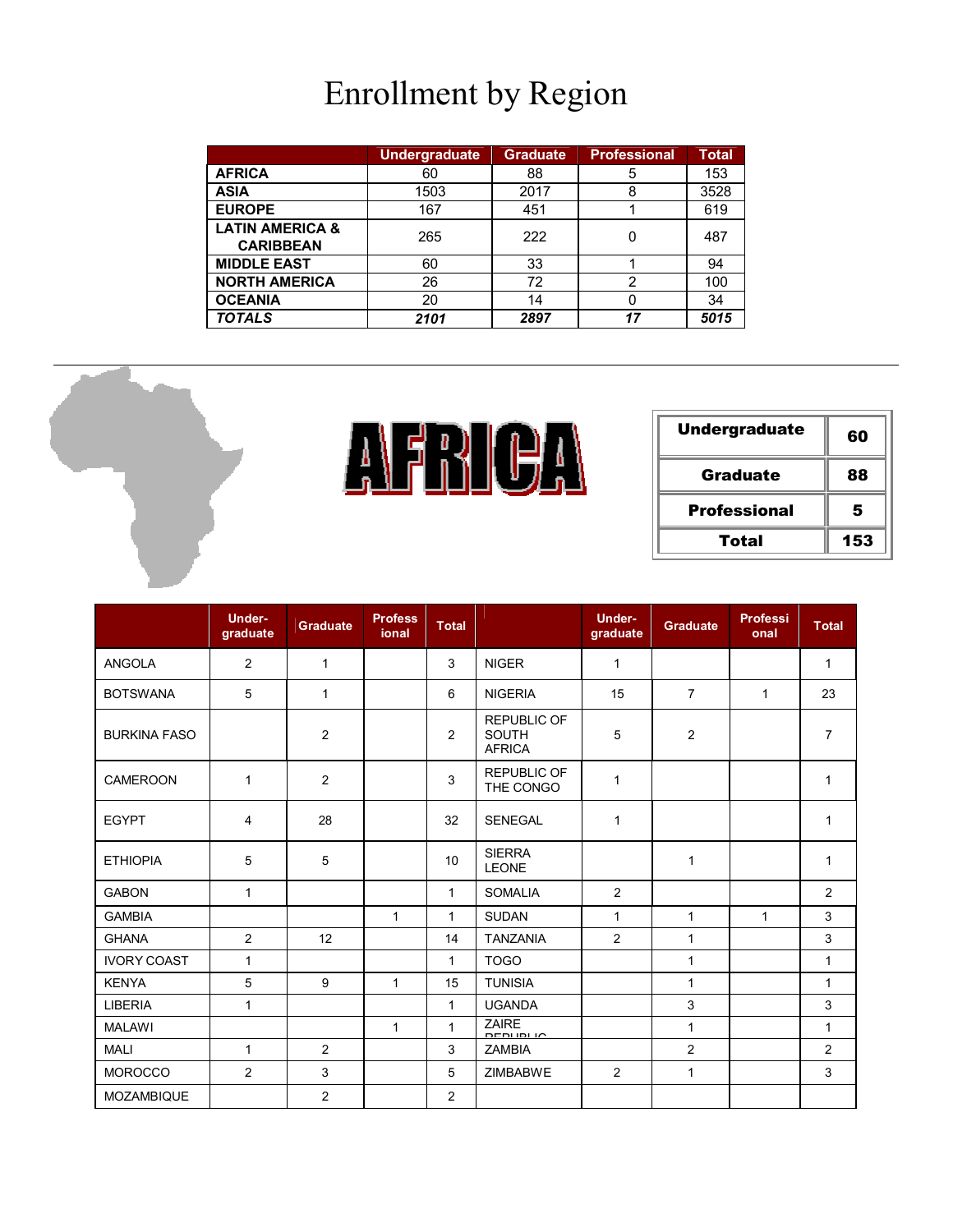



| <b>Undergraduate</b> | 1503 |
|----------------------|------|
| Graduate             | 2017 |
| <b>Professional</b>  | 8    |
| Total                | 3528 |

|                               | Under-<br>graduate | Grad-<br>uate  | <b>Profes-</b><br>sional | <b>Total</b> |                                | Under-<br>graduate | Grad-<br>uate | <b>Profes-</b><br>sional | <b>Total</b>   |
|-------------------------------|--------------------|----------------|--------------------------|--------------|--------------------------------|--------------------|---------------|--------------------------|----------------|
| <b>BANGLADESH</b>             | 15                 | 18             |                          | 33           | <b>MONGOLIA</b>                |                    | 5             |                          | 5              |
| <b>BURMA</b>                  |                    |                |                          |              | <b>NEPAL</b>                   |                    | 4             |                          | 5              |
| <b>HONG KONG</b><br>(SAR-PRC) | 32                 | 14             |                          | 47           | <b>PAKISTAN</b>                | 69                 | 37            |                          | 106            |
| <b>INDIA</b>                  | 496                | 532            | 2                        | 1,030        | PEOPLES REP OF<br><b>CHINA</b> | 128                | 667           |                          | 796            |
| <b>INDONESIA</b>              | 220                | 47             |                          | 267          | <b>SINGAPORE</b>               | 50                 | 12            |                          | 62             |
| <b>JAPAN</b>                  | 24                 | 64             |                          | 89           | <b>SOUTH KOREA</b>             | 166                | 379           |                          | 546            |
| <b>KAZAKHSTAN</b>             |                    |                |                          |              | <b>SRI LANKA</b>               | 11                 | 15            |                          | 26             |
| <b>KYRGYZSTAN</b>             |                    |                |                          |              | <b>TAIWAN</b>                  | 57                 | 144           |                          | 202            |
| MACAO (SAR-<br>PRC)           |                    | $\overline{2}$ |                          | 3            | <b>THAILAND</b>                | 18                 | 40            |                          | 58             |
| <b>MALAYSIA</b>               | 212                | 32             |                          | 245          | <b>UZBEKISTAN</b>              |                    |               |                          | $\overline{2}$ |
| <b>MALDIVES</b>               |                    | $\overline{2}$ |                          | 2            | <b>VIETNAM</b>                 |                    |               |                          | 4              |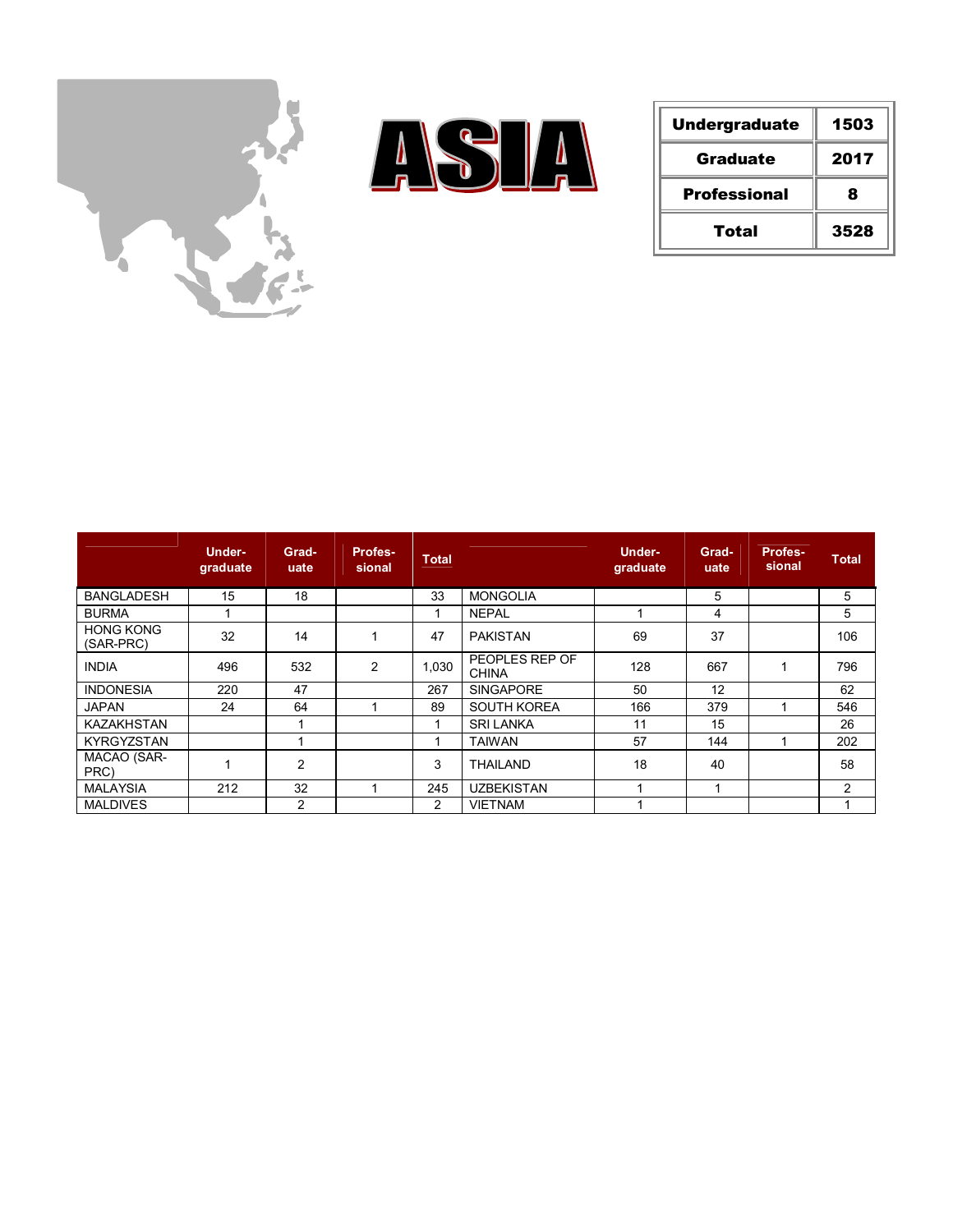

| <b>Undergraduate</b> | 167 |
|----------------------|-----|
| Graduate             | 451 |
| <b>Professional</b>  |     |
| Total                | 619 |

|                                      | Under-<br>graduate | <b>Graduate</b> | Profes-<br>sional | <b>Total</b>   |                                 | <b>Under-</b><br>graduate | Grad-<br>uate  | Profess-<br>ional | <b>Total</b>   |
|--------------------------------------|--------------------|-----------------|-------------------|----------------|---------------------------------|---------------------------|----------------|-------------------|----------------|
| <b>ALBANIA</b>                       | $\overline{2}$     | 2               |                   | $\overline{4}$ | <b>LITHUANIA</b>                |                           | $\mathbf{1}$   |                   | $\mathbf{1}$   |
| <b>AUSTRIA</b>                       | 3                  | $\overline{4}$  |                   | $\overline{7}$ | <b>LUXEMBOURG</b>               |                           | $\mathbf{1}$   |                   | $\mathbf{1}$   |
| <b>BELARUS</b>                       | $\mathbf{1}$       |                 |                   | $\mathbf{1}$   | <b>MACEDONIA</b>                |                           | $\overline{2}$ |                   | $\overline{2}$ |
| <b>BELGIUM</b>                       | $\mathbf{1}$       | 5               |                   | 6              | <b>MOLDOVA</b>                  |                           | $\mathbf{1}$   |                   | $\mathbf{1}$   |
| <b>BOSNIA-</b><br><b>HERCEGOVINA</b> |                    | $\overline{2}$  |                   | 2              | <b>NETHERLANDS</b>              | $\overline{7}$            | 11             |                   | 18             |
| <b>BULGARIA</b>                      | $\mathbf{1}$       | 11              |                   | 12             | <b>NORWAY</b>                   | 2                         | $\overline{2}$ |                   | $\overline{4}$ |
| <b>CROATIA</b>                       | 3                  | $\overline{7}$  |                   | 10             | <b>POLAND</b>                   | $\mathbf{1}$              | 5              |                   | 6              |
| <b>CYPRUS</b>                        | 6                  | 10              |                   | 16             | <b>PORTUGAL</b>                 | $\mathbf{1}$              | $\overline{c}$ |                   | 3              |
| <b>CZECH</b><br><b>REPUBLIC</b>      |                    | 8               |                   | 8              | <b>ROMANIA</b>                  | 3                         | 29             |                   | 32             |
| <b>DENMARK</b>                       | 3                  | $\mathbf{1}$    |                   | $\overline{4}$ | <b>RUSSIA</b>                   | $\overline{7}$            | 38             |                   | 45             |
| <b>ENGLAND</b>                       | $\overline{4}$     |                 |                   | $\overline{4}$ | <b>SLOVENIA</b>                 |                           | 2              |                   | $\overline{2}$ |
| <b>FINLAND</b>                       | $\mathbf{1}$       | $\overline{2}$  |                   | 3              | <b>SPAIN</b>                    | $\mathbf{1}$              | 15             |                   | 16             |
| <b>FRANCE</b>                        | 11                 | 35              |                   | 46             | SWEDEN                          | 9                         | $\overline{2}$ |                   | 11             |
| <b>GERMANY</b>                       | 10                 | 70              |                   | 80             | <b>SWITZERLAND</b>              |                           | $\overline{2}$ |                   | $\overline{2}$ |
| <b>GREECE</b>                        | 3                  | 9               |                   | 12             | <b>TURKEY</b>                   | 53                        | 98             |                   | 151            |
| <b>HUNGARY</b>                       | $\mathbf{1}$       | 11              |                   | 12             | <b>UKRAINE</b>                  | $\mathbf{1}$              | 20             |                   | 21             |
| <b>ICELAND</b>                       |                    | $\overline{4}$  |                   | $\overline{4}$ | <b>UNITED</b><br><b>KINGDOM</b> | 25                        | 14             | $\mathbf{1}$      | 40             |
| <b>IRELAND</b>                       | $\mathbf{1}$       | $\overline{2}$  |                   | 3              | YUGOSLAVIA                      | $\mathbf{1}$              | 5              |                   | 6              |
| <b>ITALY</b>                         | 5                  | 18              |                   | 23             |                                 |                           |                |                   |                |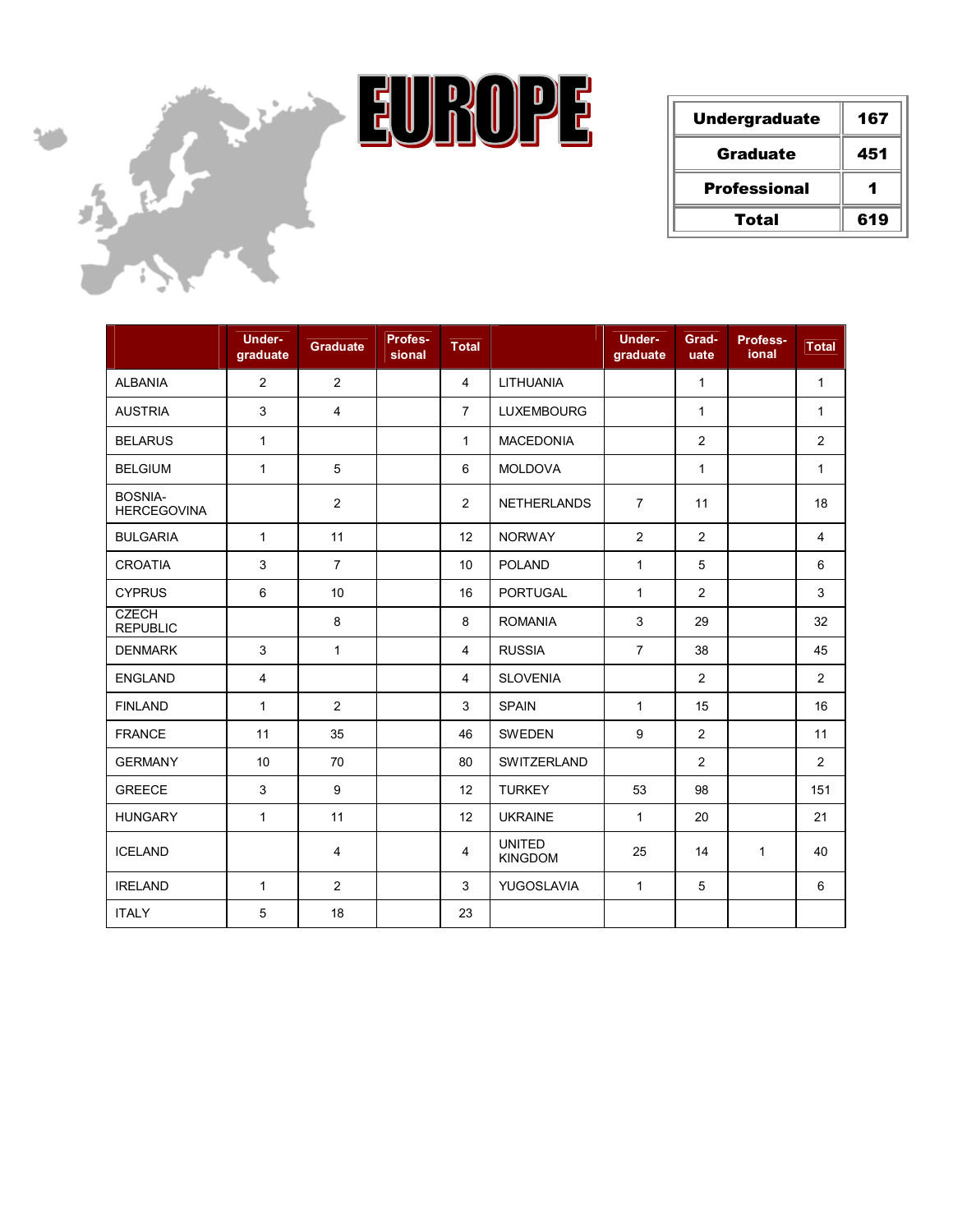

| <b>Undergraduate</b> | 265 |
|----------------------|-----|
| Graduate             | 222 |
| <b>Professional</b>  | n   |
| Total                | 487 |

|                                     | <b>Under-</b><br>graduate | <b>Graduate</b> | Profes-<br>sional | <b>Total</b> |                                      | <b>Under-</b><br>graduate | <b>Graduate</b> | Profes-<br>sional | <b>Total</b>   |
|-------------------------------------|---------------------------|-----------------|-------------------|--------------|--------------------------------------|---------------------------|-----------------|-------------------|----------------|
| <b>ARGENTINA</b>                    | 3                         | 19              |                   | 22           | <b>GUYANA</b>                        |                           |                 |                   |                |
| <b>BARBADOS</b>                     |                           |                 |                   |              | <b>HAITI</b>                         |                           |                 |                   |                |
| <b>BELIZE</b>                       |                           |                 |                   |              | <b>HONDURAS</b>                      | 6                         | 5               |                   | 11             |
| <b>BERMUDA</b>                      |                           |                 |                   |              | <b>JAMAICA</b>                       |                           | 2               |                   | $\overline{c}$ |
| <b>BOLIVIA</b>                      | 11                        |                 |                   | 12           | <b>MEXICO</b>                        | 29                        | 51              |                   | 80             |
| <b>BRAZIL</b>                       | 14                        | 26              |                   | 40           | <b>NICARAGUA</b>                     | 11                        |                 |                   | 12             |
| <b>CHILE</b>                        | 3                         | 7               |                   | 10           | <b>PANAMA</b>                        | 26                        | 5               |                   | 31             |
| <b>COLOMBIA</b>                     | 61                        | 28              |                   | 89           | <b>PARAGUAY</b>                      | 1                         |                 |                   |                |
| <b>ICOSTA RICA</b>                  | 15                        | 5               |                   | 20           | PERU                                 | 13                        | 26              |                   | 39             |
| <b>DOMINICAN</b><br><b>REPUBLIC</b> | $\overline{2}$            |                 |                   | 3            | <b>ST. KITTS - NEVIS</b>             | 1                         |                 |                   |                |
| <b>ECUADOR</b>                      | 21                        | 18              |                   | 39           | ST. VINCENT -<br><b>GRENADINES</b>   | 1                         |                 |                   |                |
| <b>IEL SALVADOR</b>                 | 8                         | 4               |                   | 12           | <b>TRINIDAD AND</b><br><b>TOBAGO</b> | $\overline{c}$            | 4               |                   | 6              |
| <b>IFRENCH GUIANA</b>               | 4                         |                 |                   | 1            | <b>URUGUAY</b>                       | 1                         |                 |                   | 2              |
| <b>GUATEMALA</b>                    | 26                        | 6               |                   | 32           | <b>VENEZUELA</b>                     | 8                         | 8               |                   | 16             |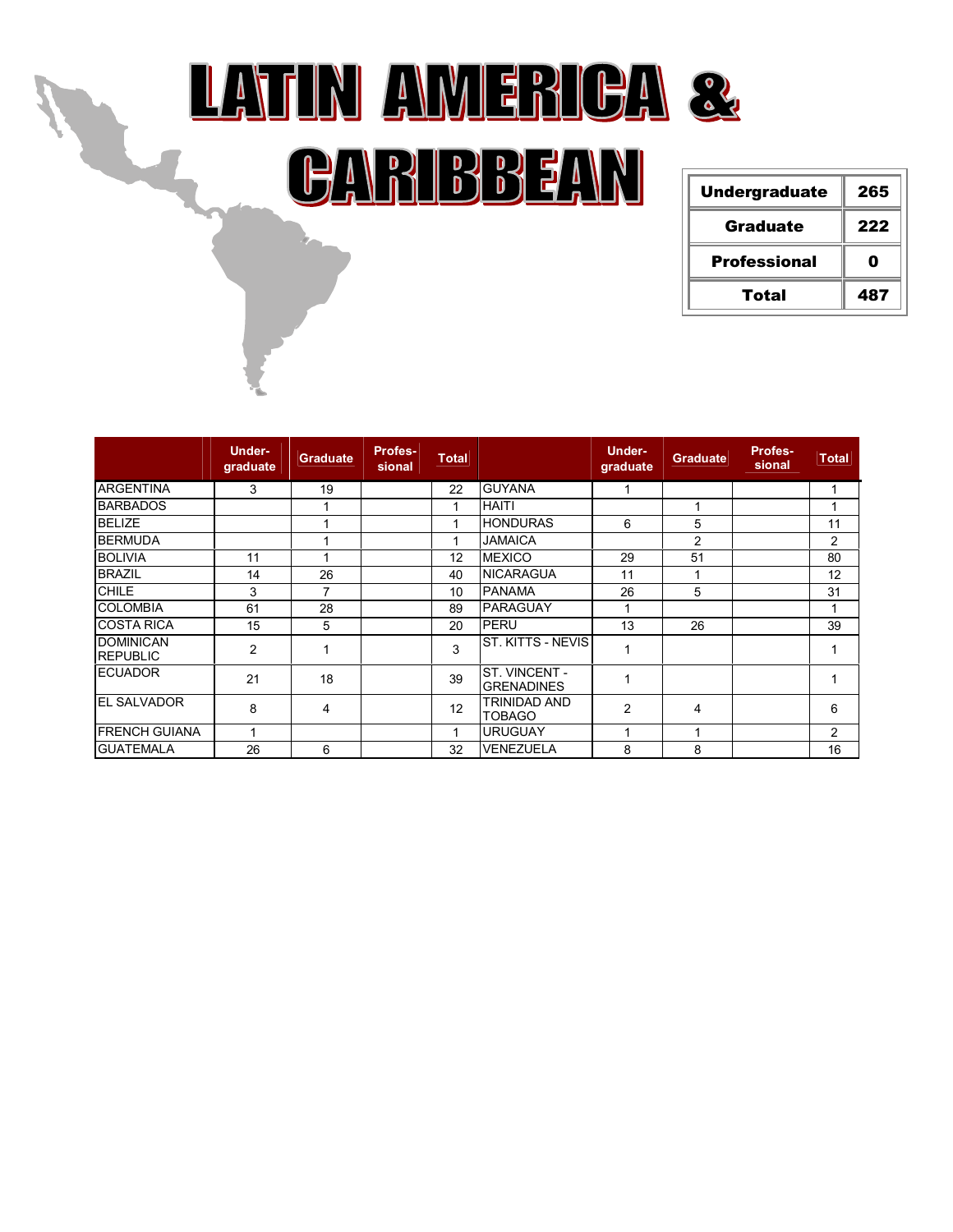

**MIDDLE EAST** 

| <b>Undergraduate</b> | 60 |
|----------------------|----|
| Graduate             | 33 |
| <b>Professional</b>  |    |
| Total                | 94 |

|                | Under-<br>graduate | Grad-<br>uate | <b>Profes-</b><br>sional | <b>Total</b> |                                       | <b>Under-</b><br>graduate | Grad-<br>uate | <b>Profes-</b><br>sional | <b>Total</b> |
|----------------|--------------------|---------------|--------------------------|--------------|---------------------------------------|---------------------------|---------------|--------------------------|--------------|
| <b>BAHRAIN</b> | ◠                  |               |                          | 4            | <b>OMAN</b>                           | ົ                         |               |                          |              |
| <b>IRAN</b>    | Δ                  | 12            |                          | 16           | QATAR                                 |                           |               |                          |              |
| <b>ISRAEL</b>  | ົ                  |               |                          | 3            | <b>SAUDI ARABIA</b>                   |                           | ົ             |                          |              |
| <b>JORDAN</b>  | 17                 | 12            |                          | 29           | <b>SYRIA</b>                          |                           |               |                          |              |
| <b>KUWAIT</b>  | 8                  | ົ             |                          | 10           | <b>UNITED ARAB</b><br><b>EMIRATES</b> | 9                         |               |                          |              |
| <b>LEBANON</b> |                    | 4             |                          | 11           |                                       |                           |               |                          |              |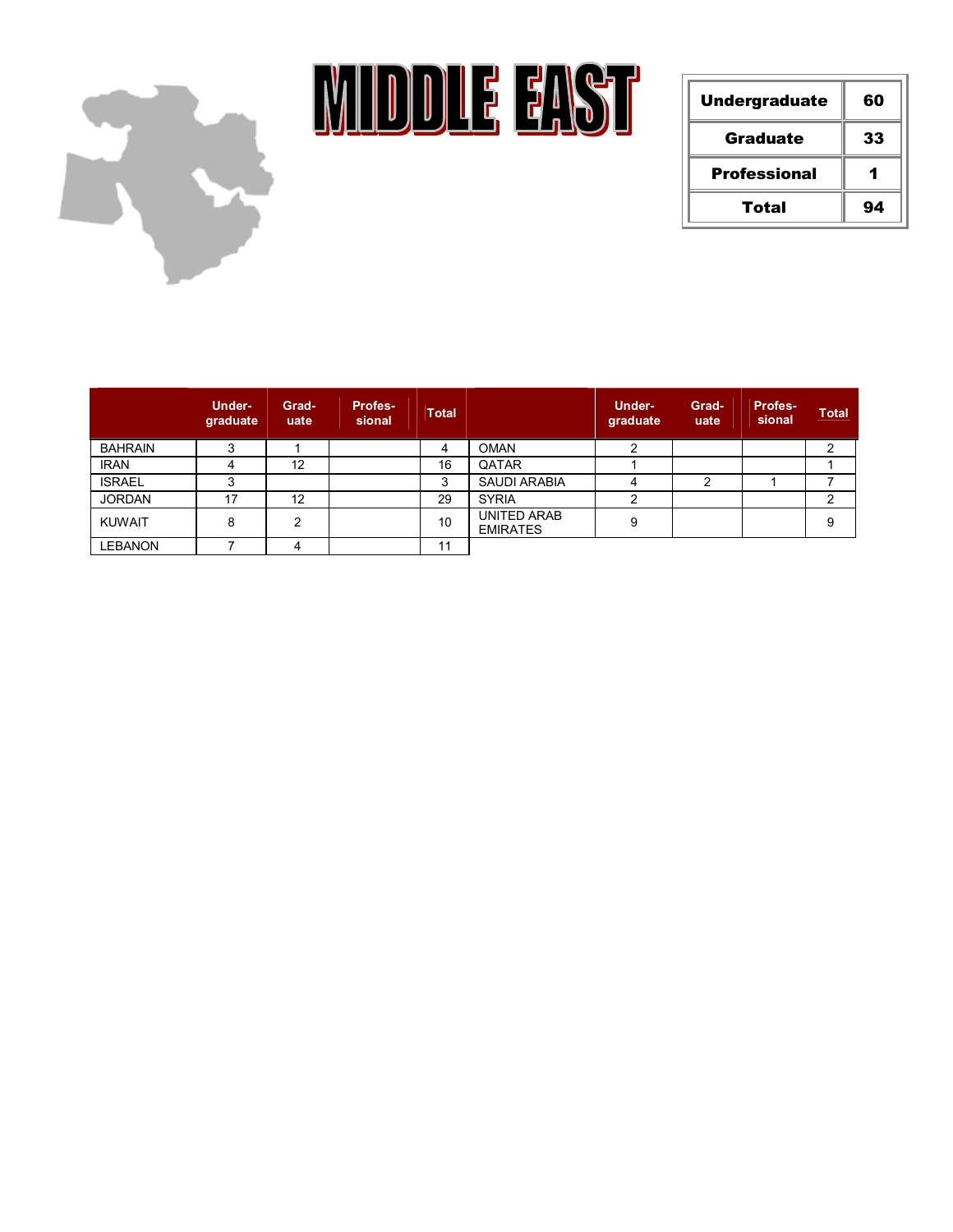

## NORTH AMERICA

| <b>Undergraduate</b> | 26  |
|----------------------|-----|
| Graduate             | 72  |
| <b>Professional</b>  | 2   |
| Total                | 100 |

|               | Under-<br>graduate | Graduate | <b>Professional</b> | Total |
|---------------|--------------------|----------|---------------------|-------|
| <b>CANADA</b> | 26                 | 79       |                     | 100   |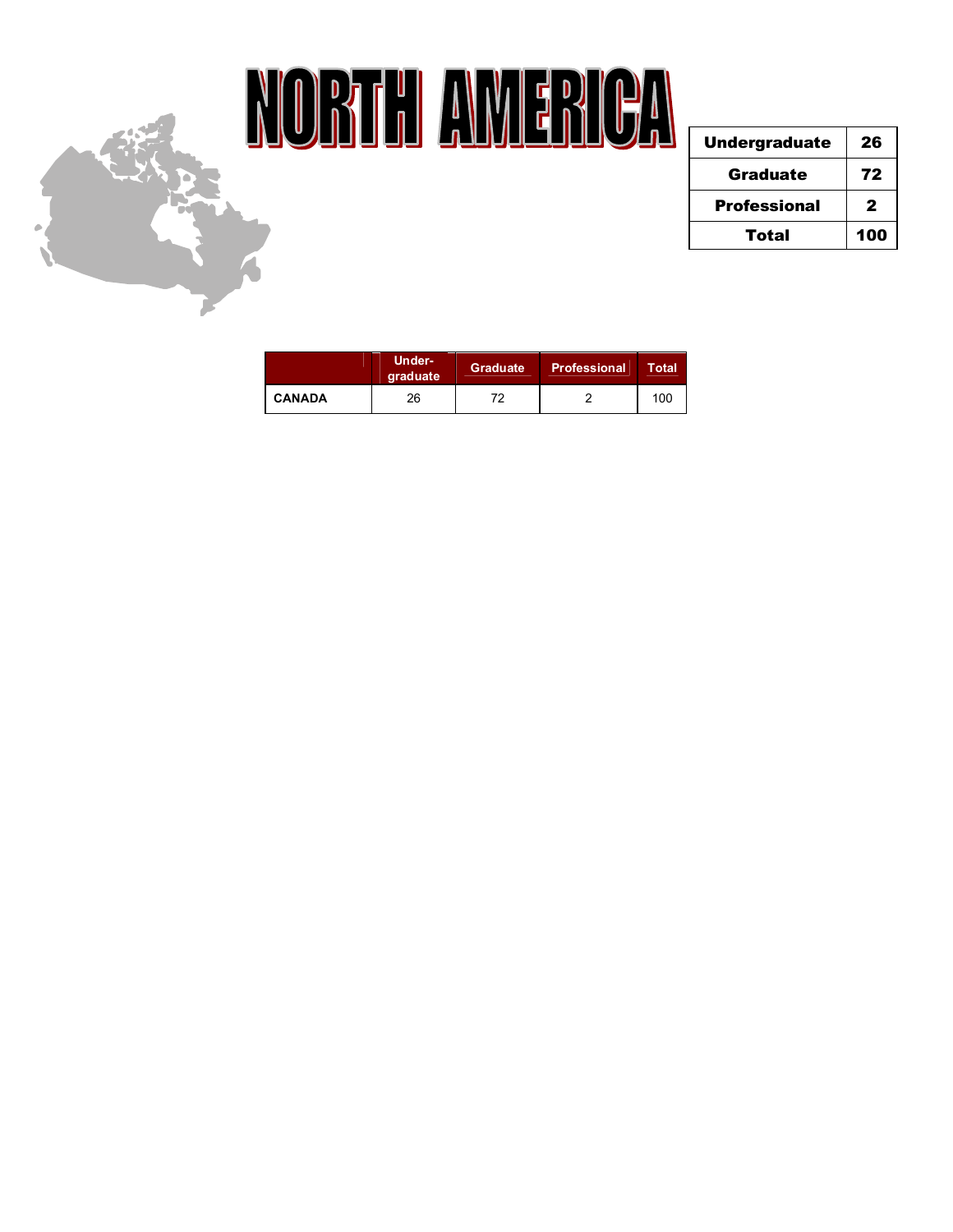



| <b>Undergraduate</b> | 20          |
|----------------------|-------------|
| <b>Graduate</b>      | 14          |
| <b>Professional</b>  | $\mathbf 0$ |
| Total                | 34          |

|                              | Under-<br>graduate | Graduate | <b>Professional</b> | Total |
|------------------------------|--------------------|----------|---------------------|-------|
| <b>AUSTRALIA</b>             | 13                 |          |                     | 20    |
| <b>NEW</b><br><b>ZEALAND</b> |                    |          |                     | 6     |
| <b>PHILIPPINES</b>           |                    |          |                     |       |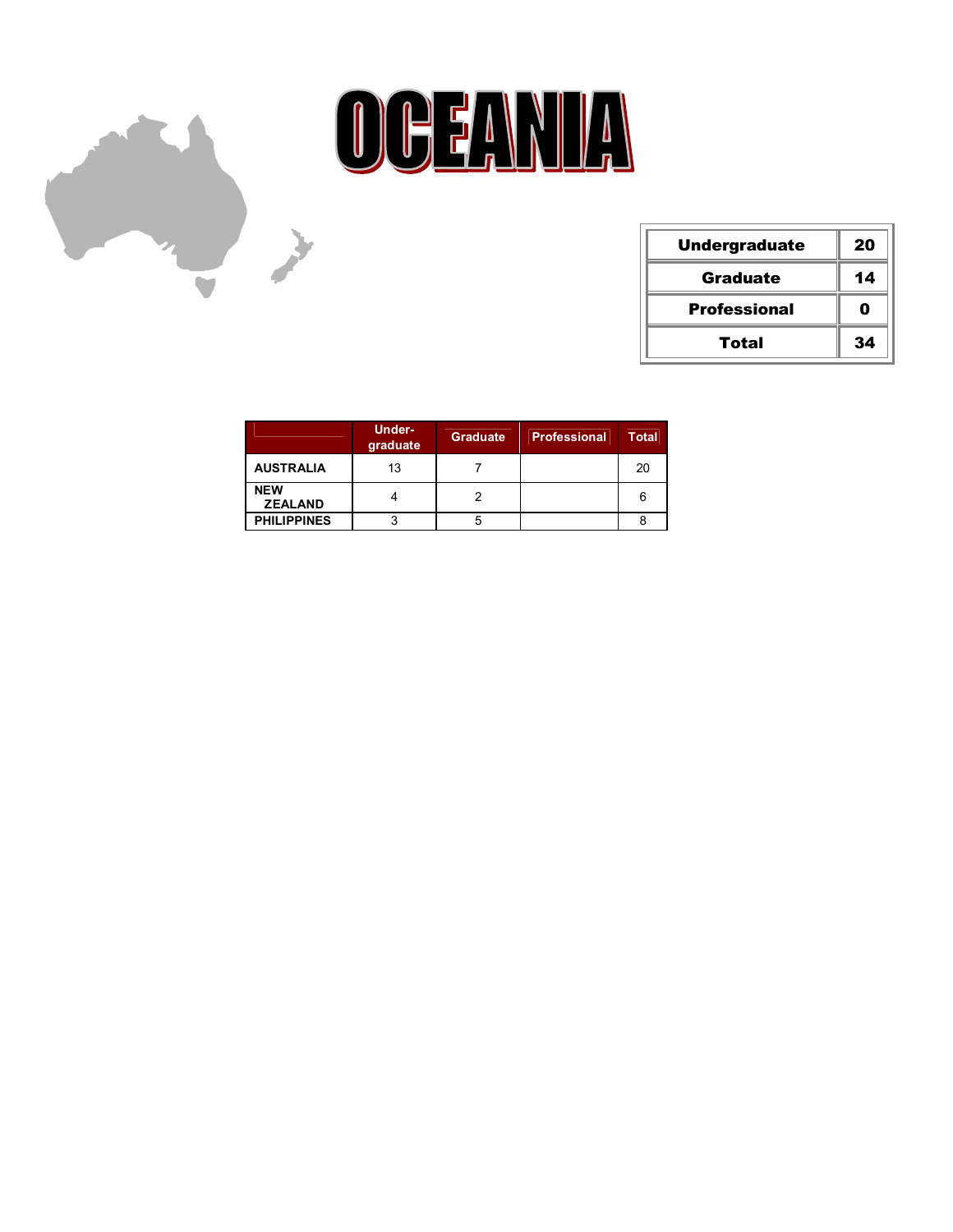## International Faculty and Staff

| <b>Areas</b>                      | Count | <b>Areas</b>                      | Count |
|-----------------------------------|-------|-----------------------------------|-------|
| Agriculture                       | 118   | Life Sciences/Biological Sciences | 103   |
| <b>Business and Management</b>    | 31    | <b>Mathematics</b>                | 36    |
| Communication                     | 1     | Philosophy and Religion           |       |
| Computer & Information Sciences   | 52    | <b>Physical Sciences</b>          | 100   |
| Education                         | 6     | Psychology                        | 2     |
| Engineering                       | 124   | Social Sciences & History         | 3     |
| Foreign Languages and Literatures | 14    | Visual and Performing Arts        | 3     |
| <b>Health Sciences</b>            | 80    | Other                             |       |
| Home Economics                    | 26    | Total                             | 708   |
| Letters                           | 7     |                                   |       |

Areas listed correspond to Institute of International Education (IIE) reporting guidelines.